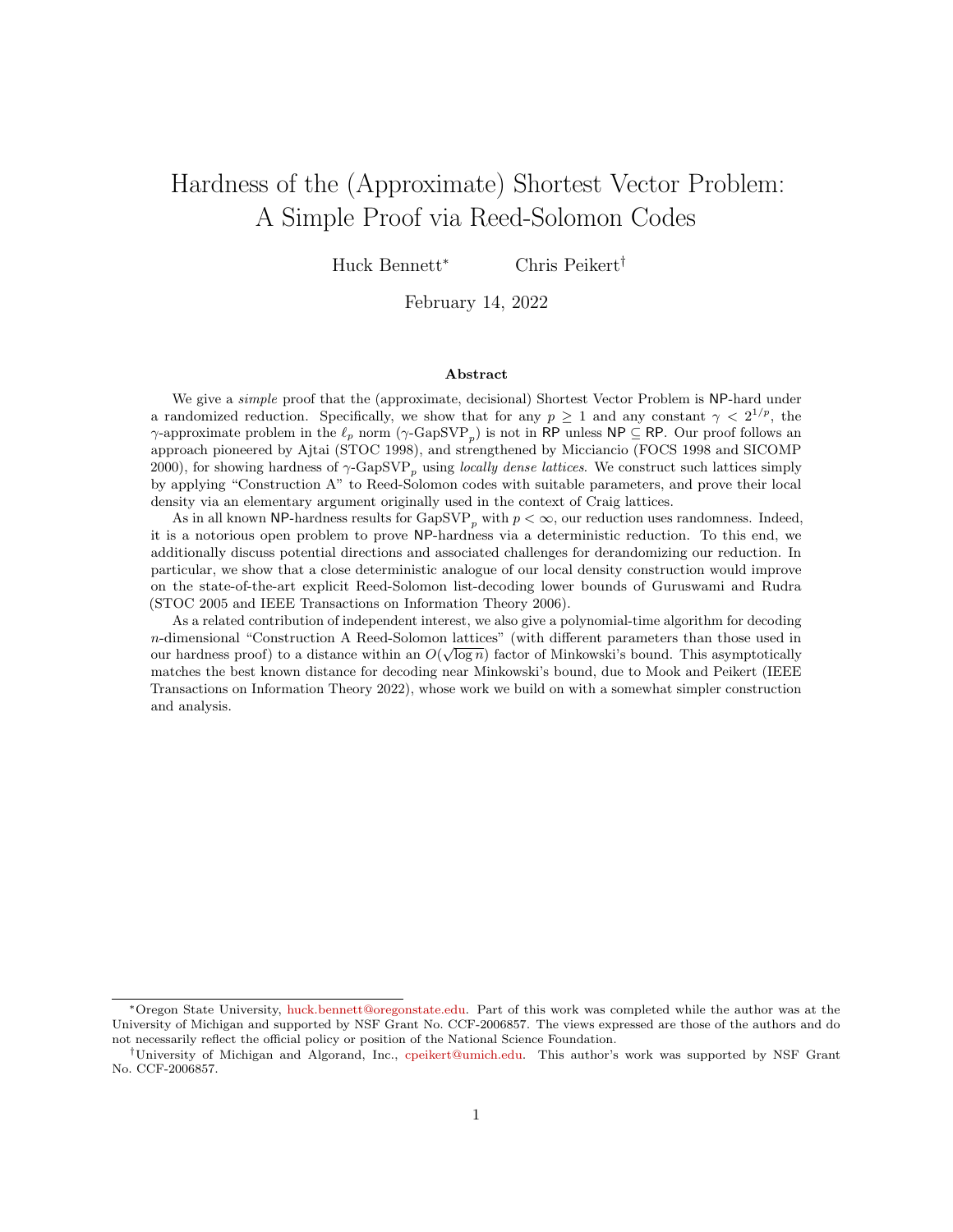## <span id="page-1-0"></span>1 Introduction

[I]t may easily happen that other, perhaps in some sense simpler, lattices also have the properties that are required from  $L$  to complete the proof... There are different reasons which may motivate the search for such a lattice: to make the proof deterministic; to improve the factor in the approximation result; to make the proof simpler.

Miklós Ajtai, [\[Ajt98,](#page-20-0) Remark 2]

A lattice L is the set of all integer linear combinations of some n linearly independent vectors  $b_1, \ldots, b_n \in$  $\mathbb{R}^m$ . The matrix  $B = (\boldsymbol{b}_1, \ldots, \boldsymbol{b}_n)$  whose columns are these vectors is called a *basis* of  $\mathcal{L}$ , and n is called its rank. Formally, the lattice  $\mathcal L$  generated by  $B$  is defined as

$$
\mathcal{L} = \mathcal{L}(B) := \left\{ \sum_{i=1}^n a_i \mathbf{b}_i : a_1, \ldots, a_n \in \mathbb{Z} \right\}.
$$

Lattices are classically studied mathematical objects, and have proved invaluable in many computer science applications, especially the design and analysis of cryptosystems. Indeed, the area of lattice-based cryptography, which designs cryptosystems whose security is based on the apparent intractability of certain computational problems on lattices, has flourished over the past quarter century. (See [\[Pei16\]](#page-21-0) and its bibliography for a comprehensive summary and list of references.)

The central computational problem on lattices is the Shortest Vector Problem (SVP): given a lattice basis B as input, the goal is to find a shortest non-zero vector in  $\mathcal{L}(B)$ . This paper is concerned with its  $\gamma$ -approximate decision version in the  $\ell_p$  norm  $(\gamma$ -GapSVP<sub>p</sub>), where  $p \ge 1$  is fixed and the approximation factor  $\gamma = \gamma(n) \geq 1$  is some function of the lattice rank n (often a constant). Here the input additionally includes a distance threshold  $s > 0$ , and the goal is to determine whether the length (in the  $\ell_p$  norm)  $\lambda_1^{(p)}(\mathcal{L}) := \min_{\boldsymbol{v} \in \mathcal{L} \setminus \{\boldsymbol{0}\}} ||\boldsymbol{v}||_p$  of the shortest non-zero vector in  $\mathcal{L}$  is at most s, or is strictly greater than  $\gamma s$ , when one of the two cases is promised to hold. For the exact problem, where  $\gamma = 1$ , we often simply write  $GapSVP_p.$ 

Motivated especially by its central role in the security of lattice-based cryptography, understanding the complexity of  $\gamma$ -GapSVP has been the subject of a long line of work. In an early technical report, van Emde Boas [\[vEB81\]](#page-22-0) initiated the study of the hardness of lattice problems more generally, and in particular showed that  $GapSVP_{\infty}$  is NP-hard. Seventeen years later, Ajtai [\[Ajt98\]](#page-20-0) finally showed similar hardness for the important Euclidean case of  $p = 2$ , i.e., he showed that exact  $\text{GapSVP}_2$  is NP-hard, though under a randomized reduction. Subsequent work [\[CN98,](#page-20-1) [Mic98,](#page-21-1) [Kho03,](#page-21-2) [Kho04,](#page-21-3) [HR07,](#page-21-4) [Mic12\]](#page-21-5) improved this by showing that  $\gamma$ -GapSVP<sub>p</sub> in any  $\ell_p$  norm is NP-hard to approximate for any constant  $\gamma \geq 1$ , and hard for nearly polynomial factors  $\gamma = n^{\Omega(1/\log \log n)}$  assuming stronger complexity assumptions, also using randomized reductions. Recent work [\[AS18,](#page-20-2) [BPT22\]](#page-20-3) has also shown the *fine-grained* hardness of  $\gamma$ -GapSVP<sub>p</sub> for small constants  $\gamma$  (again under randomized reductions). On the other hand,  $\gamma$ -GapSVP<sub>p</sub> for finite  $p \ge 2$ is unlikely to be NP-hard for approximation factors  $\gamma \geq C_p \sqrt{n}$  (where  $C_p$  is a constant depending only on p) [\[GG98,](#page-20-4) [AR04,](#page-20-5) [Pei07\]](#page-21-6), and the security of lattice-based cryptography relies on the conjectured hardness of GapSVP or other problems for even larger (but typically polynomial) factors.

While this line of work has been very successful in showing progressively stronger hardness of approximation and fine-grained hardness for  $\gamma$ -GapSVP<sub>p</sub>, it leaves some other important issues unresolved. First, for  $p \neq \infty$ the hardness reductions and their analysis are rather complicated, and second, they are randomized. Indeed, it is a notorious, long-standing open problem to prove that  $\text{GapSVP}_p$  is NP-hard, even in its exact form, under a deterministic reduction for some finite  $p$ . While there have been some potential steps in this direction [\[Mic98,](#page-21-1) [Mic12\]](#page-21-5), e.g., using plausible number-theoretic conjectures that appear very hard to prove, there has been no new progress on this front for a decade.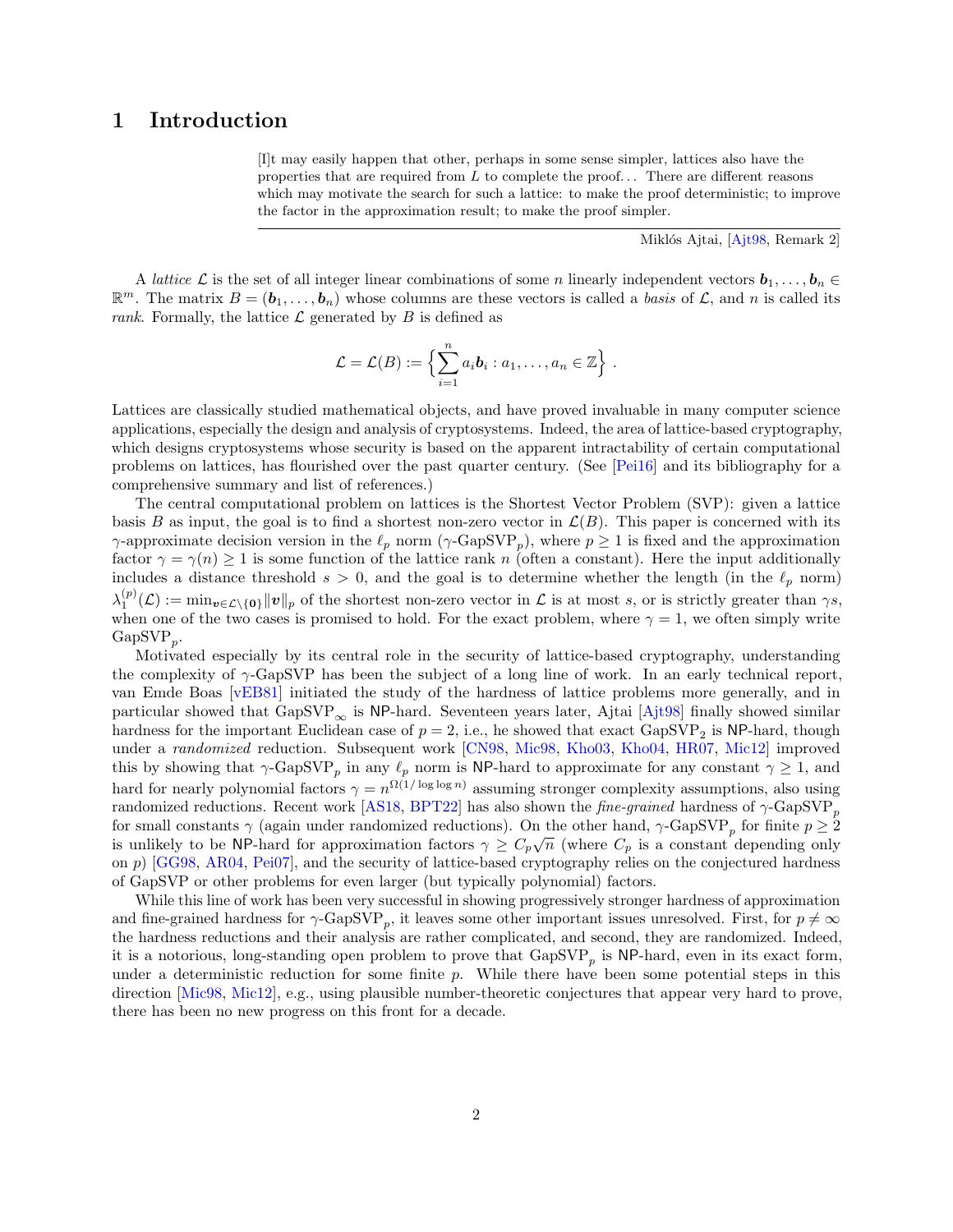#### <span id="page-2-3"></span>1.1 Our Contributions

The primary contribution of this work is to give a substantially simpler proof that  $\gamma$ -GapSVP<sub>p</sub> is NP-hard under a randomized reduction, for any  $p \geq 1$  and constant  $\gamma < 2^{1/p}$ . The heart of our reduction is a family of "gadget" lattices  $\mathcal L$  derived from Reed-Solomon codes  $\mathcal C \subseteq \mathbb F_q^n$  (for prime q) via the very natural "Construction A" [\[CS99\]](#page-20-6), which simply sets  $\mathcal{L} = \mathcal{C} + q\mathbb{Z}^n$ . These lattices also are closely related to a family studied by Craig [\[Cra\]](#page-20-7), and we take advantage of this similarity in our analysis (see [Section 1.3](#page-5-0) for details).

<span id="page-2-0"></span>**Theorem 1.1** (Hardness of  $\gamma$ -GapSVP<sub>p</sub>). For any  $p \ge 1$  and constant  $\gamma$  satisfying  $1 \le \gamma < 2^{1/p}$ ,  $\gamma$ -GapSVP<sub>p</sub> is not in RP unless  $NP \subset RP$ .

We note that [Theorem 1.1](#page-2-0) is actually identical to the main result in [\[Mic98\]](#page-21-1). As such, it matches the best known NP-hardness of approximation for  $\gamma$ -GapSVP<sub>p</sub> (i.e., largest  $\gamma$ ) achieved by a "one-shot" reduction for all sufficiently small p, including  $p = 2$ . By "one-shot," we mean that the reduction does not amplify the approximation factor from an initial fixed constant to an arbitrary constant (or more) via tensoring, as is done in [\[Kho04,](#page-21-3) [HR07,](#page-21-4) [Mic12\]](#page-21-5). (It is an interesting question whether our hard  $\gamma$ -GapSVP<sub>p</sub> instances are amenable to tensoring; see [Section 1.4.](#page-5-1))

Although our reduction still uses randomness, we believe that it may be easier to derandomize than previous reductions, both due to its simplicity, and because of its close connection to prior work showing hardness of minimum distance problem on codes via a deterministic reduction [\[CW09\]](#page-20-8). To that end, in [Section 5](#page-16-0) we also describe two approaches to potentially derandomizing our reduction, both of which aim to deterministically construct a particular lattice coset and lower bound the number of short vectors in it (see [Section 1.2](#page-3-0) for the motivation for this). The first approach is based on Fourier analysis, using similar techniques to those in [\[CW09\]](#page-20-8), and the second is based on "smooth" proxies for point-counting functions.

We also show that a close deterministic analog of our randomized local-density construction would imply improved explicit Reed-Solomon list-decoding lower bounds, going beyond the current state of the art from [\[GR05\]](#page-20-9). One may interpret this implication either pessimistically, as a barrier to a very strong derandomization of our reduction, or optimistically, as a potential route to improve Reed-Solomon list-decoding lower bounds. Here there is a further connection between the two problems, in that [\[GR05\]](#page-20-9) obtains its list-decoding lower bounds by using the same Fourier-analytic tool underlying one of our derandomization attempts—specifically, the Weil bound for character sums [\(Equation \(25\)\)](#page-23-0). Unfortunately, the Weil bound falls just short of what we need in our context. (The Weil bound and related techniques were first used for counting Reed-Solomon code words in [\[CW04\]](#page-20-10), and were also used in the deterministic hardness reduction for the minimum distance problem on codes in [\[CW09\]](#page-20-8).)

Efficient decoding near Minkowski's bound. As a separate contribution of independent interest, in [Section 4](#page-14-0) we give a polynomial-time algorithm for decoding "Construction A Reed-Solomon lattices" of rank  $n$ the same family of lattices as in our hardness reduction, but instantiated with different parameters—to a distance within a  $O(\sqrt{\log n})$  factor of Minkowski's bound.<sup>[1](#page-2-1)</sup> The  $O(\sqrt{\log n})$  factor in our result asymptotically matches the best factor known from prior work [\[MP22\]](#page-21-7), which is for a different family of lattices. In fact, we rely on one of the main underlying theorems from that work, but give a simpler construction and analysis based on individual Reed-Solomon codes instead of towers of BCH codes.

Let  $\text{RS}_q[k, S]$  denote the dimension-k Reed-Solomon code over  $\mathbb{F}_q$  with evaluation set S (defined below in [Equation \(3\)\)](#page-4-0). Note that  $n = q$  is the rank of the lattice  $\mathcal L$  in the following theorem.

<span id="page-2-2"></span>**Theorem 1.2** (Decoding near Minkowski's bound, informal). Let q be prime and let  $k := \lfloor q/(2 \log_2 q) \rfloor \leq q/2$ . Then for the "Construction A Reed-Solomon" lattice  $\mathcal{L} := \text{RS}_q[q - k, \mathbb{F}_q] + q\mathbb{Z}^q \subseteq \mathbb{Z}^q$ :

1. We have  $\Omega(\sqrt{q/\log q}) \leq \lambda_1(\mathcal{L}) \leq \sqrt{q} \cdot \det(\mathcal{L})^{1/q} \leq O(\sqrt{q})$ , i.e., the minimum distance is within a  $O(\sqrt{\log q})$  factor of Minkowski's bound.

<span id="page-2-1"></span><sup>&</sup>lt;sup>1</sup>Minkowski's bound gives an upper bound on the "normalized density" of a lattice  $\mathcal{L}$ . Specifically, it asserts that  $\lambda_1^{(2)}(\mathcal{L}) \leq$  $\sqrt{n} \cdot \det(\mathcal{L})^{1/n}$  for all rank-n lattices  $\mathcal{L}$ , where  $\det(\mathcal{L}) = \sqrt{\det(B^T B)}$  for any basis B of  $\mathcal{L}$ .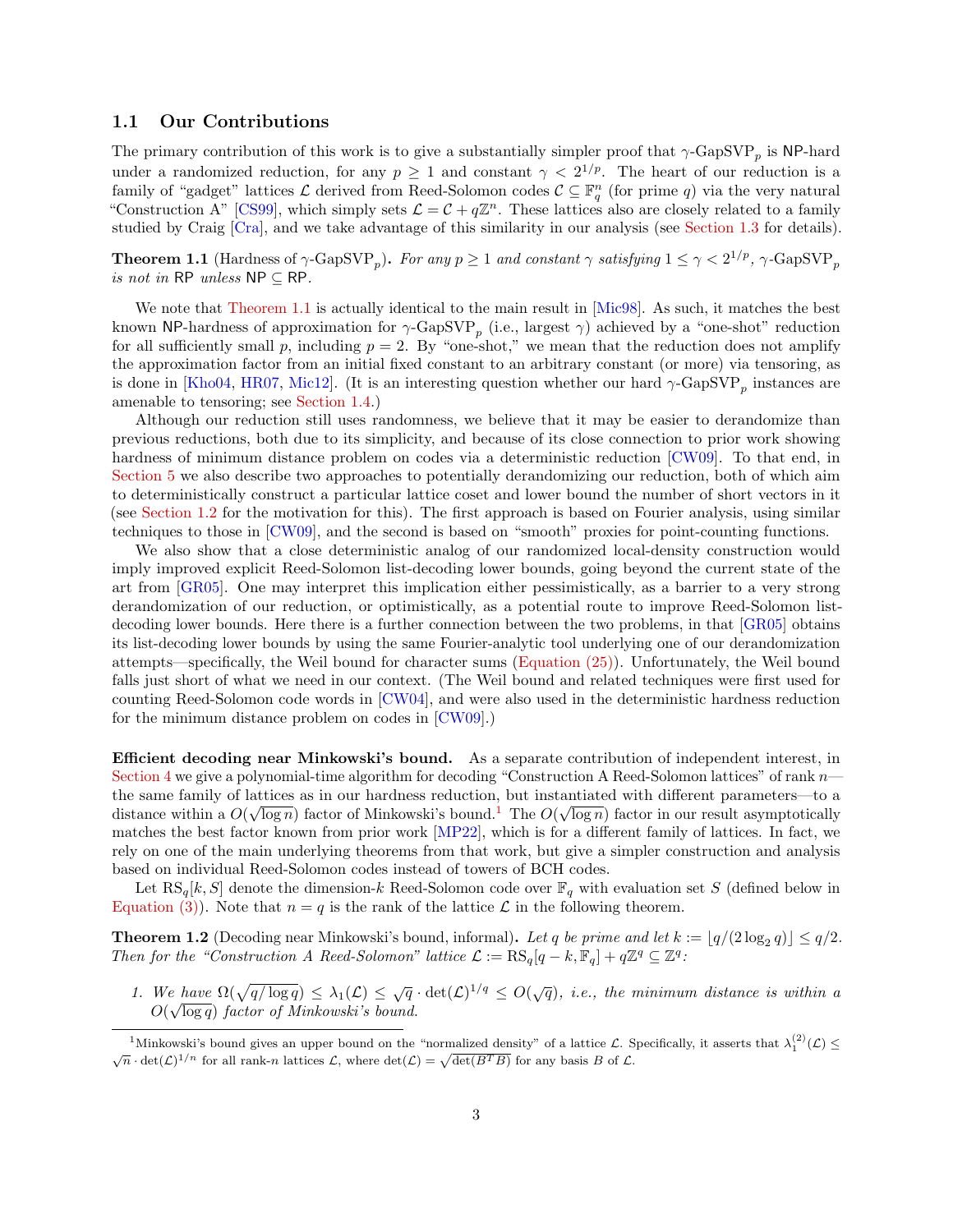<span id="page-3-2"></span>2. There is an algorithm that, on input q and a vector  $y \in \mathbb{R}^q$ , outputs all lattice vectors  $v \in \mathcal{L}$  satisfying  $\|\bm{y}-\bm{v}\|\leq C\sqrt{k}\approx C\sqrt{q/(2\log_2 q)}$  in time polynomial in q, for some universal constant  $C>0$ .

This result adds to a separate line of work on efficient (list) decoding for various families of lattices [\[MN08,](#page-21-8) [GP12,](#page-20-11) [DP19,](#page-20-12) [MP22\]](#page-21-7). Recently, Ducas and van Woerden [\[DvW21\]](#page-20-13) further motivated this study by showing cryptographic applications of lattices that can be efficiently decoded near Minkowski's bound. (However, their application is most compelling when the minimum distances of both the lattice and its dual are close to Minkowski's bound, which is not the case in the present setting.)

#### <span id="page-3-0"></span>1.2 Technical Overview

Here we give an overview of the key new elements in the proof of our main hardness theorem [\(Theorem 1.1\)](#page-2-0), which are the focus of [Section 3.](#page-10-0) For concision, we defer the technical aspects of our efficient decoding algorithm and derandomization attempts to [Sections 4](#page-14-0) and [5,](#page-16-0) respectively.

Besides using randomness, another common feature in nearly all prior hardness results for  $\text{GapSVP}_p$  is the use of *locally dense lattices* as advice (the only exception being [\[Kho03\]](#page-21-2)). Roughly speaking, a locally dense lattice for relative distance  $\alpha \in (0,1)$  in the  $\ell_p$  norm is a lattice  $\mathcal L$  and a coset  $x + \mathcal L$  (i.e., the lattice "shifted by" some vector  $x$ ) such that there are at least subexponentially many (in the lattice rank) vectors  $v \in x + \mathcal{L}$  satisfying  $||v||_p \leq \alpha \cdot \lambda_1^{(p)}(\mathcal{L})$ . One may view such a coset  $x + \mathcal{L}$  as a "bad" configuration for list-decoding  $\mathcal L$  to within relative distance  $\alpha$  in the  $\ell_p$  norm, because there are many lattice vectors relatively close to  $-x^2$  $-x^2$ 

Prior works have obtained locally density from a variety of lattice families: the Schnorr-Adelman prime number lattices [\[Ajt98,](#page-20-0) [CN98,](#page-20-1) [Mic98\]](#page-21-1); a variant of Construction A [\[Kho04\]](#page-21-3) and Construction D [\[Mic12\]](#page-21-5) applied to (towers of) BCH codes; and random sublattices of  $\mathbb{Z}^n$  and lattices with exponential kissing number [\[AS18,](#page-20-2) [BPT22\]](#page-20-3). In this work, we give a simple construction of locally dense lattices from Reed-Solomon codes, as described below.

Our main reduction [\(Theorem 2.10\)](#page-10-1) shows how to use a locally dense lattice for relative distance  $\alpha$  in the  $\ell_p$  norm to prove NP-hardness (via a randomized reduction) of  $\gamma$ -GapSVP<sub>p</sub> for any constant  $\gamma > 1/\alpha$ . This reduction is very similar to those from prior works, so for the remainder of this section we focus on summarizing our new construction of locally dense lattices.

Locally dense lattices from Reed-Solomon codes. We start with some basic definitions and facts used in our construction. Recall that the Construction A lattice obtained from a linear code  $\mathcal{C} \subseteq \mathbb{F}_q^n$  for some prime q is defined as  $\mathcal{L} := \mathcal{C} + q\mathbb{Z}^n$ , i.e., an integer vector  $\boldsymbol{z} \in \mathbb{Z}^n$  is in the lattice if and only if  $\boldsymbol{z}$  mod q is a code word. In fact, it will often be convenient to work with an equivalent "dual view" of Construction A lattices. Namely, if  $H \in \mathbb{F}_q^{k \times n}$  is a parity-check matrix of a linear code  $\mathcal{C} := \ker(H) \subseteq \mathbb{F}_q^n$  for prime q, then the *parity-check lattice*  $\mathcal{L}^{\perp}(H)$  obtained from H is defined as

$$
\mathcal{L}^{\perp}(H) := \{ \mathbf{z} \in \mathbb{Z}^n : H\mathbf{z} = \mathbf{0} \in \mathbb{F}_q^k \} = \ker(H) + q\mathbb{Z}^n = \mathcal{C} + q\mathbb{Z}^n . \tag{1}
$$

Such lattices have determinant  $\det(\mathcal{L}^{\perp}(H)) = |\mathbb{Z}^n/\mathcal{L}^{\perp}(H)| \leq q^k$ , with equality exactly when H has full row rank (see [Lemma 2.2\)](#page-7-0).

We next define the family of parity-check matrices  $H = H_q(k, S)$  that we use to construct our family of locally dense lattices. Such a matrix is parameterized by a prime q, a positive integer k, and a set  $S \subseteq \mathbb{F}_q$ .

<span id="page-3-1"></span> ${}^{2}$  For technical reasons, the formal definition of local density, given in [Definition 2.6,](#page-9-0) also requires a linear transform that maps the short vectors in  $x + \mathcal{L}$  onto the set of all binary vectors of a given dimension. Such a transform can be obtained by random sampling using a probabilistic version of Sauer's Lemma (see [Theorem 2.7\)](#page-9-1) that is now standard in this context [\[Ajt98,](#page-20-0) [Mic98\]](#page-21-1). Therefore, we defer further discussion of this issue to the main body.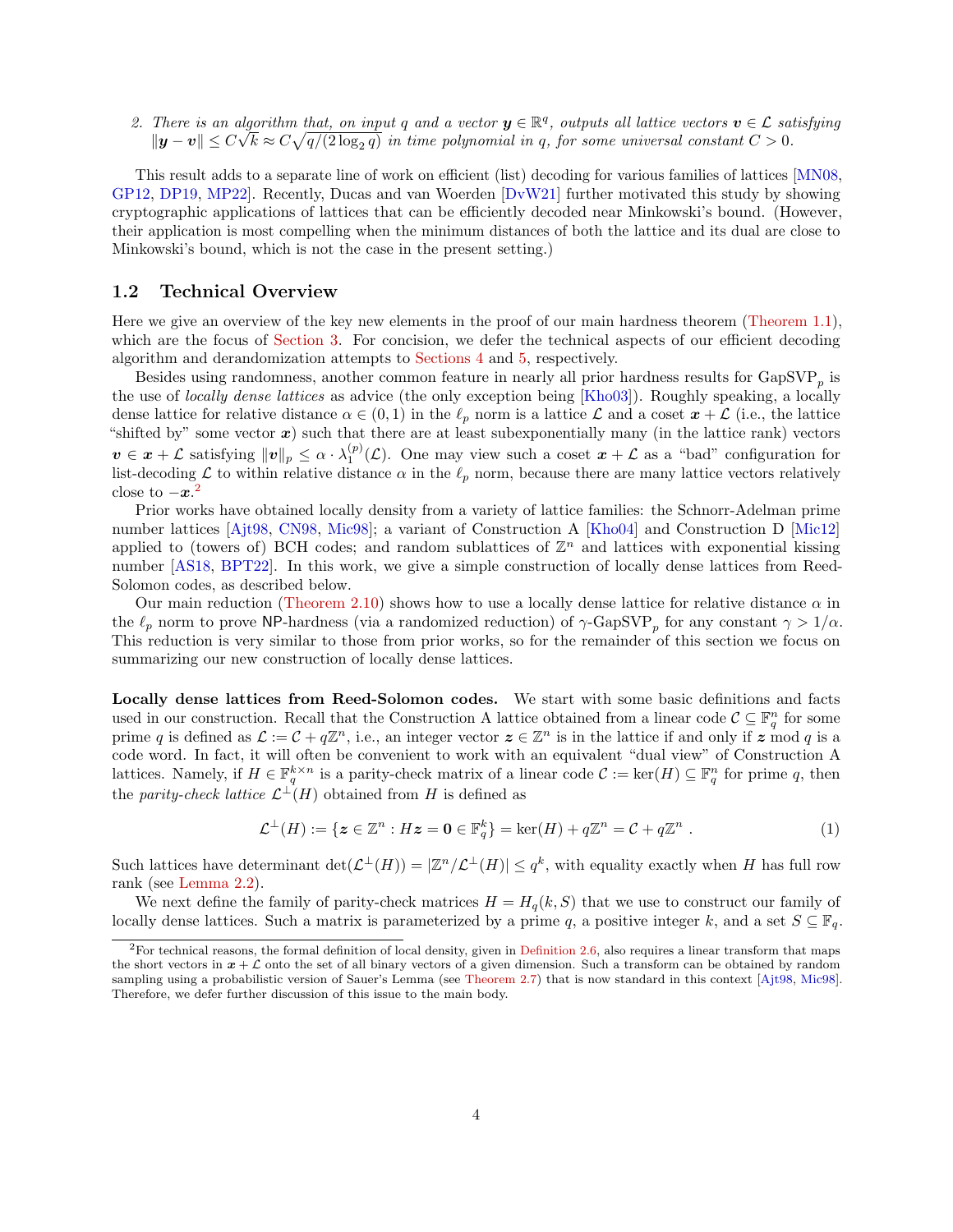<span id="page-4-3"></span>Letting  $s_0, \ldots, s_{n-1}$  be the elements of S in some arbitrary order, we define

<span id="page-4-1"></span>
$$
H = H_q(k, S) := \begin{pmatrix} 1 & 1 & 1 & \cdots & 1 \\ s_0 & s_1 & s_2 & \cdots & s_{n-1} \\ s_0^2 & s_1^2 & s_2^2 & \cdots & s_{n-1}^2 \\ \vdots & \vdots & \vdots & \ddots & \vdots \\ s_0^{k-1} & s_1^{k-1} & s_2^{k-1} & \cdots & s_{n-1}^{k-1} \end{pmatrix} \in \mathbb{F}_q^{k \times n} .
$$
 (2)

That is,  $H_q(k, S)$  is the transposed Vandermonde matrix whose  $(i, s)$ th entry is  $s^i$ , where for convenience we index the rows and columns of  $H_q(k, S)$  by  $i \in \{0, \ldots, k-1\}$  and  $s \in S$ , respectively, and define  $0^0 := 1$ .

The matrix  $H = H_q(k, S)$  defined in [Equation \(2\)](#page-4-1) is a *generator matrix* of the dimension-k Reed-Solomon code

<span id="page-4-0"></span>
$$
RS_q[k, S] := \{ (p(s))_{s \in S} : p \in \mathbb{F}_q[x], \deg(p) < k \} \tag{3}
$$

over  $\mathbb{F}_q$  with evaluation set S, and hence is a parity-check matrix of its dual code, which is a so-called generalized Reed-Solomon (GRS) code (see [\[Hal,](#page-21-9) Theorem 5.1.6]). Moreover, in the special case where  $S = \mathbb{F}_q$ , it turns out that  $H_q(k, S)$  is a parity-check matrix for the (ordinary) Reed-Solomon code RS<sub>q</sub>[q − k, F<sub>q</sub>] of dimension q – k with evaluation set  $S = \mathbb{F}_q$ . So,  $\mathcal{L}^{\perp}(H_q(k, \mathbb{F}_q)) = \text{RS}_q[q - k, \mathbb{F}_q] + q\mathbb{Z}^q$  is the Construction A lattice corresponding to the Reed-Solomon code  $RS_q[q - k, \mathbb{F}_q]$ . For simplicity, in this overview we restrict to these "Construction A Reed-Solomon" lattices by taking  $S = \mathbb{F}_q$ , but note that our results generalize to any sufficiently large  $S \subseteq \mathbb{F}_q$ .

It is easy to see that for  $k < q$ , the GRS code having parity-check matrix H has minimum distance (in the Hamming metric)  $k + 1$ : any k columns of H are linearly independent, because they form a transposed Vandermonde matrix, while any  $k + 1$  obviously are not. Therefore, the corresponding Construction A lattice  $\mathcal{L} := \ker(H) + q\mathbb{Z}^q$  has minimum distance  $\lambda_1^{(1)}(\mathcal{L}) \geq k+1$  in the  $\ell_1$  norm. The key to our local density construction and its  $\alpha \approx 1/2^{1/p}$  relative distance is that the  $\ell_1$  minimum distance is in fact almost *twice* this large (at least): in [Theorem 3.1](#page-11-0) we show that  $\lambda_1^{(1)}(\mathcal{L}) \geq 2k$  when  $k \leq q/2$ . The proof is short and elementary, proceeding via Newton's identities, and is closely related to the analysis of Craig lattices [\[Cra\]](#page-20-7) (see [Section 1.3\)](#page-5-0).

**Obtaining a dense coset.** Because the determinant of  $\mathcal{L}$  (i.e., the number of its integer cosets) is  $q^k$ , the pigeonhole principle immediately implies that there exists an integer coset of  $\mathcal L$  containing at least  $\binom{q}{h}/q^k$ binary vectors in  $\{0,1\}^q$  with Hamming weight h, which have  $\ell_1$  norm h. By setting parameters appropriately, this yields a coset with subexponentially many vectors of  $\ell_1$  norm at most  $\alpha \cdot \lambda_1^{(1)}(\mathcal{L})$ , for any constant  $\alpha > 1/2$ .

More specifically, set  $h := \alpha \cdot (2k) \leq \alpha \cdot \lambda_1^{(1)}(\mathcal{L})$  and  $q \approx k^{1/\varepsilon}$  for some positive constant  $\varepsilon < 1 - 1/(2\alpha)$ . (For simplicity, assume that h is an integer.) Then there must exist an integer coset of  $\mathcal L$  containing at least

<span id="page-4-2"></span>
$$
\frac{\binom{q}{h}}{q^k} \ge \left(\frac{q}{h}\right)^h \cdot q^{-k} = \frac{q^{(2\alpha - 1)k}}{(2\alpha k)^{2\alpha k}} \approx \frac{q^{(2\alpha - 1)k}}{q^{2\varepsilon \alpha k}} = q^{(2(1-\varepsilon)\alpha - 1)k} = q^{\Omega(k)} = q^{\Omega(q^{\varepsilon})}
$$
\n(4)

weight-h binary vectors, which is subexponentially large in  $q$ .

The above shows the existence of a suitable coset, but following previous works, it is straightforward to show that a randomly sampled coset from a suitable distribution is likely to have enough short vectors (see [Lemma 3.3\)](#page-12-0). Indeed, the difference between showing that such a coset exists, versus sampling one efficiently, versus deterministically computing one efficiently, is the main technical difference between getting a non-uniform, versus randomized, versus deterministic hardness reduction (respectively) for  $\text{GapSVP}_p$  using these techniques.

The above argument generalizes to arbitrary  $\ell_p$  norms for finite p, albeit for larger relative distances  $\alpha >$  $1/2^{1/p}$ . Because  $\mathcal L$  is integral,  $\lambda_1^{(1)}(\mathcal L) \geq 2k$  implies that  $\lambda_1^{(p)}(\mathcal L) \geq (2k)^{1/p}$  for any finite  $p \geq 1$ . Moreover, reparameterizing the calculation in [Equation \(4\)](#page-4-2) by choosing  $\alpha > 1/2^{1/p}$  and setting  $h := \alpha^p \cdot (2k)$  shows that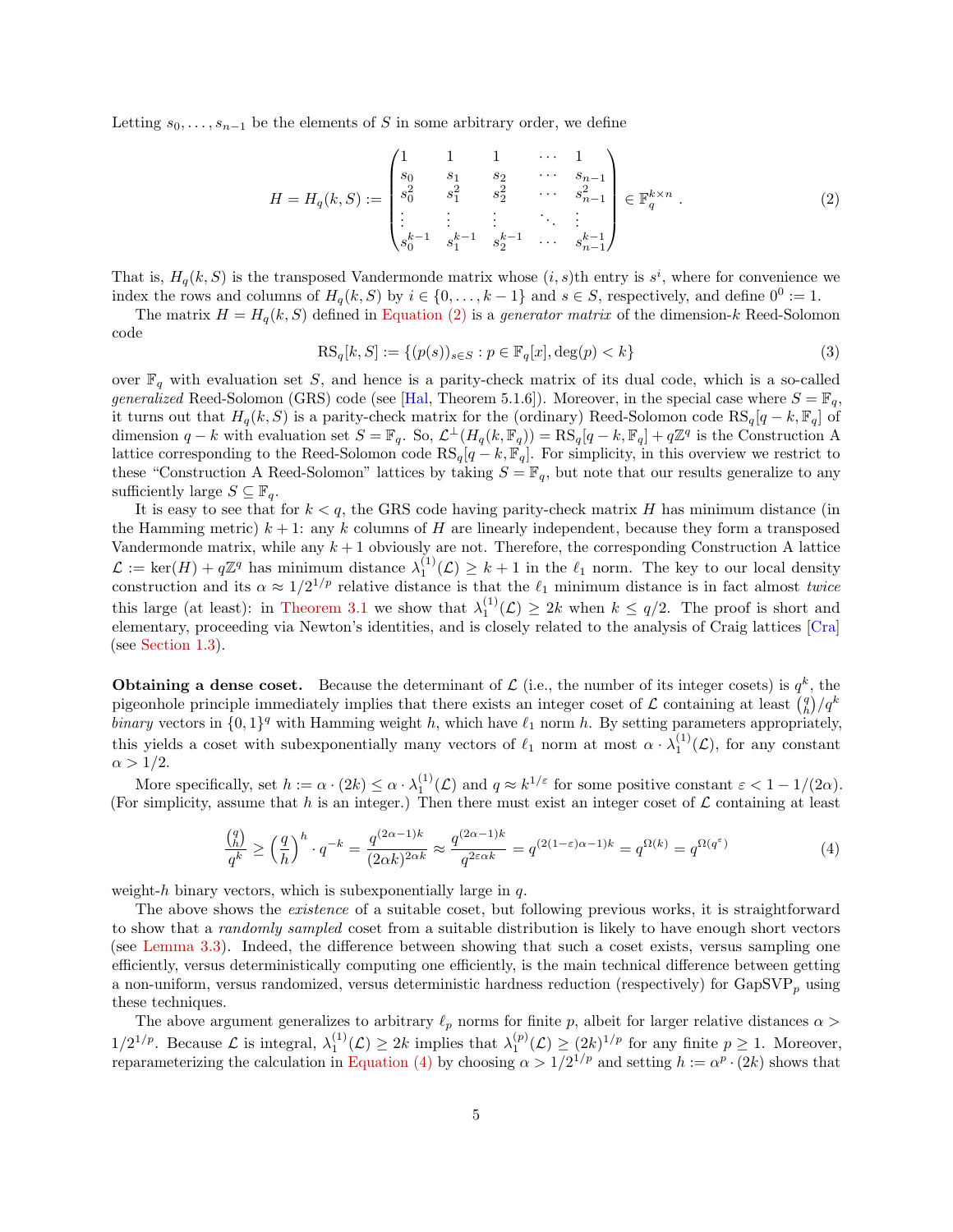<span id="page-5-3"></span>some coset of  $\mathcal L$  contains subexponentially many binary vectors of Hamming weight h, and hence of  $\ell_p$  norm  $h^{1/p} = \alpha \cdot (2k)^{1/p} \leq \alpha \cdot \lambda_1^{(p)}(\mathcal{L})$ . Therefore, this construction yields locally dense lattices in the  $\ell_p$  norm for any constant relative distance  $\alpha > 1/2^{1/p}$ , which by our main reduction implies [Theorem 1.1,](#page-2-0) i.e., randomized NP-hardness of  $\gamma$ -GapSVP<sub>p</sub> for any constant  $\gamma < 2^{1/p}$ .

#### <span id="page-5-0"></span>1.3 Additional Related Work

The Construction A Reed-Solomon lattices we use are closely related to a family of algebraic lattices studied by Craig [\[Cra\]](#page-20-7) (see also [\[CS99,](#page-20-6) Chapter 8, Section 6]), and our proof of [Theorem 3.1](#page-11-0) is inspired by and very similar to an argument lower bounding the minimum distance of Craig lattices from [\[CS99,](#page-20-6) Chapter 8, Section 6, Theorem  $7^3$  $7^3$ . In fact, the guarantees on the minimum distances and determinants of Craig lattices given there are such that our hardness proof for GapSVP could be made to work using Craig lattices instead of Construction A Reed-Solomon lattices. We have chosen to work with the latter family because they are more elementary and general, and because of their direct connections to efficient lattice decoding, list-decoding lower bounds, and derandomization techniques, as explored in [Sections 4](#page-14-0) and [5.](#page-16-0)

We also note that locally dense lattices appear in other work on the complexity of lattice problems. In particular, all prior NP- and fine-grained hardness reductions for the problem of Bounded Distance Decoding to relative distance  $\alpha'$  in the  $\ell_p$  norm  $(\alpha'$ -BDD<sub>p</sub>) [\[LLM06,](#page-21-10) [BP20,](#page-20-14) [BPT22\]](#page-20-3), another important lattice problem, use locally dense lattices. In fact, the smallest  $\alpha'$  for which we know how to show NP-hardness of  $\alpha'$ -BDD<sub>p</sub> is essentially the smallest  $\alpha(p)$  for which we can construct locally dense lattices for relative distance  $\alpha(p)$  in the  $\ell_p$  norm.

Additionally, locally dense codes play an analogous role to locally dense lattices in the complexity of coding problems, and particularly the Minimum Distance Problem (MDP), which is the analog of SVP for codes. Indeed, the work of Micciancio, Dumer, and Sudan [\[DMS99\]](#page-20-15) adapted the local density framework to codes and used it to show randomized hardness of approximation for MDP. This reduction was subsequently made deterministic by Cheng and Wan [\[CW09\]](#page-20-8), who, as mentioned above, constructed locally dense codes from Reed-Solomon codes. Micciancio [\[Mic14\]](#page-21-11) formalized the locally dense code framework, gave a simplified deterministic NP-hardness proof for MDP, and discussed the search for analogous deterministic constructions of locally dense lattices. (Austrin and Khot [\[AK11\]](#page-20-16) also gave a simplified deterministic hardness reduction for MDP, but it does not obviously use the same framework.)

Finally, with respect to our result in [Theorem 1.2,](#page-2-2) we note that a number of previous works have given algorithms for efficient decoding near Minkowski's bound on other families of lattices. These include [\[MN08,](#page-21-8) GP12, which showed how to (list) decode to a distance within a  $O(n^{1/4})$  factor of Minkowski's bound on Barnes-Wall lattices; [\[DP19\]](#page-20-12), which showed how to decode to a distance within a  $O(\log n)$  factor of Minkowski's bound on a family of discrete-logarithm lattices; and [\[MP22\]](#page-21-7), which showed how to (list) decode to a distance within a  $O(\sqrt{\log n})$  factor of Minkowski's bound on lattices obtained by applying Construction D to towers of BCH codes.

#### <span id="page-5-1"></span>1.4 Open Questions

The obvious question left open by our work is whether our reduction can be derandomized, using the same family of lattices. Addressing this is the main focus of [Section 5,](#page-16-0) and we defer further discussion of it to there.

Another interesting question is whether it is possible to amplify the approximation factor  $\gamma$  achieved by our reduction via tensoring, as is done in previous works [\[Kho04,](#page-21-3) [HR07,](#page-21-4) [Mic12\]](#page-21-5). Recall that the tensor product of lattices  $\mathcal{L}_1,\mathcal{L}_2$  having respective bases  $B_1, B_2$  is defined as  $\mathcal{L}_1 \otimes \mathcal{L}_2 := \mathcal{L}(B_1 \otimes B_2)$ , and that  $\lambda_1(\mathcal{L}_1 \otimes \mathcal{L}_2) \leq \lambda_1(\mathcal{L}_1) \cdot \lambda_1(\mathcal{L}_2)$ . To see why tensoring might be useful for gap amplification, observe that if this bound was an equality, then the m-fold tensor product  $\mathcal{L}^{\otimes m}$  of  $\mathcal{L}$  with itself would satisfy  $\lambda_1(\mathcal{L}^{\otimes m}) = \lambda_1(\mathcal{L})^m$ , which would amplify the approximation factor in an instance of  $\gamma$ -GapSVP<sub>p</sub> to  $\gamma^m$ . However, this inequality

<span id="page-5-2"></span><sup>3</sup>Specifically, [\[CS99\]](#page-20-6) considers Craig lattices obtained from the coefficient vectors of polynomials in principal ideals of the form  $(x-1)^m R$  in rings of the form  $R = \mathbb{Z}[x]/(x^p - 1)$ , for some prime p and integer  $m \geq 1$ . The original definition of [\[Cra\]](#page-20-7) is slightly different, and uses the "canonical" (Minkowski) embedding of such ideals in the ring of integers  $R = \mathbb{Z}[x]/(\Phi_p(x))$  of the pth cyclotomic number field.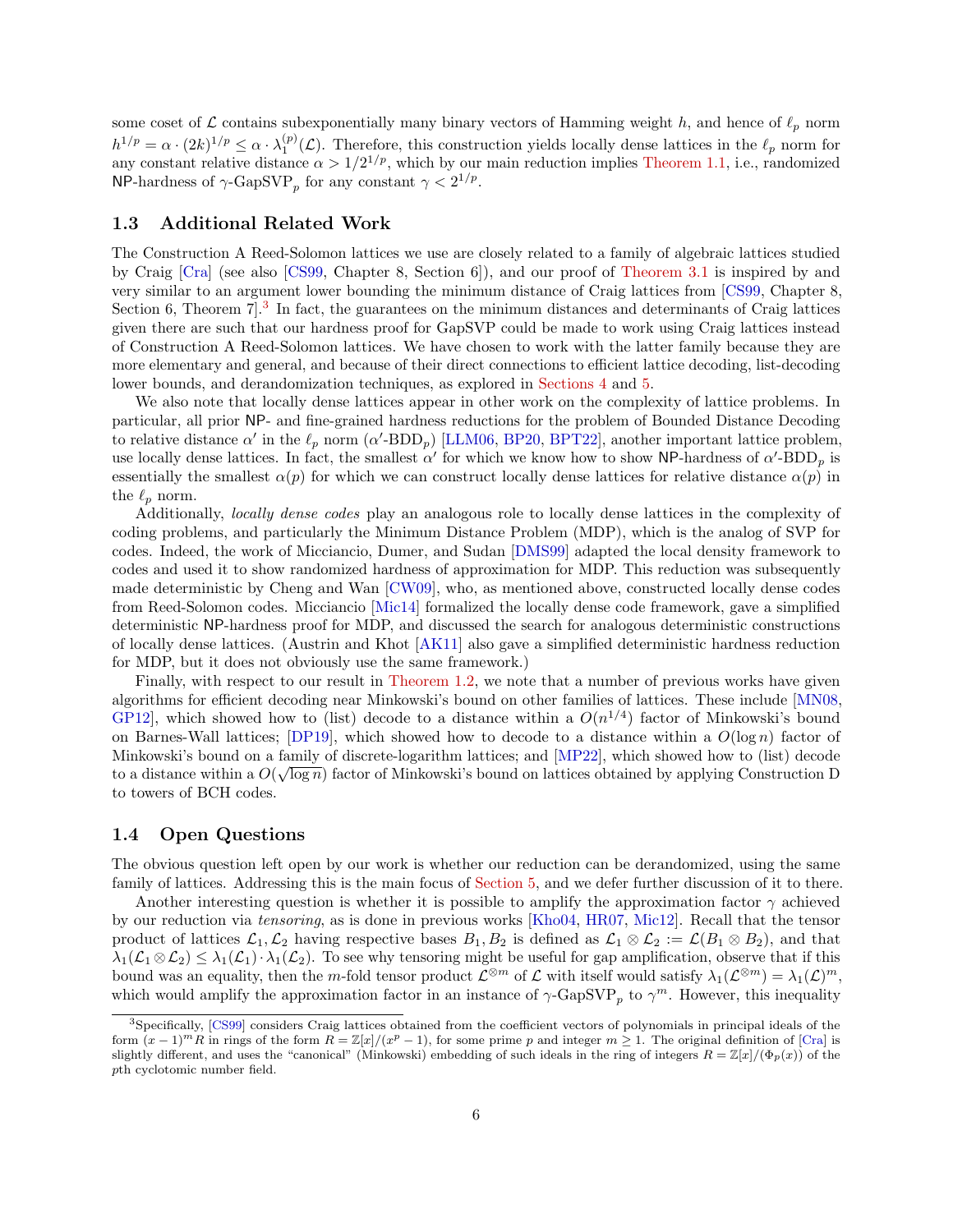<span id="page-6-0"></span>is not tight in general (see, e.g., [\[HR07,](#page-21-4) Lemma 2.3]). Nevertheless, prior reductions have been able to prove similar inequalities for certain families of lattices, but it is not immediately obvious how to adapt their techniques to our setting.

Finally, as previously observed in [\[BP20\]](#page-20-14), we do not have a good understanding of the smallest possible relative distance  $\alpha^* = \alpha^*(p)$  for locally dense lattices in  $\ell_p$  norms for finite  $p > 2$ . Besides showing better "one-shot" hardness for  $\gamma$ -GapSVP<sub>p</sub>, achieving smaller factors  $\alpha(p)$  for such p (ideally,  $\alpha(p) \approx \alpha^*(p)$ ) would imply improved (randomized) NP-hardness results for Bounded Distance Decoding (specifically, it would show hardness of  $\alpha'$ -BDD<sub>p</sub> for any  $\alpha' > \alpha(p)$ ). The triangle inequality implies a lower bound of  $\alpha^* \ge 1/2$  in any norm, and, as observed in [\[Mic98\]](#page-21-1), we have  $\alpha^*(2) \ge 1/\sqrt{2}$ . So, the relative-distance factors  $\alpha(p) \approx 1/2^{1/p}$  for local density achieved by [\[Mic98\]](#page-21-1) and this work are essentially optimal for  $p = 1$  and  $p = 2$  (and conjecturally for all  $p \in [1, 2]$ . However, they deteriorate as p increases. On the other hand, the factors  $\alpha(p)$  obtained in [\[BP20\]](#page-20-14) satisfy  $\lim_{p\to\infty} \alpha(p) = 1/2$ , and hence are nearly optimal for large p, but are poor even for some  $p > 2$ . In particular, they satisfy  $\alpha(p) < 1/\sqrt{2}$  only for  $p > p_1 \approx 4.2773$ , even though we believe that  $\alpha(p) < 1/\sqrt{2}$  should be achievable for all  $p > 2$ . (We note in passing that  $\alpha(p) \approx 1/\sqrt{2}$  is achievable for all p via norm embeddings [\[RR06\]](#page-22-1).) It seems plausible that a family similar to our Construction A Reed-Solomon lattices  $\mathcal{L}$ —perhaps obtained by parameterizing the underlying Reed-Solomon code differently, using a different algebraic code, or by randomly sparsifying  $\mathcal L$  as in [\[BP20\]](#page-20-14)—might achieve this.

Acknowledgements. We thank Swastik Kopparty [\[Kop20\]](#page-21-12) for very helpful answers to several of our questions, and for pointing us to the contents of [Sections 5.1](#page-16-1) and [5.2.](#page-18-0)

### 2 Preliminaries

Throughout this work we adopt the convention that  $0^0 := 1$  in any ring. For a positive integer k, define  $[k] := \{0, 1, \ldots, k-1\}.$ 

In general, every vector or matrix is indexed by some specified set S. For example,  $x \in \mathbb{Z}^S$  is an integer vector indexed by S, having an entry  $x_s \in \mathbb{Z}$  for each  $s \in S$  (and no other entries). When the index set is [n] for some non-negative integer n, we usually omit the brackets in the exponent and just write, e.g.,  $\mathbb{Z}^n$ . We emphasize that in this case the indices start from zero. An object indexed by a finite set S of size  $n = |S|$  can be reindexed by [n], simply by enumerating  $S = \{s_0, \ldots, s_{n-1}\}\$  under some arbitrary order, and identifying index  $s_i$  with index  $i$ .

For a finite set S and a positive integer  $h \leq |S|$ , let  $B_{S,h} := \{v \in \{0,1\}^S : ||v||_1 = h\}$  be the set of binary vectors indexed by S of Hamming weight h. As above, when  $S = [n]$  we often write  $B_{n,h}$ . Finally, let  $\mathcal{B}_{p}^{n}(r) := \{ \boldsymbol{x} : ||\boldsymbol{x}||_{p} \leq r \} \subset \mathbb{R}^{n}$  denote the real *n*-dimensional  $\ell_{p}$  ball of radius r centered at the origin.

#### 2.1 Basic Lattice Definitions

Given a lattice  $\mathcal{L} = \mathcal{L}(B)$  with basis  $B \in \mathbb{R}^{m \times n}$ , we define the *rank* of  $\mathcal L$  to be *n* and the (ambient) dimension of L to be m. We denote the minimum distance of L in the  $\ell_p$  norm, which is the length of a shortest non-zero vector in  $\mathcal{L}$ , by

$$
\lambda^{(p)}_1(\mathcal{L}):=\min_{\bm{x}\in\mathcal{L}\setminus\{0\}}\|\bm{x}\|_p\;.
$$

The central problem that we study in this work asks about the value of  $\lambda_1^{(p)}(\mathcal{L})$  for a given input lattice  $\mathcal{L}$ .

**Definition 2.1.** For  $p \ge 1$  and  $\gamma = \gamma(n) \ge 1$ , the decisional,  $\gamma$ -approximate Shortest Vector Problem in the  $\ell_p$  norm  $(\gamma$ -GapSVP<sub>p</sub>) is the promise problem defined as follows. The input consists of a basis  $B \in \mathbb{Z}^{m \times n}$  of an integer lattice L and a distance threshold  $s > 0$ , and the goal is to determine whether the input is a YES instance or a NO instance, where these are defined as follows:

- YES instance:  $\lambda_1^{(p)}(\mathcal{L}) \leq s$ .
- NO instance:  $\lambda_1^{(p)} > \gamma s$ .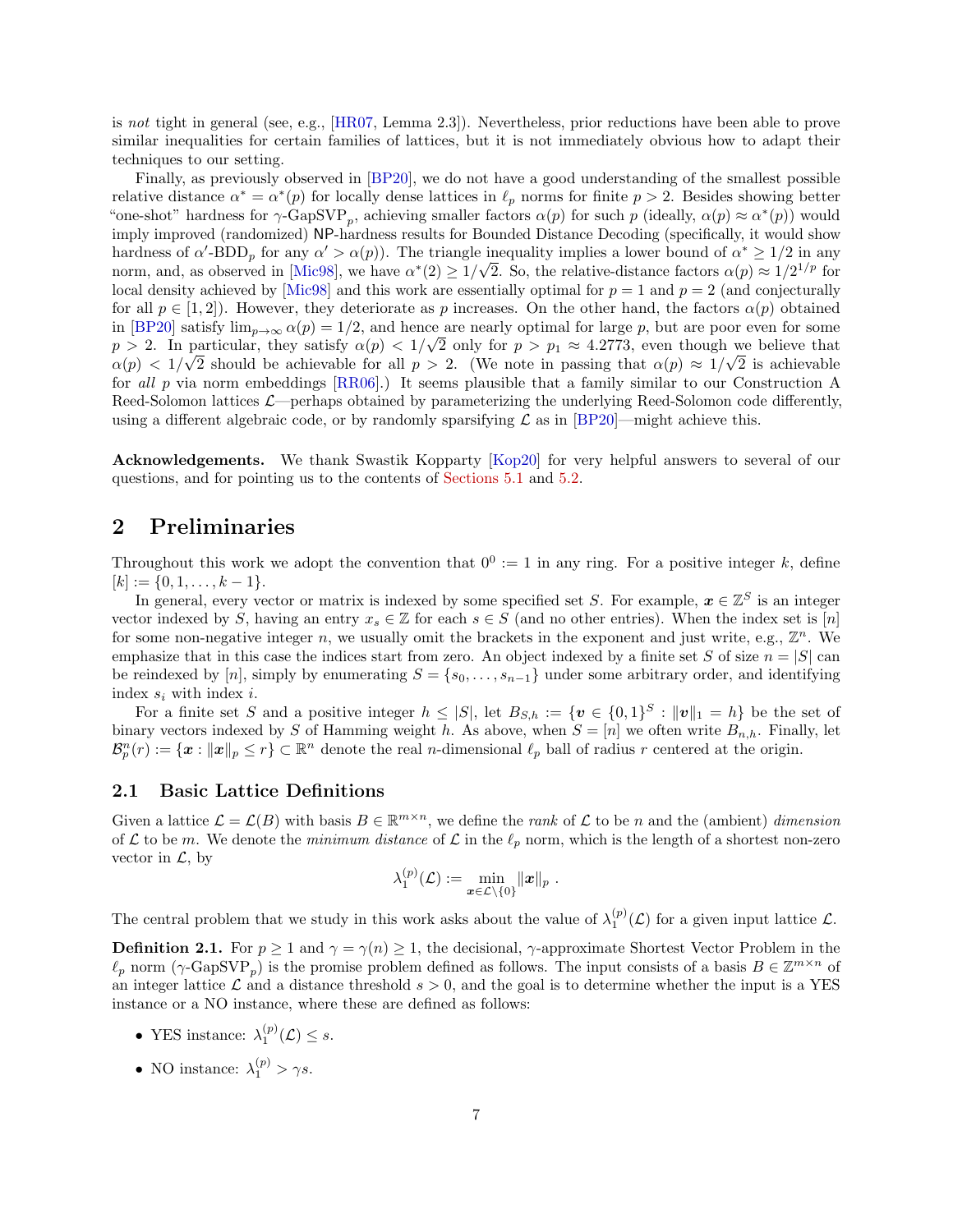<span id="page-7-5"></span>We define the *determinant* of L to be  $\det(\mathcal{L}) := \sqrt{\det(B^T B)}$ , which is equal to  $|\det(B)|$  when  $m = n$  (i.e., when  $\mathcal L$  is full-rank). We note that determinant is well defined because, although lattice bases are not unique, they are equivalent up to multiplication on the right by unimodular matrices.

The density of a rank-n lattice  $\mathcal L$  is captured by its so-called *root Hermite factor*  $\lambda_1(\mathcal L)/\det(\mathcal L)^{1/n}$ .<sup>[4](#page-7-1)</sup> The density of a lattice corresponds to its quality in various applications, including as the set of centers of a sphere packing and as an error-correcting code. Minkowski's bound asserts that the root Hermite factor of sphere packing and as an error-correcting code. Minkowski s bound asserts that the r<br>such a rank-n lattice is at most  $\sqrt{n}$ , which is convenient to write in expanded form as

<span id="page-7-3"></span>
$$
\lambda_1(\mathcal{L}) \le \sqrt{n} \cdot \det(\mathcal{L})^{1/n} . \tag{5}
$$

#### 2.2 Parity-Check Matrices and Lattices

For a prime q and a matrix  $H \in \mathbb{F}_q^{k \times n}$ , we define the parity-check lattice  $\mathcal{L}^{\perp}(H)$  obtained from H as

$$
\mathcal{L}^{\perp}(H) := \{ \mathbf{z} \in \mathbb{Z}^n : H\mathbf{z} = \mathbf{0} \} = \ker(H) + q\mathbb{Z}^n \ . \tag{6}
$$

Note that  $\mathcal{L}^{\perp}(H)$  is simply the "Construction A" lattice [\[CS99,](#page-20-6) Chapter 5, Section 2] of the linear errorcorrecting code C having H as a parity-check matrix, i.e.,  $\mathcal{C} = \{c \in \mathbb{F}_q^n : Hc = 0\}$ . More generally, for any "syndrome"  $\mathbf{u} \in \mathbb{F}_q^k$  we define

$$
\mathcal{L}_{\mathbf{u}}^{\perp}(H):=\{\mathbf{x}\in\mathbb{Z}^n:H\mathbf{x}=\mathbf{u}\}\ .
$$

If there exists some  $x \in \mathbb{Z}^n$  such that  $Hx = u$ , then it follows immediately that  $\mathcal{L}_{u}^{\perp}(H)$  is simply the lattice coset  $x + \mathcal{L}^{\perp}(H)$ . So, we can identify cosets of  $\mathcal{L}^{\perp}(H)$  by their corresponding syndromes. We recall some standard properties of parity-check lattices, and give a proof for self-containment.

<span id="page-7-0"></span>**Lemma 2.2.** Let q be a prime, let k and n be positive integers, and let  $H \in \mathbb{F}_q^{k \times n}$  be a parity-check matrix. Then the parity-check lattice  $\mathcal{L} = \mathcal{L}^{\perp}(H)$  has rank n and determinant  $\det(\mathcal{L}) \leq q^k$ , with equality if and only if the rows of H are linearly independent.

*Proof.* The first claim follows simply by noting that  $q\mathbb{Z}^n \subseteq \mathcal{L}^{\perp}(H) \subseteq \mathbb{Z}^n$ . For the determinant, observe that the map  $\bm{x} \mapsto H\bm{x}$  is an additive-group homomorphism from  $\mathbb{Z}^n$  to  $\mathbb{F}_q^k$ , and that  $\mathcal{L}^{\perp}(H)$  is its kernel by definition. So, by the first isomorphism theorem, the map induces an isomorphism from the quotient group  $\mathbb{Z}^n/\mathcal{L}^{\perp}(H)$  to the image  $\text{Im}(H) = \{H\boldsymbol{x} : \boldsymbol{x} \in \mathbb{Z}^n\} \subseteq \mathbb{F}_q^k$ , where the subset relation is an equality if and only if the rows of H are linearly independent. The claim then follows from the fact that  $\det(\mathcal{L}^{\perp}(H)) = |\mathbb{Z}^n/\mathcal{L}^{\perp}(H)| = |\text{Im}(H)|$ .

We next formally define the family of parity-check lattices that are at the heart of our construction of locally dense lattices.

<span id="page-7-2"></span>**Definition 2.3.** For a prime q, positive integer k, and set  $S \subseteq \mathbb{F}_q$ , define  $H_q(k, S) \in \mathbb{F}_q^{k \times S}$  to be the matrix H whose rows and columns are respectively indexed by  $[k] = \{0, 1, \ldots, k-1\}$  and S, and whose  $(i, s)$ th entry is

$$
H_{i,s} := s^i \in \mathbb{F}_q.
$$

(Recall that  $0^0 := 1$ .) Equivalently, if we enumerate  $S = \{s_0, \ldots, s_{n-1}\}\$  in some arbitrary order, we have

<span id="page-7-4"></span>
$$
H = H_q(k, S) := \begin{pmatrix} 1 & 1 & 1 & \cdots & 1 \\ s_0 & s_1 & s_2 & \cdots & s_{n-1} \\ s_0^2 & s_1^2 & s_2^2 & \cdots & s_{n-1}^2 \\ \vdots & \vdots & \vdots & \ddots & \vdots \\ s_0^{k-1} & s_1^{k-1} & s_2^{k-1} & \cdots & s_{n-1}^{k-1} \end{pmatrix} \in \mathbb{F}_q^{k \times n} .
$$
 (7)

<span id="page-7-1"></span><sup>&</sup>lt;sup>4</sup>This ratio is the square root of the Hermite factor  $\gamma(\mathcal{L}) := (\lambda_1(\mathcal{L})/ \det(\mathcal{L})^{1/n})^2$ , which is defined in this way for historical reasons.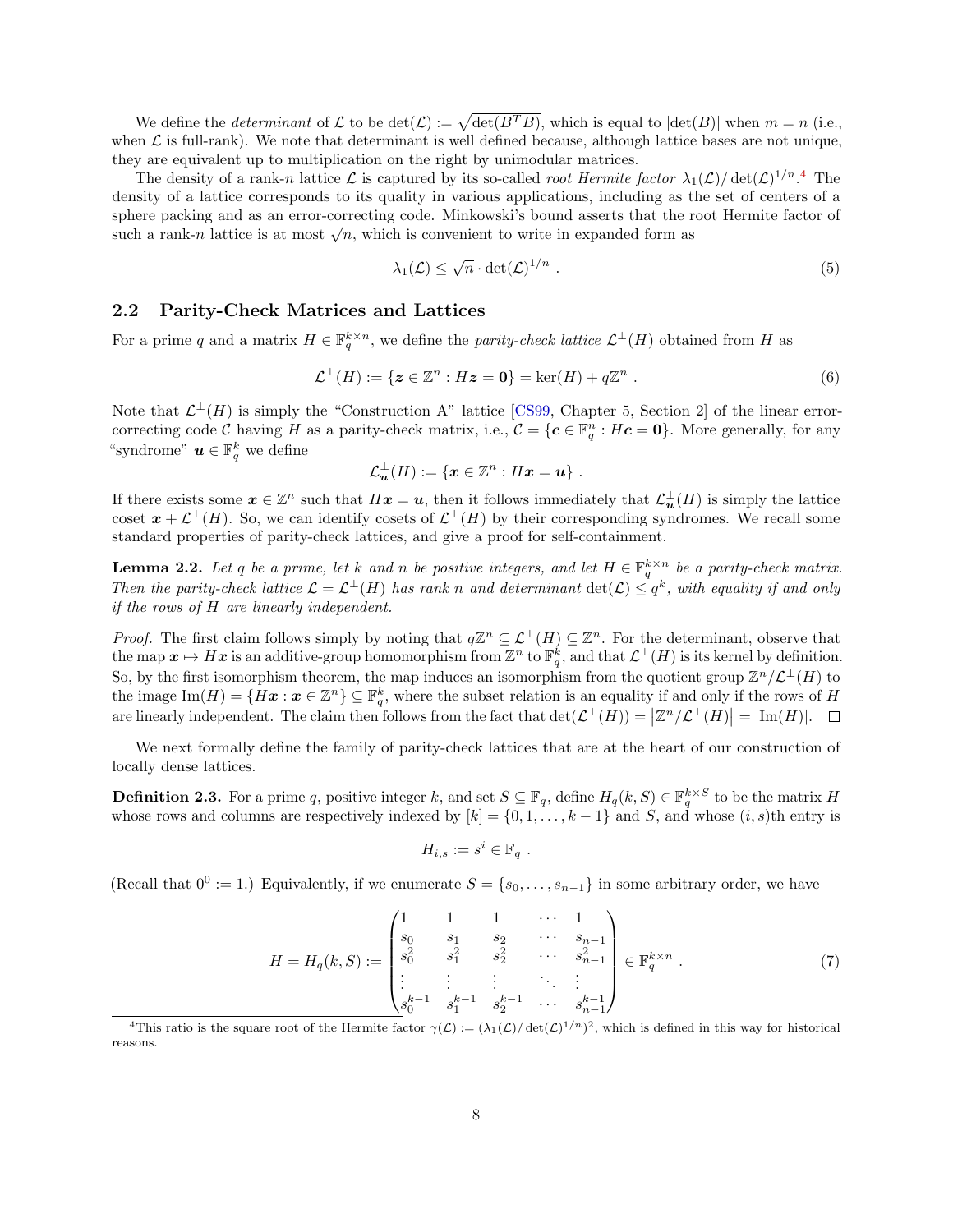<span id="page-8-3"></span>Notice that H is a transposed Vandermonde matrix. In particular, if  $k \leq n$  then its rows are linearly independent, and so  $\det(\mathcal{L}^{\perp}(H)) = q^k$  by [Lemma 2.2.](#page-7-0)

We recall from the introduction that  $H = H_q(k, S)$  is a generator matrix (of row vectors) of the dimension-k Reed-Solomon code over  $\mathbb{F}_q$  with evaluation set S, and hence H is a parity-check matrix of its dimension- $(n-k)$ dual code. So,  $\mathcal{L}^{\perp}(H)$  is the Construction A lattice of this dual code. These dual codes are in fact *generalized* Reed-Solomon codes, a family of codes that include Reed-Solomon codes as a special case and that are closed under taking duals (see [\[Hal,](#page-21-9) Theorem 5.1.6]). Moreover, in the special case where  $S = \mathbb{F}_q$ , the matrix  $H = H_q(k, \mathbb{F}_q)$  is in fact a parity-check matrix of an (ordinary) Reed-Solomon code. For our hardness proof it suffices to use this special case; i.e., we show NP-hardness (under a randomized reduction) of GapSVP by using Construction A lattices of (ordinary) Reed-Solomon codes as gadgets. See [Section 4](#page-14-0) and [Section 5.1](#page-16-1) for other connections between these lattices and Reed-Solomon codes.

#### <span id="page-8-2"></span>2.3 Symmetric Polynomials

A symmetric polynomial  $P(x_1, x_2, \ldots, x_m)$  is a polynomial that is invariant under any permutation of its variables, i.e.,  $P(x_1, \ldots, x_m) = P(x_{\pi(1)}, \ldots, x_{\pi(m)})$  as formal polynomials for all permutations  $\pi$  of  $\{1, 2, \ldots, m\}$ . Because the order of the variables is immaterial, we usually just write a symmetric polynomial as  $P(X)$ , where  $X = \{x_1, \ldots, x_m\}$  is the set of variables, and we write  $P(T)$  for its evaluation on a multiset T of values.

We next recall two important symmetric polynomials and the relationship between them. For a nonnegative integer i, the ith *power sum* of a set  $X$  of variables is defined as

$$
p_i(X) := \sum_{x \in X} x^i \tag{8}
$$

(Recall that  $0^0 := 1$ .) For  $1 \le i \le |X|$ , the *i*th *elementary symmetric polynomial* of X is defined as

$$
e_i(X) := \sum_{\substack{Z \subseteq X, \\ |Z| = i}} \prod_{z \in Z} z . \tag{9}
$$

That is,  $e_i(X)$  is the multilinear polynomial whose monomials consist of all products of i distinct variables from X. We extend this definition to  $i = 0$  by setting  $e_0(X) := 1$  and to integers  $i > |X|$  by setting  $e_i(X) := 0$ .

Power sums and elementary symmetric polynomials are related by *Newton's identities* (see, e.g., [\[Mea92\]](#page-21-13)), which assert that for  $1 \leq i \leq |X|$ ,

<span id="page-8-0"></span>
$$
i \cdot e_i(X) = \sum_{j=1}^i (-1)^{j-1} \cdot e_{i-j}(X) \cdot p_j(X) \tag{10}
$$

The following standard claim uses Newton's identities to show that if the first k power sums of two multisets of field elements coincide, then so do the first  $k$  elementary symmetric polynomials of those multisets.

<span id="page-8-1"></span>**Claim 2.4.** Let T, U be multisets over a prime field  $\mathbb{F}_q$ , let  $k \leq q$  be a positive integer, and suppose that  $p_i(T) = p_i(U)$  for all  $i \in [k]$ . Then  $e_i(T) = e_i(U)$  for all  $i \in [k]$ .

*Proof.* The proof is by (strong) induction. For the base case where  $i = 0$ , we have by definition that  $e_0(T) = e_0(U) = 1$ . For the inductive case where  $1 \leq i \leq k$ , because  $i \neq 0 \in \mathbb{F}_q$  we have that

$$
e_i(T) = i^{-1} \cdot \sum_{j=1}^i (-1)^{j-1} \cdot e_{i-j}(T) \cdot p_j(T) = i^{-1} \cdot \sum_{j=1}^i (-1)^{j-1} \cdot e_{i-j}(U) \cdot p_j(U) = e_i(U) ,
$$

where the first and third equalities follow from Newton's identities (Equation  $(10)$ ), and the second equality follows from the claim's hypothesis and the inductive hypothesis (note that the sums involve elementary symmetric polynomials  $e_{i-j}$  only for  $i - j < i$ ).  $\Box$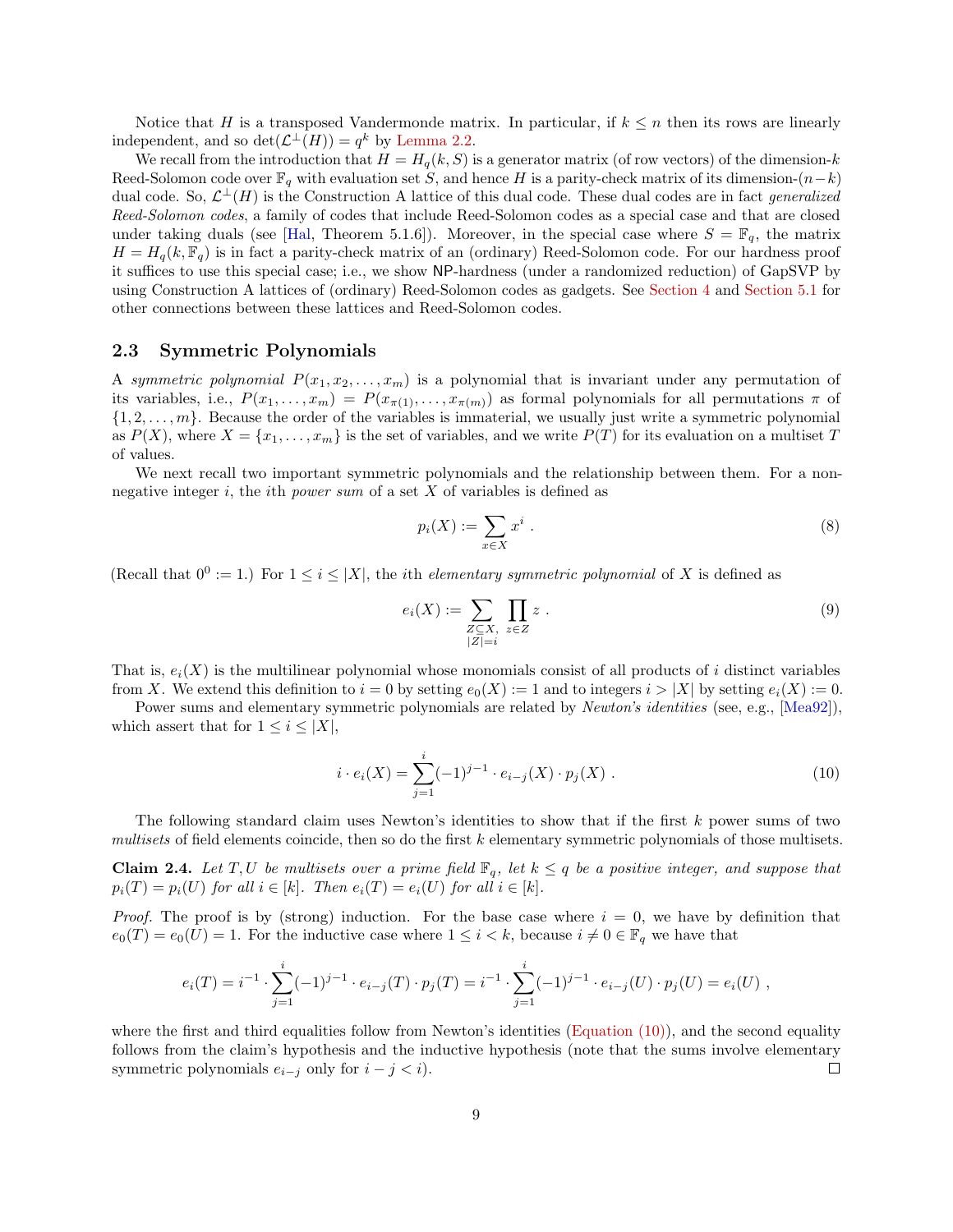<span id="page-9-6"></span>We define the *root polynomial*  $f_T(x) \in \mathbb{F}[x]$  of a multiset T over a field F to be

<span id="page-9-2"></span>
$$
f_T(x) := \prod_{t \in T} (x - t) = \sum_{i=0}^{|T|} (-1)^i \cdot e_i(T) \cdot x^{|T| - i} . \tag{11}
$$

We then get the following result, which uses [Claim 2.4](#page-8-1) to show that if sufficiently many of the initial power sums of two multisets are equal, then the multisets themselves are equal.

<span id="page-9-5"></span>**Proposition 2.5.** Let q be a prime, let  $k \le q/2$  be a positive integer, let T, U be multisets over  $\mathbb{F} = \mathbb{F}_q$  of total cardinality  $|T| + |U| < 2k$ , and suppose that  $p_i(T) = p_i(U)$  for all  $i \in [k]$ . Then  $T = U$ .

Proof. Because

$$
|T| \equiv p_0(T) = p_0(U) \equiv |U| \pmod{q}
$$

and  $0 \leq |T| + |U| < 2k \leq q$ , it follows that  $|T| = |U|$  and hence both  $f_T(x)$ ,  $f_U(x)$  have degree  $|T| < k$ .

Next, by the hypotheses and [Claim 2.4,](#page-8-1) we have that  $e_i(T) = e_i(U)$  for all  $i \leq |T|$ . Therefore, by the equality in [Equation \(11\),](#page-9-2)  $f_T(x)$  and  $f_U(x)$  are identical as formal polynomials in  $\mathbb{F}[x]$ . Finally, because the polynomial ring  $\mathbb{F}[x]$  is a unique factorization domain, and because  $f_T(x)$  and  $f_U(x)$  split over  $\mathbb F$  by construction, it follows that  $T = U$ .  $\Box$ 

#### 2.4 Locally Dense Lattices

Roughly speaking, locally dense lattices are lattices that have one or more cosets with many relatively short vectors. Somewhat more precisely, a locally dense lattice consists of an integer lattice  $\mathcal{L} \subset \mathbb{Z}^n$  and a shift  $x \in \mathbb{Z}^n$  such that for some  $\alpha \in (0,1)$ , the number of points in the coset  $x + \mathcal{L}$  of norm at most  $\alpha \cdot \lambda_1(\mathcal{L})$  is large (for our purposes, greater than  $2^{n^{\varepsilon}}$  for some constant  $\varepsilon > 0$ ). Therefore, locally dense lattices are not efficiently list decodable, even combinatorially, to within distance  $\alpha \cdot \lambda_1(\mathcal{L})$  in the worst case (in particular, around center  $-x$ ). For the purposes of proving hardness, we also require a linear map T that projects the short vectors in  $x + \mathcal{L}$  onto a lower-dimensional hypercube  $\{0, 1\}^r$ .

<span id="page-9-0"></span>**Definition 2.6.** For  $p \in [1,\infty)$ , real  $\alpha > 0$ , and positive integers r and R, a  $(p, \alpha, r, R)$ -locally dense lattice consists of an integer lattice of rank R (and some dimension n) represented by a basis matrix  $A \in \mathbb{Z}^{n \times R}$ , a positive integer  $\ell$ , a shift  $x \in \mathbb{Z}^n$ , and a matrix  $T \in \mathbb{Z}^{r \times n}$ , where

- <span id="page-9-4"></span>1.  $\lambda_1^{(p)}(\mathcal{L}(A)) \geq \ell^{1/p}$  and
- <span id="page-9-3"></span> $2. \{0,1\}^r \subseteq T(V) := \{Tv : v \in V\},\$  where  $V := (\boldsymbol{x} + \mathcal{L}(A)) \cap \mathcal{B}_{p}^n(\alpha \cdot \ell^{1/p})$  is the set of all vectors of  $\ell_p$ norm at most  $\alpha \cdot \ell^{1/p}$  in the lattice coset  $\boldsymbol{x} + \mathcal{L}(A)$ .

A useful tool for satisfying [Item 2](#page-9-3) in the above definition is the following probabilistic version of Sauer's Lemma due to Micciancio [\[Mic98\]](#page-21-1). It roughly says that for  $n \gg r$ , for any large enough collection of vectors  $W \subseteq B_{n,h}$  (the weight-h slice of  $\{0,1\}^n$ ), and for a random matrix  $T \in \{0,1\}^{r \times n}$  whose coordinates are sampled independently with a suitable bias,  $\{0,1\}^r \subseteq T(W)$  with good probability. We emphasize that all the arithmetic in this theorem is done over the integers (not over  $\mathbb{F}_2$ ).

<span id="page-9-1"></span>**Theorem 2.7** ([\[Mic98,](#page-21-1) Theorem 4]). Let r, n, h be positive integers, let  $W \subseteq B_{n,h}$ , and let  $\varepsilon > 0$ . If  $|W| \ge h! \cdot n^{24r\sqrt{h}/\varepsilon}$  and  $T \in \{0,1\}^{r \times n}$  is sampled by setting each entry to 1 independently with probability  $1/(4hr)$ , then  $\{0,1\}^r \subseteq T(W)$  with probability at least  $1 - \varepsilon$ .

#### 2.5 Hardness of GapSVP via Locally Dense Lattices

<span id="page-9-7"></span>We next recall a variant of (the decision version of) the Closest Vector Problem (CVP), which will be the hard problem that we reduce to  $GapSVP_p$ . In this variant, called  $GapCVP'_p$ , the target vector is either within a specified distance of a lattice vector given by a *binary* combination of basis vectors, or all non-zero integer multiples of the target vector are more than a  $\gamma$  multiple of this distance from the lattice (where distance is measured in the  $\ell_p$  norm).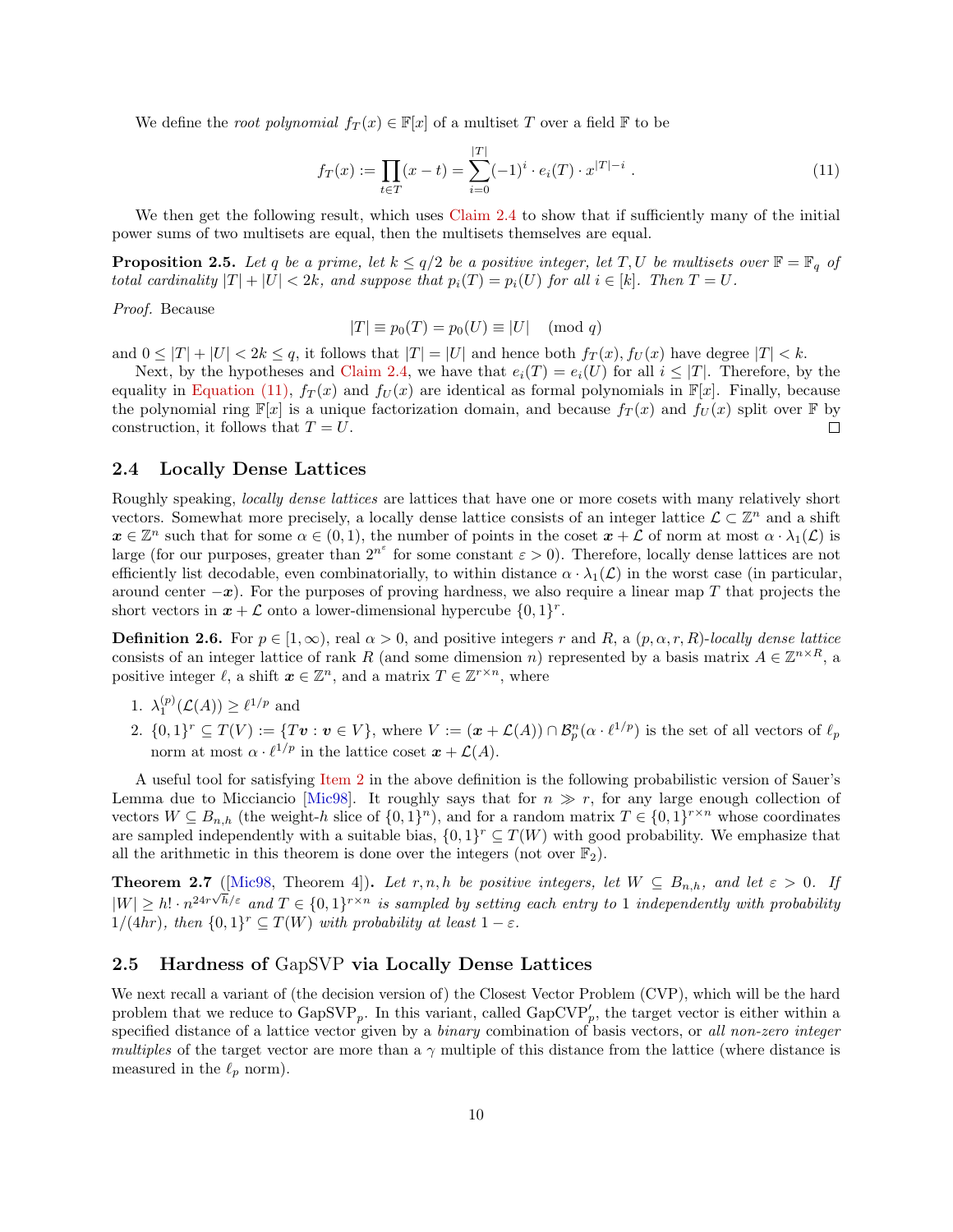<span id="page-10-8"></span>**Definition 2.8.** For  $p \in [1, \infty]$ , an instance of the  $\gamma$ -GapCVP'<sub>p</sub> problem consists of a rank-r lattice basis  $B \in \mathbb{Z}^{d \times r}$ , a target vector  $t \in \mathbb{Z}^d$ , and a distance threshold  $s > 0$ . The goal is to determine whether an input is a YES instance or a NO instance, where these are defined as follows:

- YES instance: there exists a *binary*  $c \in \{0,1\}^r$  such that  $||Bc-t||_p \leq s$ .
- NO instance: dist<sub>p</sub> $(wt, \mathcal{L}(B)) > \gamma s$  for all  $w \in \mathbb{Z} \setminus \{0\}.$

The following hardness theorem follows via a reduction from Exact Set Cover to  $Gap\text{CVP}_p'.$ 

<span id="page-10-5"></span>**Theorem 2.9** ([\[ABSS93\]](#page-20-17)). For every  $p \in [1,\infty)$  and every constant  $\gamma \geq 1$ ,  $\gamma$ -GapCVP'<sub>p</sub> is NP-hard.

The following theorem gives an polynomial-time reduction from  $\gamma$ -GapCVP<sub>p</sub> to  $\gamma$ -GapSVP<sub>p</sub> for some approximation factors  $\gamma > \gamma' \geq 1$ , which uses a locally dense lattice as advice. In general, this advice makes the reduction non-uniform, but when the advice is efficiently computable by a (randomized) algorithm, as it is in this and prior works, the procedure is an efficient (randomized) reduction. The reduction below is very similar to the one in [\[Mic12,](#page-21-5) Theorem 5.1], but written so as to allow for using an arbitrary locally dense lattice as advice. Due to this similarity, and for concision, we defer its proof to [Appendix A.](#page-22-2)

<span id="page-10-1"></span>**Theorem 2.10.** Let  $p \ge 1$ , r and n be positive integers,  $\alpha > 0$  be a constant, and  $\gamma$ ,  $\gamma'$  be constants satisfying

$$
1/\alpha > \gamma' \ge 1 \text{ and } \gamma \ge \gamma' \cdot \left(\frac{1}{1 - (\alpha \gamma')^p}\right)^{1/p}
$$

.

There is a deterministic polynomial-time algorithm that, given a  $\gamma$ -GapCVP'<sub>p</sub> instance  $(B, t, s)$  of rank r and a  $(p, \alpha, r, R)$ -locally dense lattice  $(A, \ell, \mathbf{x}, T)$  as input, outputs a  $\gamma'$ -GapSVP<sub>p</sub> instance  $(B', s')$  of rank  $R + 1$ which is a YES (respectively, NO) instance if  $(B, t, s)$  is a YES (resp., NO) instance.

<span id="page-10-7"></span>From these two theorems we get the following hardness results for GapSVP.

**Corollary 2.11.** Let  $p \ge 1$ , let r be a positive integer, let  $\alpha > 0$  be a constant, and suppose that there is an algorithm A that computes a  $(p, \alpha, r, \text{poly}(r))$ -locally dense lattice in  $\text{poly}(r)$  time. Let  $\gamma$  be a constant satisfying  $1 \leq \gamma < 1/\alpha$ . Then:

- <span id="page-10-3"></span>1. If A is deterministic, then  $\gamma$ -GapSVP<sub>p</sub> is NP-hard (and exact GapSVP<sub>p</sub> is NP-complete).
- <span id="page-10-6"></span>2. If A is randomized and its output satisfies [Item 1](#page-9-4) of [Definition 2.6](#page-9-0) with probability 1 and [Item 2](#page-9-3) of [Definition 2.6](#page-9-0) with probability at least 2/3, then  $\gamma$ -GapSVP<sub>p</sub> is not in RP unless NP  $\subseteq$  RP.<sup>[5](#page-10-2)</sup>
- <span id="page-10-4"></span>3. If A is randomized, and its output satisfies [Items 1](#page-9-4) and [2](#page-9-3) of [Definition 2.6](#page-9-0) with probability at least 2/3, then there is no randomized polynomial-time algorithm for  $\gamma$ -GapSVP<sub>p</sub> unless NP  $\subseteq$  BPP.

Proof. [Items 1](#page-10-3) and [3](#page-10-4) follow immediately by combining [Theorems 2.9](#page-10-5) and [2.10.](#page-10-1) Inspection of the proof of [Theorem 2.10](#page-10-1) shows that for NO instances to be mapped to NO instances, only [Item 1](#page-9-4) of [Definition 2.6](#page-9-0) is needed, from which [Item 2](#page-10-6) of the claim follows.  $\Box$ 

## <span id="page-10-0"></span>3 Local Density from Reed-Solomon Codes

In this section we show how to obtain locally dense lattices from Reed-Solomon codes with appropriate parameters. More specifically, we show to satisfy [Definition 2.6](#page-9-0) using a lattice  $\mathcal{L} := \mathcal{L}^{\perp}(H)$  corresponding to a parity-check matrix  $H = H_q(k, S)$  from [Definition 2.3.](#page-7-2) (Recall that H is the parity-check matrix of a Reed-Solomon code when  $S = \mathbb{F}_q$ , and of a generalized Reed-Solomon code for any  $S \subseteq \mathbb{F}_q$ .

<span id="page-10-2"></span><sup>&</sup>lt;sup>5</sup>The condition "γ-GapSVP<sub>p</sub> is not in RP" is a slight abuse of notation, since γ-GapSVP<sub>p</sub> for  $\gamma > 1$  is a promise problem rather than a language. However, the definition of RP can naturally be extended to encompass promise problems, which is the intended meaning here.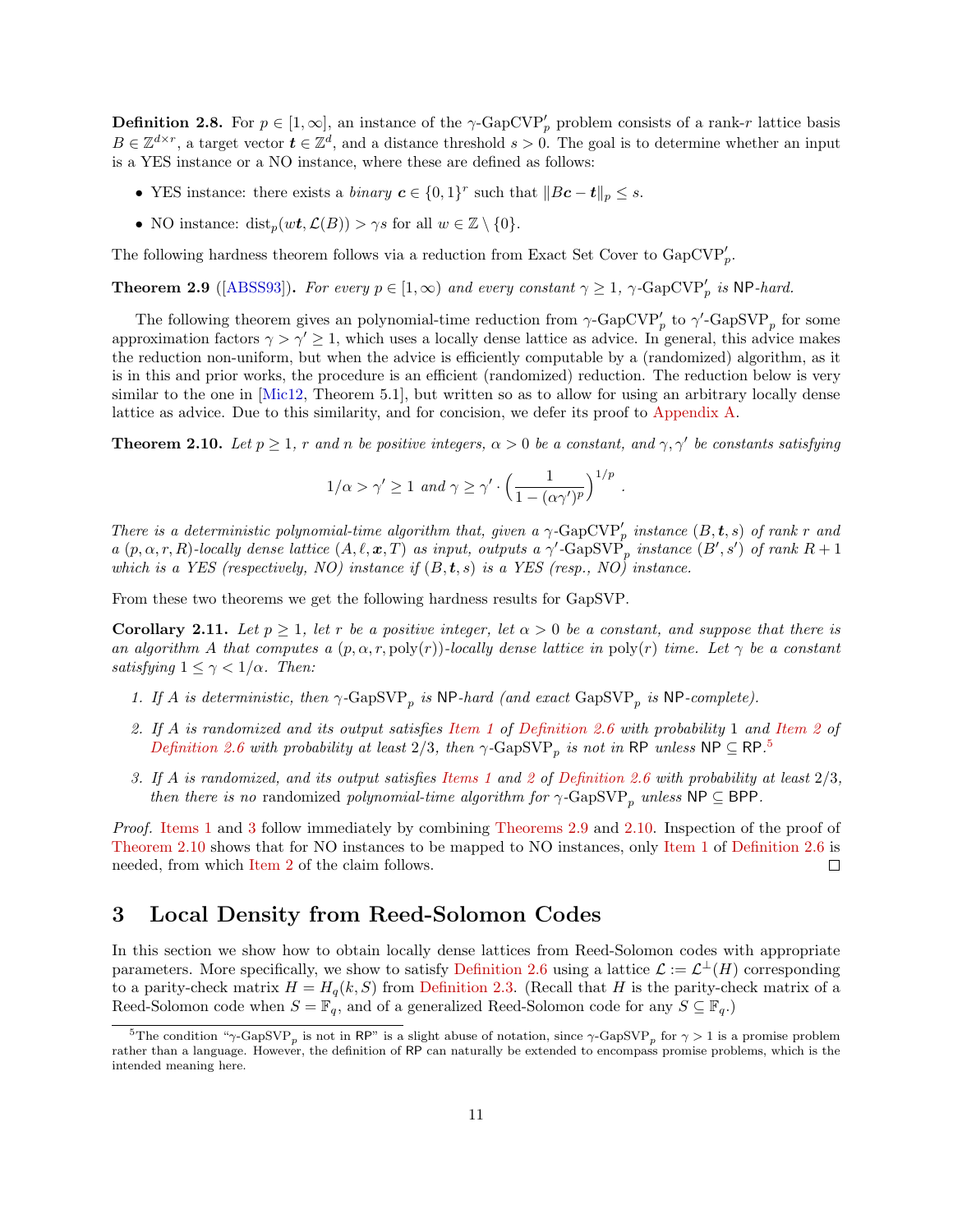<span id="page-11-4"></span>The overall structure of the argument is as follows. First, in [Section 3.1](#page-11-1) we give a lower bound of  $\lambda_1^{(p)}(\mathcal{L}) \geq (2k)^{1/p}$ , which corresponds to [Item 1](#page-9-4) of [Definition 2.6,](#page-9-0) by using the connection between power sums and symmetric polynomials (see [Section 2.3\)](#page-8-2). Then, in [Section 3.2](#page-12-1) we use the upper bound  $\det(\mathcal{L}) \leq q^k$  from [Lemma 2.2](#page-7-0) and the pigeonhole principle to show that there exists a lattice coset with many short (binary) vectors, and in fact a suitably sampled random coset has this property with good probability. Finally, in [Section 3.3](#page-12-2) we set parameters and use [Theorem 2.7](#page-9-1) to satisfy [Item 2](#page-9-3) of [Definition 2.6](#page-9-0) with good probability.

#### <span id="page-11-1"></span>3.1 Minimum Distance

The following theorem says that for any  $k \leq |S|/2$ , the  $\ell_1$  minimum distance of  $\mathcal{L} = \mathcal{L}^{\perp}(H)$  for  $H = H_q(k, S)$ is at least 2k. The theorem and proof are very similar to one that lower bounds the minimum distance of Craig lattices, as given in [\[Cra\]](#page-20-7) and [\[CS99,](#page-20-6) Chapter 8, Theorem 7].

Note that a weaker bound of  $\lambda_1^{(1)}(\mathcal{L}) \geq k+1$  (for any  $k < q$ ) follows trivially from the minimum Hamming distance  $k + 1$  of the (generalized Reed-Solomon) code having parity-check matrix H. However, this bound is not strong enough for the rest of the local-density argument below, which requires  $\lambda_1^{(1)}(\mathcal{L}) \geq (1 + \Omega(1))k$ .

<span id="page-11-0"></span>**Theorem 3.1.** Let q be a prime, let  $S \subseteq \mathbb{F}_q$ , let  $k \leq |S|/2$  be a positive integer, and let  $H := H_q(k, S) \in \mathbb{F}_q^{k \times S}$ be the matrix from [Definition 2.3.](#page-7-2) Then  $\mathcal{L} = \mathcal{L}^{\perp}(H)$  has  $\ell_1$  minimum distance  $\lambda_1^{(1)}(\mathcal{L}) \geq 2k$ . As a consequence, for any  $p \in [1, \infty)$  the  $\ell_p$  minimum distance satisfies  $\lambda_1^{(p)}(\mathcal{L}) \geq (2k)^{1/p}$ .

We point out that the  $2^{1/p}$  factor in [Theorem 3.1](#page-11-0) propagates to the relative-distance bound for local density in [Theorem 3.4](#page-12-3) below, and then to the GapSVP approximation factor in our main hardness theorem, [Theorem 1.1.](#page-2-0)

*Proof.* The consequence follows immediately from the fact that  $\mathcal{L} \subseteq \mathbb{Z}^S$  and  $\|\mathbf{v}\|_p \ge \|\mathbf{v}\|_1^{1/p}$  for all  $\mathbf{v} \in \mathbb{Z}^S$ .

Now consider some arbitrary  $x \in \mathcal{L} \subseteq \mathbb{Z}^S$  for which  $||x||_1 < 2k$ ; we will show that  $x = 0$ . Let  $x^+, x^- \in \mathbb{Z}^S$ be the unique non-negative integer vectors satisfying  $x = x^+ - x^-$ . Define multisets  $T^+$  and  $T^-$  over S that respectively depend on  $x^+$  and  $x^-$  as follows. For each  $s \in S$  with  $x_s^+ > 0$  (respectively,  $x_s^- > 0$ ), let  $T^+$ (respectively,  $T^-)$  contain  $s$  with multiplicity  $x_s^+$  (respectively,  $x_s^-)^{\ 6}$  $x_s^-)^{\ 6}$  $x_s^-)^{\ 6}$ 

Note that  $|T^+|+|T^-| = \|x\|_1 < 2k$ . Because  $Hx = H(x^+ - x^-) = \mathbf{0} \in \mathbb{F}_q^k$ , by definition of H we have that  $p_i(T^+) = p_i(T^-)$  for all  $i \in [k]$  (where recall that  $p_i$  denotes the *i*th power sum). Because  $k \leq |S|/2 \leq q/2$ , by [Proposition 2.5](#page-9-5) it follows that  $T^+ = T^-$ . Since  $T^+ \cap T^- = \emptyset$  by construction, we must have  $T^+ = T^- = \emptyset$ , and hence  $x = 0$ , as desired.  $\Box$ 

The following lemma (which is well known in other forms) shows that the lower bound  $\lambda_1^{(p)}(\mathcal{L}^{\perp}(H)) \geq$  $(2k)^{1/p}$  from [Theorem 3.1](#page-11-0) is in fact an equality under mild conditions on the parameters, by giving an explicit lattice coset that has multiple short vectors. However, because it proves only that the number of such vectors is polynomial in the dimension, it is insufficient to establish local density.

<span id="page-11-3"></span>**Lemma 3.2.** Let q be a prime, let k be a positive integer that divides  $q-1$ , and let  $H := H_q(k, S) \in \mathbb{F}_q^{k \times S}$ <br>where  $\mathbb{F}_q^* \subseteq S \subseteq \mathbb{F}_q$ . Then for  $\mathbf{u} := (k, 0, \ldots, 0) \in \mathbb{F}_q^k$ , the lattice coset  $\mathcal{L}_{\mathbf{u}}^{\$  $(q-1)/k$  binary vectors of Hamming weight k and pairwise disjoint support. As a consequence, when  $k < q-1$ , we have  $\lambda_1^{(p)}(\mathcal{L}^{\perp}(H)) = (2k)^{1/p}$  for any  $p \in [1, \infty)$ .

*Proof.* Let G be the order-k subgroup of the (cyclic, multiplicative) group  $\mathbb{F}_q^*$ , i.e., the subgroup of the kth roots of unity. Then the binary indicator vectors  $x_C \in \{0,1\}^S$  of each of the  $(q-1)/k$  pairwise disjoint cosets  $C = cG$  of G all belong to the coset  $\mathcal{L}_{\mathbf{u}}^{\perp}(H)$ . This is simply because for any such coset, the 0th power sum of its elements is k, and the *i*th power sum for  $0 < i < k$  is zero; this can be seen by Newton's identities and the fact that the root polynomial of C is  $f_C(x) = \prod_{c \in C} (x - c) = x^k - r_C$ , where  $r_C = c^k$  for every  $c \in C$ . Finally, when  $k < q - 1$ , there is more than one such vector  $x_C$ , and the differences between distinct pairs of them are lattice vectors in  $\{0, \pm 1\}^S$  of Hamming weight  $2k$ , and hence  $\ell_p$  norm  $(2k)^{1/p}$ .  $\Box$ 

<span id="page-11-2"></span><sup>6</sup>For example, if  $S = \{0, 1, 2, 3, 4\} = \mathbb{F}_q$  and  $\boldsymbol{x} = (x_0, x_1, x_2, x_3, x_4)^t = (1, -2, 0, 1, 0)^t$ , then  $x^+ = (1, 0, 0, 1, 0)$ ,  $x^- =$  $(0, 2, 0, 0, 0)$ , and accordingly  $T^+ = \{0, 3\}, T^- = \{1, 1\}.$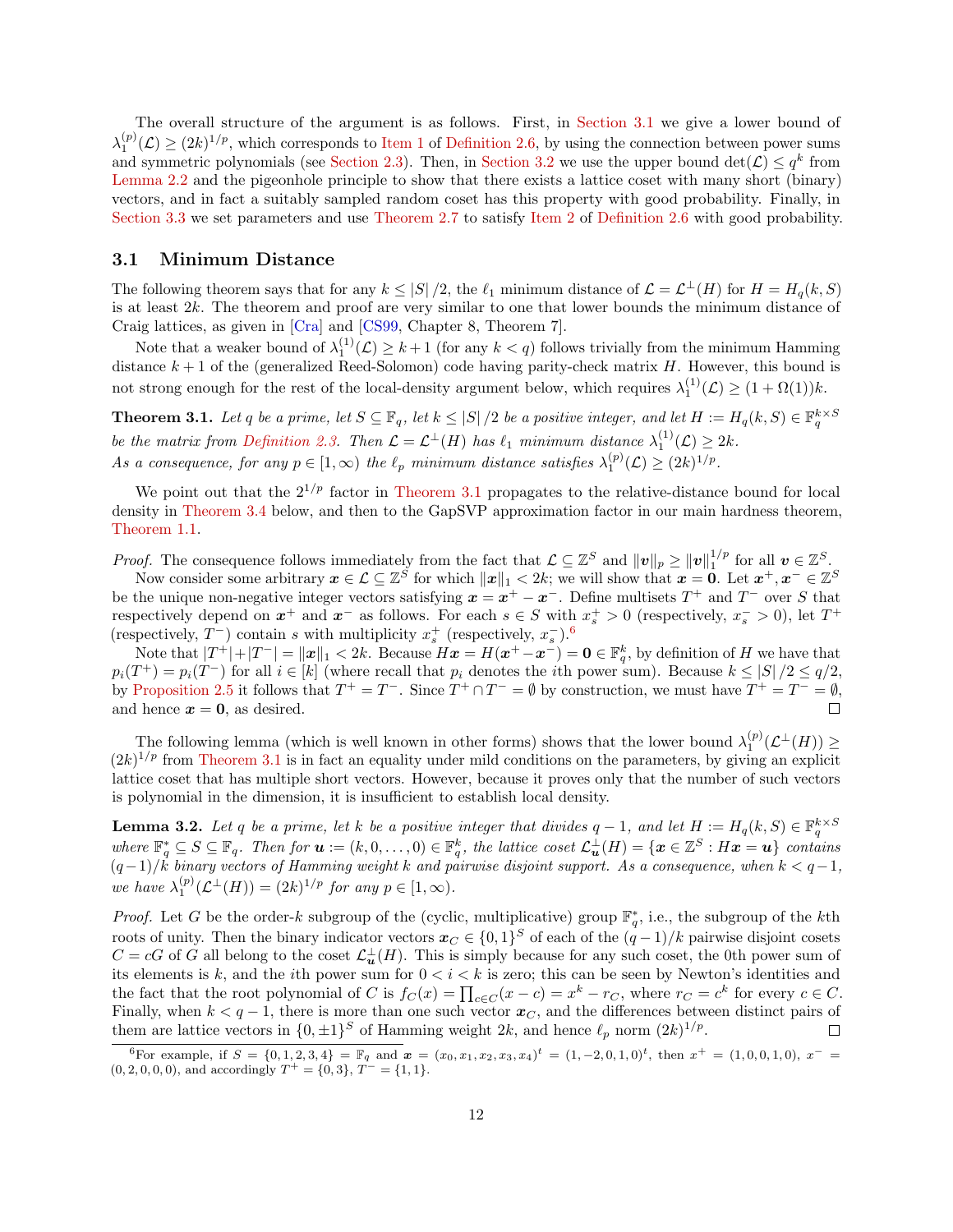#### <span id="page-12-4"></span><span id="page-12-1"></span>3.2 Dense Cosets

Following an approach previously used in [\[Mic98,](#page-21-1) [Kho04,](#page-21-3) [Mic12\]](#page-21-5) (and implicitly in [\[Ajt98\]](#page-20-0)), we first show via a pigeonhole argument that a dense lattice coset must exist, and then show how to sample such a coset efficiently (with good probability).

For a prime q, a positive integer k, and a set  $S \subseteq \mathbb{F}_q$  of size n (with some arbitrary ordering of its elements), let  $H = H_q(k, S) \in \mathbb{F}_q^{k \times n}$  be the parity-check matrix from [Definition 2.3.](#page-7-2) By [Lemma 2.2,](#page-7-0) the lattice  $\mathcal{L} = \mathcal{L}^{\perp}(H) \subseteq \mathbb{Z}^n$  has  $\det(\mathcal{L}) \leq q^k$  integer cosets. Recall that  $B_{n,h}$  is the set of *n*-dimensional binary vectors of Hamming weight h, which has cardinality  $|B_{n,h}| = \binom{n}{h}$ . Therefore, by the pigeonhole principle, there must exist some integer coset  $x + \mathcal{L}$  with  $|(x + \mathcal{L}) \cap B_{n,h}| \geq {n \choose h} / q^k$  weight-h binary vectors. In particular, taking  $n \approx q$ ,  $h \approx \alpha^p \cdot (2k)$  for some constant  $\alpha > 1/2^{1/p}$ , and  $k = q^{\varepsilon}$  for a suitable small constant  $\varepsilon > 0$  implies the existence of a coset with roughly  $q^{(2\alpha^p-1)k} = q^{\Omega(q^{\varepsilon})}$  such vectors. These vectors have  $\ell_p$  norm  $h^{1/p} \approx \alpha \cdot (2k)^{1/p}$ , whereas by [Theorem 3.1](#page-11-0) the lattice minimum distance is at least  $(2k)^{1/p}$ , yielding a local-density relative distance of roughly  $\alpha$ .

The following lemma extends the above existential result by showing that something very similar holds for a uniformly random shift  $x \in B_{n,h}$ : for any  $\delta > 0$ , the coset  $x + \mathcal{L}$  contains at least  $\delta \cdot {n \choose h}/q^k$  weight-h binary vectors with probability greater than  $1 - \delta$ . The proof given below closely follows the structure of the very similar one of [\[Kho04,](#page-21-3) Lemma 4.3].

<span id="page-12-0"></span>**Lemma 3.3.** For a prime q, positive integer k, and set  $S \subseteq \mathbb{F}_q$  of size n, let  $H = H_q(k, S) \in \mathbb{F}_q^{k \times n}$  be the parity-check matrix from [Definition 2.3.](#page-7-2) There is an efficient randomized algorithm that, for any  $\delta \geq 0$ , and on input H and any  $h \in [n]$ , outputs a shift  $x \in B_{n,h}$  such that

$$
\Pr_{\boldsymbol{x}}\Big[ |(\boldsymbol{x}+\mathcal{L}) \cap B_{n,h}| \geq \delta \cdot {n \choose h}/q^k \Big] > 1-\delta.
$$

*Proof.* The algorithm simply samples and outputs a uniformly random binary vector  $x \in B_{n,h}$ . This is clearly efficient. To show correctness, we will use the syndromes of H. For each  $u \in \mathbb{F}_q^k$ , define  $K_{\boldsymbol{u}} := |\{ \boldsymbol{z} \in B_{n,h} : H\boldsymbol{z} = \boldsymbol{u} \}|$ , and define  $\boldsymbol{s} := H\boldsymbol{x} \in \mathbb{F}_q^k$  to be the syndrome corresponding to  $\boldsymbol{x}$ . So, we need to prove that  $K_s \geq \delta \cdot {n \choose h}/q^k$  with probability greater than  $1 - \delta$ . Indeed, we have:

$$
\Pr_{\boldsymbol{x}}\left[ |(\boldsymbol{x} + \mathcal{L}) \cap B_{n,h}| < \delta \cdot \binom{n}{h} / q^k \right] = \Pr_{\boldsymbol{x}}\left[ K_{\boldsymbol{s}} < \delta \cdot \binom{n}{h} / q^k \right] \\
= \sum_{\boldsymbol{u} \in \mathbb{F}_q^k : K_{\boldsymbol{u}} < \delta \cdot \binom{n}{h} / q^k} \Pr_{\boldsymbol{x}}[H\boldsymbol{x} = \boldsymbol{u}] \\
= \sum_{\boldsymbol{u} \in \mathbb{F}_q^k : K_{\boldsymbol{u}} < \delta \cdot \binom{n}{h} / q^k} \frac{K_{\boldsymbol{u}}}{\binom{n}{h}} \\
\leq \sum_{\boldsymbol{u} \in \mathbb{F}_q^k : K_{\boldsymbol{u}} < \delta \cdot \binom{n}{h} / q^k} \frac{\delta}{q^k} \\
\leq \delta \ ,
$$

where the first inequality uses the fact that the sum is over syndromes  $u$  with  $K_u < \delta \cdot {n \choose h}/q^k$ , and the second inequality uses the fact that there are at most  $q^k$  terms in the sum.  $\Box$ 

#### <span id="page-12-2"></span>3.3 The Main Argument

<span id="page-12-3"></span>**Theorem 3.4** (Locally dense lattices from Reed-Solomon codes). For any  $p \in [1,\infty)$  and constant  $\alpha > 1/2^{1/p}$ , there exists a randomized polynomial-time algorithm that, given any sufficiently large positive integer r in unary as input, outputs a  $(p, \alpha, r, R = \text{poly}(r))$ -locally dense lattice [\(Definition 2.6\)](#page-9-0) with probability at least 2/3. Moreover, the algorithm's output satisfies [Item 1](#page-9-4) of [Definition 2.6](#page-9-0) with probability 1.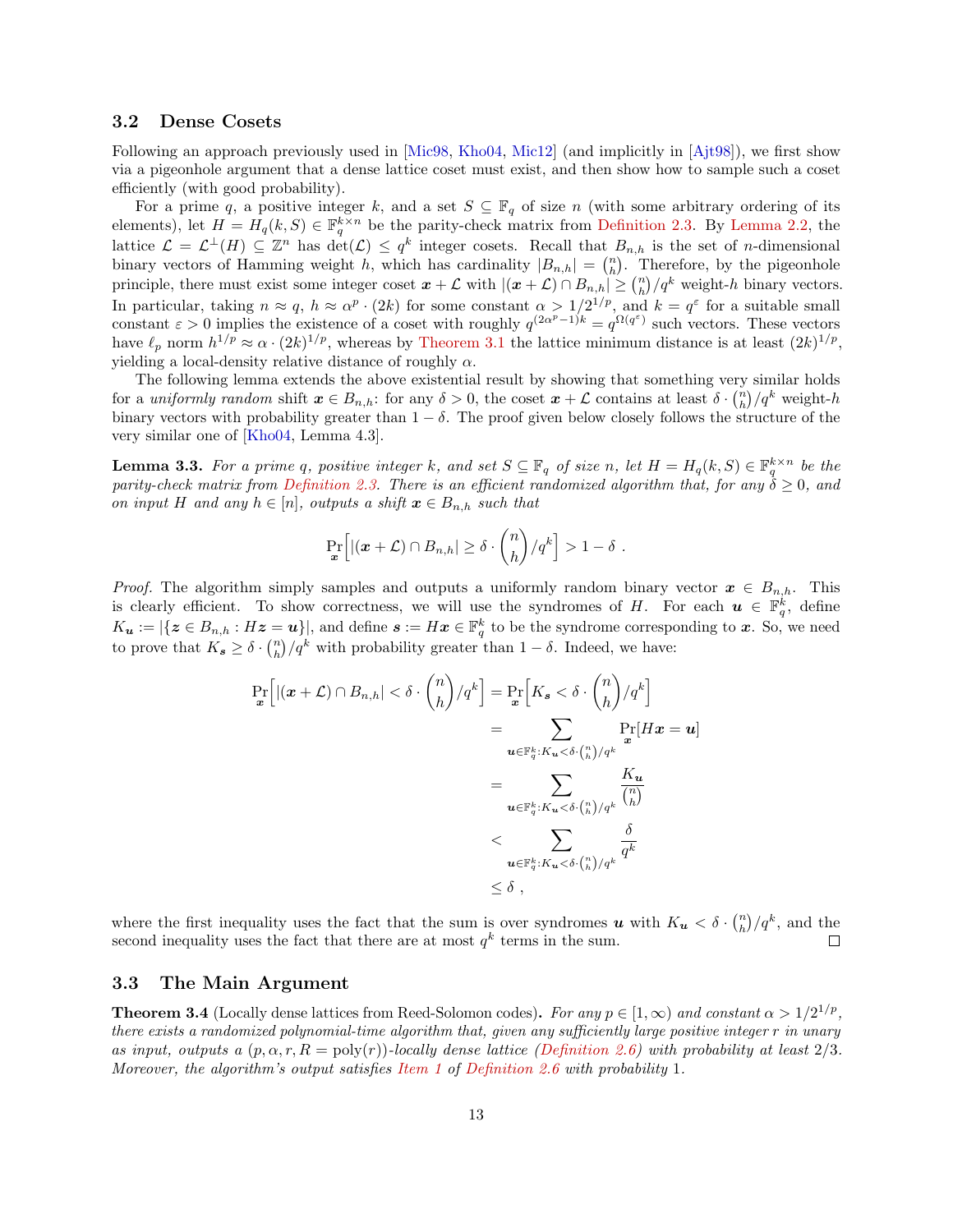*Proof.* The algorithm starts by setting its parameters as follows. It sets  $\varepsilon := 2\alpha^p - 1 > 0$ , and chooses:

- a poly(r)-bounded integer  $k \geq r^{1/(1/2-\delta)}$  for some arbitrary constant  $\delta \in (0,1/2)$ , and
- a poly(r)-bounded prime  $q \geq k^{3(1+\varepsilon)/\varepsilon}$ . (Such a prime q always exists by Bertrand's Postulate.)

The algorithm then computes the components of a  $(p, \alpha, r, R = q)$ -locally dense lattice  $(A, \ell, \mathbf{x}, T)$  as follows. It lets:

- $A \in \mathbb{Z}^{q \times q}$  be a basis of  $\mathcal{L} := \mathcal{L}^{\perp}(H)$ , where  $H = H(k, S) \in \mathbb{F}_q^{k \times q}$  for  $S = \mathbb{F}_q$ ;
- $\ell := 2k$ ;
- $x \in B_{q,h}$  be a uniformly random q-dimensional binary vector of Hamming weight  $h := \lfloor (1 + \varepsilon)k \rfloor;$
- $T \in \{0,1\}^{r \times q}$  be chosen by independently setting each of its entries to be 1 with probability  $1/(4hr)$ , and to be 0 otherwise.

It then outputs  $(A, \mathbf{x}, \ell, T)$ .

We first analyze the algorithm's running time. A suitable prime q can be found in  $\text{poly}(r)$  time using, e.g., trial division (recall that  $r$  is given in unary). The basis  $A$  can be computed in deterministic polynomial time from the generating set of column vectors  $(B | qI_q)$ , where B is a basis of ker $(H) \subseteq \mathbb{F}_q^q$  (lifted to the integers). It is clear that  $\ell$  can be computed in deterministic polynomial time, and that x and T can be computed in randomized polynomial time. So, the algorithm runs in randomized polynomial time.

It remains to show correctness, i.e., that  $(A, x, \ell, T)$  satisfies the two conditions in [Definition 2.6](#page-9-0) with suitable probability over the random choices of  $x$  and  $T$ . First, [Item 1](#page-9-4) is always satisfied, because by [Theorem 3.1](#page-11-0) we have

$$
\lambda_1(\mathcal{L}) \ge (2k)^{1/p} = \ell^{1/p}
$$

.

In the rest of the proof we consider [Item 2](#page-9-3) of [Definition 2.6.](#page-9-0) Let  $W := (\boldsymbol{x} + \mathcal{L}) \cap B_{q,h}$ . Because

$$
\|\mathbf{w}\|_p^p = h \le (1+\varepsilon)k = \alpha^p \cdot \ell
$$

for each  $w \in W$ , we have  $W \subseteq V := (\boldsymbol{x} + \mathcal{L}) \cap \mathcal{B}_{p}^{q}(\alpha \cdot \ell^{1/p}).$ 

By [Lemma 3.3,](#page-12-0)  $Pr_{\bm{x}}[|W| \geq {q \choose h}/(10q^k)] > 1 - 1/10 = 9/10$ . If this event holds, and

<span id="page-13-1"></span>
$$
\frac{\binom{q}{h}}{10q^k} \ge h! \cdot q^{240r\sqrt{h}} \tag{12}
$$

then by [Theorem 2.7](#page-9-1) we have  $\{0,1\}^r \subseteq T(W) \subseteq T(V)$  with probability at least  $1 - 1/10 = 9/10$  (over the choice of T). So, it suffices to show that the condition in [Equation \(12\)](#page-13-1) holds for all sufficiently large k, and hence for all sufficiently large r. By taking a union bound over the 1/10 failure probabilities from [Lemma 3.3](#page-12-0) and [Theorem 2.7,](#page-9-1) we get that the algorithm's overall success probability is at least  $1 - 2/10 > 2/3$  for all sufficiently large  $r$ , as needed.

Using the standard bound  $\binom{q}{h} \geq (q/h)^h$  for binomial coefficients and that  $h \geq (1+\varepsilon)k-1$ , we have that

<span id="page-13-2"></span>
$$
\frac{\binom{q}{h}}{10q^k} \ge \frac{q^{h-k}}{10h^h} = \Omega\left(\frac{q^{\varepsilon k - 1}}{h^h}\right). \tag{13}
$$

Furthermore, by the choice of k relative to r and  $h \leq (1+\varepsilon)k$ , we have that

<span id="page-13-3"></span>
$$
h! \cdot q^{240r\sqrt{h}} \le h^h \cdot q^{240k^{1/2-\delta}\sqrt{(1+\varepsilon)k}} \le h^h \cdot q^{o(k)} \ . \tag{14}
$$

So, by combining [Equations \(13\)](#page-13-2) and [\(14\),](#page-13-3) in order to establish [Equation \(12\)](#page-13-1) it suffices to show that  $q^{(1-o(1))\varepsilon k} \geq h^{2h}$ . By taking logs, this is equivalent to

<span id="page-13-4"></span>
$$
(1 - o(1)) \cdot \varepsilon k \log q \ge 2h \log h \tag{15}
$$

<span id="page-13-0"></span><sup>&</sup>lt;sup>7</sup>For appropriate parameters, our argument works more generally for any sufficiently large subset  $S \subseteq \mathbb{F}_q$ , with  $R = |S|$ ; we use  $S = \mathbb{F}_q$  for simplicity.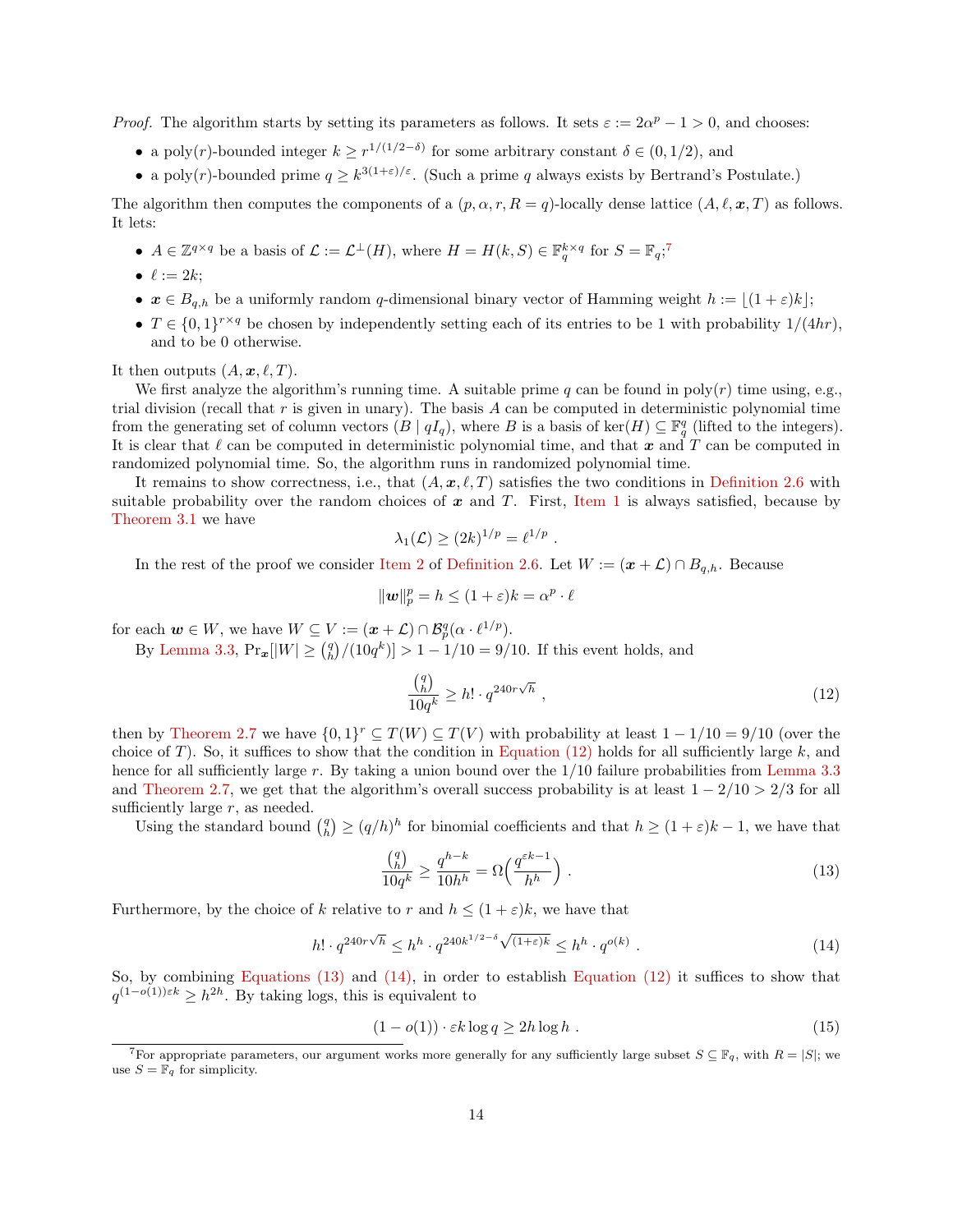<span id="page-14-4"></span>Finally, using that  $k^{3(1+\varepsilon)/\varepsilon} \le q \le \text{poly}(k)$  and  $h \le (1+\varepsilon)k$ , in order for [Equation \(15\)](#page-13-4) to hold it suffices to have

$$
(1 - o(1)) \cdot \varepsilon k \cdot \frac{3(1 + \varepsilon)}{\varepsilon} \cdot \log k = (3 - o(1)) \cdot (1 + \varepsilon) \cdot k \log k \ge 2(1 + \varepsilon) \cdot k \log k + O(k) ,
$$

which indeed holds for all sufficiently large  $k$ , as needed.

We emphasize that [Theorem 3.4](#page-12-3) uses randomness only to sample  $x$  and  $T$ . As an immediate corollary, we obtain our main hardness result, [Theorem 1.1—](#page-2-0)which, to recall, asserts that for all constants  $p \in [1, \infty)$  and  $\gamma < 2^{1/p}$ , there is no polynomial-time algorithm for  $\gamma$ -GapSVP<sub>p</sub> unless NP  $\subseteq$  RP.

Proof of [Theorem 1.1.](#page-2-0) Combine [Item 2](#page-10-6) of [Corollary 2.11](#page-10-7) with [Theorem 3.4.](#page-12-3)

 $\Box$ 

 $\Box$ 

## <span id="page-14-0"></span>4 Efficient Decoding Near Minkowski's Bound

In this section, we show that a recent result of Mook and Peikert [\[MP22\]](#page-21-7), which builds on work of Guruswami and Sudan [\[GS98\]](#page-21-14) and Koetter and Vardy [\[KV03\]](#page-21-15) on list-decoding Reed-Solomon codes, yields a polynomialand Sudan [GS98] and Koetter and Vardy [KV03] on list-decoding Reed-Solomon codes, yields a polynomial-<br>time algorithm for decoding lattices  $\mathcal{L} = \mathcal{L}^{\perp}(H)$  with  $H = H_q(k, \mathbb{F}_q)$  up to distance  $\Theta(\sqrt{k})$ . We additio observe that by choosing  $k = \Theta(q/\log q)$ , such lattices are asymptotically nearly tight with Minkowski's bound (Equation  $(5)$ ). Putting these observations together, we obtain an efficient algorithm for decoding to a distance within a  $O(\sqrt{\log q})$  factor of Minkowski's bound (here  $q = n$  is the lattice rank and dimension).

#### 4.1 Construction and Algorithm

Define the additive quotient group  $\mathbb{R}_q := \mathbb{R}/(q\mathbb{Z})$  and the Euclidean norm of any  $\hat{y} \in \mathbb{R}_q^n$  as

$$
\|\hat{\boldsymbol{y}}\| := \min\{\|\boldsymbol{y}\| : \boldsymbol{y} \in \hat{\boldsymbol{y}} + q\mathbb{Z}^n\} \ . \tag{16}
$$

Equivalently,  $\|\hat{y}\|$  is the standard  $\mathbb{R}^n$  Euclidean norm of the unique real vector  $y \equiv \hat{y} \pmod{q\mathbb{Z}^n}$  having coordinates in  $[-q/2, q/2)$ . In additive arithmetic that mixes elements of  $\mathbb{F}_q$  and  $\mathbb{R}_q$ , we implicitly 'lift' the former to the latter in the natural way.

We again use the fact that for evaluation set  $S = \mathbb{F}_q$ , the matrix  $H = H_q(k, \mathbb{F}_q)$  defined in [Equation \(7\)](#page-7-4) is a parity-check matrix of the Reed-Solomon code  $\text{RS}_q[q-k,\mathbb{F}_q]$ , and therefore  $\mathcal{L}^{\perp}(H_q(k,\mathbb{F}_q)) = \text{RS}_q[q-k,\mathbb{F}_q]$  $k, \mathbb{F}_q]+q\mathbb{Z}^q$ . This view lets us take advantage of the decoding algorithm from the following theorem of [\[MP22\]](#page-21-7), which gives an efficient (list) decoder in the  $\ell_2$  norm for Reed-Solomon codes.<sup>[8](#page-14-1)</sup>

<span id="page-14-3"></span>**Proposition 4.1** ([\[MP22,](#page-21-7) Algorithm 1 and Theorem 3.4]). Let q be a prime,  $S \subseteq \mathbb{F}_q$  be an evaluation set of size  $n := |S|$ ,  $k \leq n$  be a nonnegative integer, and  $\varepsilon > 0$ . There is a deterministic algorithm that, on input q, S, k,  $\varepsilon$ , and a vector  $\hat{y} \in \mathbb{R}_q^n$ , outputs all codewords  $c \in \text{RS}_q[n-k, S]$  such that  $\|\hat{y} - c\|^2 \leq$  $(1 - \varepsilon)(k + 1)/2$ , in time polynomial in n,  $\log q$ , and  $1/\varepsilon$ .

The following corollary, which is the main result of this section, says that by taking  $S = \mathbb{F}_q$  and  $k = \Theta(q/\log q)$ , (1) the root Hermite factor of  $\mathcal{L}^{\perp}(H)$  is within an  $O(\sqrt{\log q})$  factor of Minkowski's bound  $\kappa = \Theta(q/\log q)$ , (1) the root Hermite factor of  $\mathcal{L}^{\pm}(H)$  is within an  $O(\sqrt{\log q})$  factor of Minkowski's bound<br>[\(Equation \(5\)\)](#page-7-3), and (2) it is possible to efficiently decode this lattice to a distance of  $\Omega(\sqrt{k}) = \Omega(\sqrt{q/\log q})$ which is again within an  $O(\sqrt{\log q})$  factor of Minkowski's bound.

<span id="page-14-1"></span><sup>&</sup>lt;sup>8</sup>In fact, the cited result from [\[MP22\]](#page-21-7) is more general, giving a decoder for  $\mathbb{F}_p$ -subfield subcodes of Reed-Solomon codes over finite fields of order  $q = p^r$ , for a prime p. Here we need only the special case where the Reed-Solomon code is over a prime field (i.e., where  $r = 1$ ). On the other hand, we note that if [Proposition 4.1](#page-14-3) were extended to handle *generalized* Reed-Solomon codes, then we would get a corresponding strengthening of [Corollary 4.2](#page-15-0) for decoding lattices  $\mathcal{L}^{\perp}(H_q(k, S))$  with general S, not just  $S=\mathbb{F}_q$ .

<span id="page-14-2"></span><sup>9</sup>Formally, the runtimes of the decoding algorithms in [Proposition 4.1](#page-14-3) and [Corollary 4.2](#page-15-0) additionally depend on the lengths of the respective "received words"  $\hat{y}$  and y that they take as input, which must be specified to finite precision. However, for simplicity we describe the algorithms in the "Real RAM model," while noting that their runtime dependence on the encoding lengths of  $\hat{y}, y$  is polynomial.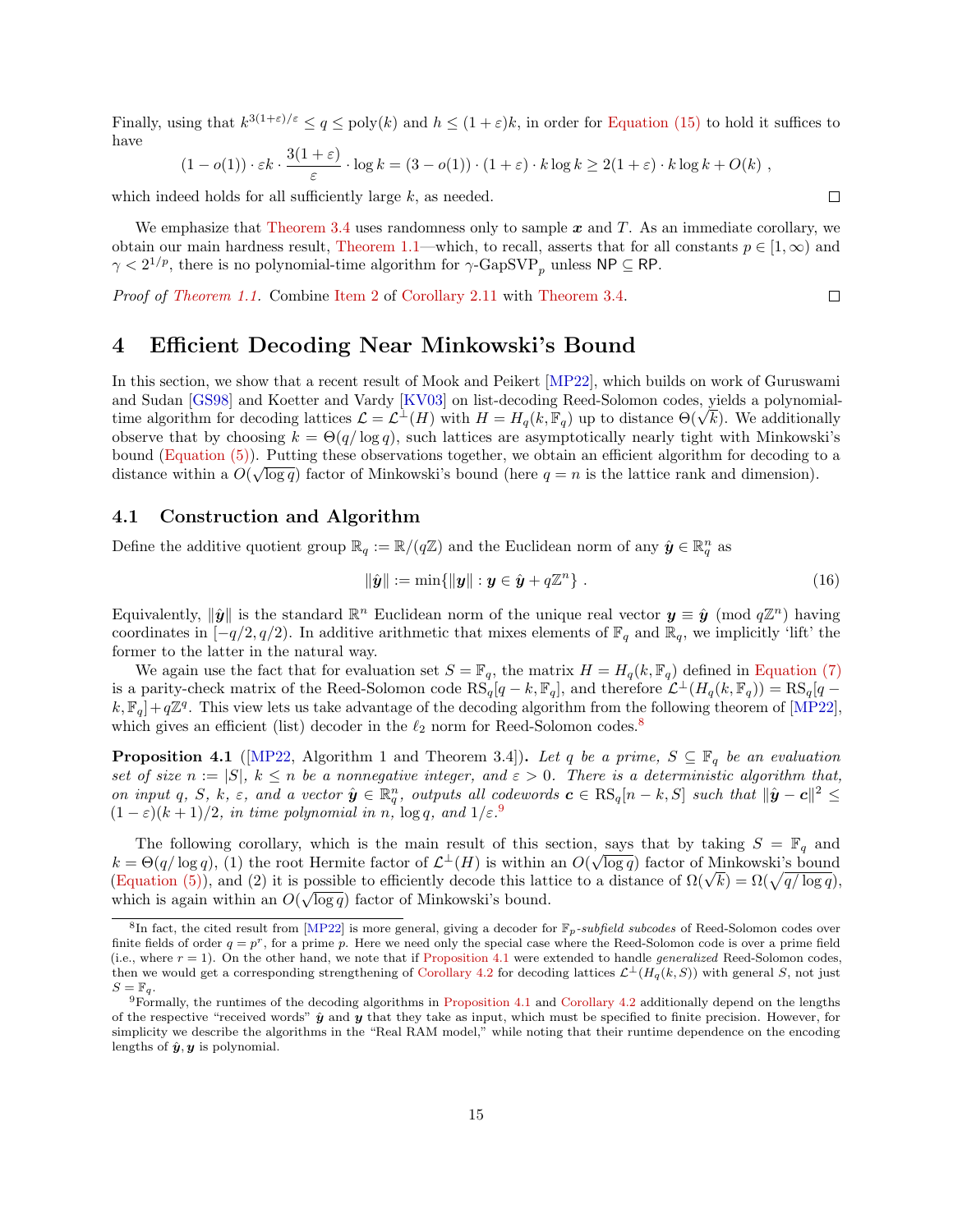We remark that by setting  $\varepsilon \leq 1/(k+1)$  in Corollary 4.2, we get efficient decoding to a distance at least  $\sqrt{k/2}$  but less than  $\sqrt{(k+1)/2}$ , which is slightly more than half the lower bound of  $\sqrt{2k}$  on the minimum We remark that by setting  $\varepsilon \leq 1/(k+1)$  in [Corollary 4.2,](#page-15-0) we get efficient decoding to a distance at least Euclidean distance of the lattice [\(Theorem 3.1\)](#page-11-0). Recall that this lower bound is tight when  $k$  is a proper divisor of  $q-1$  (see [Lemma 3.2\)](#page-11-3), so with this parameterization we get efficient *list* decoding (i.e., the algorithm may return more than one lattice vector) slightly beyond the unique-decoding bound of half the minimum distance.

<span id="page-15-0"></span>**Corollary 4.2** (Efficient decoding near Minkowski's bound). Let  $H = H_q(k, \mathbb{F}_q)$  for a prime q and k :=  $\lfloor q/(2\log q)\rfloor \leq q/2$ , where all logarithms are base two. Then for  $\mathcal{L} := \mathcal{L}^{\perp}(H) \subseteq \mathbb{Z}^{q}$ .

- <span id="page-15-1"></span>1.  $\sqrt{q/\log q - 2} \leq$ √  $\overline{2k} \leq \lambda_1(\mathcal{L}) \leq \sqrt{q} \cdot \det(\mathcal{L})^{1/q} \leq \sqrt{2q}.$
- <span id="page-15-3"></span>2. For any  $\varepsilon > 1/\text{poly}(q)$ , there is an algorithm that, on input q and a vector  $y \in \mathbb{R}^q$ , outputs all lattice vectors  $\mathbf{v} \in \mathcal{L}$  satisfying  $\|\mathbf{y} - \mathbf{v}\| \leq \sqrt{(1 - \varepsilon)(k + 1)/2}$  in time polynomial in q.

Proof. For [Item 1,](#page-15-1) we have

$$
\sqrt{q/\log q-2} \leq \sqrt{2k} \leq \lambda_1(\mathcal{L}) \leq \sqrt{q} \cdot \det(\mathcal{L})^{1/q} = \sqrt{q} \cdot q^{k/q} \leq \sqrt{2q}.
$$

The first inequality follows from the choice of  $k$ , the second inequality is by [Theorem 3.1,](#page-11-0) the third inequality is Minkowski's bound (Equation  $(5)$ ), the equality follows from [Lemma 2.2](#page-7-0) (recall that the rows of H are linearly independent), and the final inequality again follows from the choice of  $k$ .<sup>[10](#page-15-2)</sup>

The algorithm claimed in [Item 2](#page-15-3) works as follows. First, it computes k and  $\hat{\mathbf{y}} = \mathbf{y} \bmod q\mathbb{Z}^q \in \mathbb{R}^q$ from the input q and y. It then calls the algorithm from [Proposition 4.1](#page-14-3) on q,  $S = \mathbb{F}_q$ , k,  $\varepsilon$ , and  $\hat{y}$ , and receives as output zero or more codewords  $c \in \text{RS}_q[q - k, \mathbb{F}_q]$ . For each such c, it outputs the unique vector  $\boldsymbol{v} := \argmin_{\boldsymbol{v}'\in \boldsymbol{c}+q\mathbb{Z}^q} \lVert \boldsymbol{y}-\boldsymbol{v}' \rVert \in \mathcal{L}.$ 

The value k and vectors  $\hat{y}$ , v can be computed efficiently (assuming that v is well defined), so it is clear from [Proposition 4.1](#page-14-3) that this algorithm runs in time polynomial in q (recall that the dimension  $n = q$ ). It remains to show correctness. First, it is immediate from the definitions that for any  $r < q/2$ , the function  $f(\boldsymbol{v}) = \boldsymbol{v} \bmod q\mathbb{Z}^q$  is a bijection from the set of lattice vectors

$$
\{\boldsymbol{v}\in\mathcal{L}:\|\boldsymbol{y}-\boldsymbol{v}\|\leq r\}\;,
$$

to the set of codewords

$$
\{\boldsymbol{c}\in\mathrm{RS}_{q}[q-k,\mathbb{F}_{q}]:\|\hat{\boldsymbol{y}}-\boldsymbol{c}\|\leq r\},\
$$

and that  $g(c) := \arg \min_{v' \in c + q\mathbb{Z}^q} ||y - v'||$  is the inverse function of f, i.e.,  $g = f^{-1}$ . Moreover, because  $q \geq 2$ , we have that the decoding distance  $r$  satisfies

$$
r := \sqrt{(1-\varepsilon)(k+1)/2} \leq \sqrt{(1-\varepsilon)(q/(2\log q)+1)/2} \leq \sqrt{1-\varepsilon} \cdot q/2 < q/2.
$$

Because the algorithm from [Proposition 4.1](#page-14-3) outputs (exactly)  $\{c \in \text{RS}_q[q - k, \mathbb{F}_q] : ||\hat{\mathbf{y}} - \mathbf{c}|| \leq r\}$ , it follows that the algorithm described above outputs (exactly)  $\{v \in \mathcal{L} : ||y - v|| \leq r\}$ , as needed.  $\Box$ 

Remark 4.3. We remark that the main consequence of [Item 1](#page-15-1) of [Corollary 4.2—](#page-15-0)namely, an explicit construction of a family of lattices having root Hermite factors within a  $O(\sqrt{\log n})$  factor of Minkowski's bound, obtained via Construction A (where  $n$  is the lattice dimension)—only needs a family of codes satisfying milder conditions than what (generalized) Reed-Solomon codes satisfy. Namely, achieving this result only requires a family of linear q-ary codes C for prime q with block length n, codimension  $k = \Theta(n/\log n)$ , and minimum distance (in the Hamming metric)  $d = \Omega(k)$ . The latter is a weaker condition than maximum distance separability (MDS). which requires that  $d = k + 1$ . Indeed,  $d = \Omega(k)$  implies that the corresponding Construction-A lattice which requires that  $d = k + 1$ . Indeed,  $d = \Omega(k)$  implies that the corresponding Construction-A lattice  $C + q\mathbb{Z}^n$  has an  $\ell_2$  minimum distance of  $\Omega(\min\{\sqrt{k}, q\})$ , which is  $\Omega(\sqrt{k})$  when  $k = O(q^2)$ . So, unlike our main hardness result, [Corollary 4.2](#page-15-0) does not use [Theorem 3.1](#page-11-0) in any essential way.

<span id="page-15-2"></span><sup>&</sup>lt;sup>10</sup>Analyzing the derivative of  $\log(\sqrt{2k}/q^{k/q})$  with respect to k shows that our choice of k is asymptotically optimal for maximizing the root Hermite factor of  $\mathcal{L}^{\perp}(H_q(k, \mathbb{F}_q)).$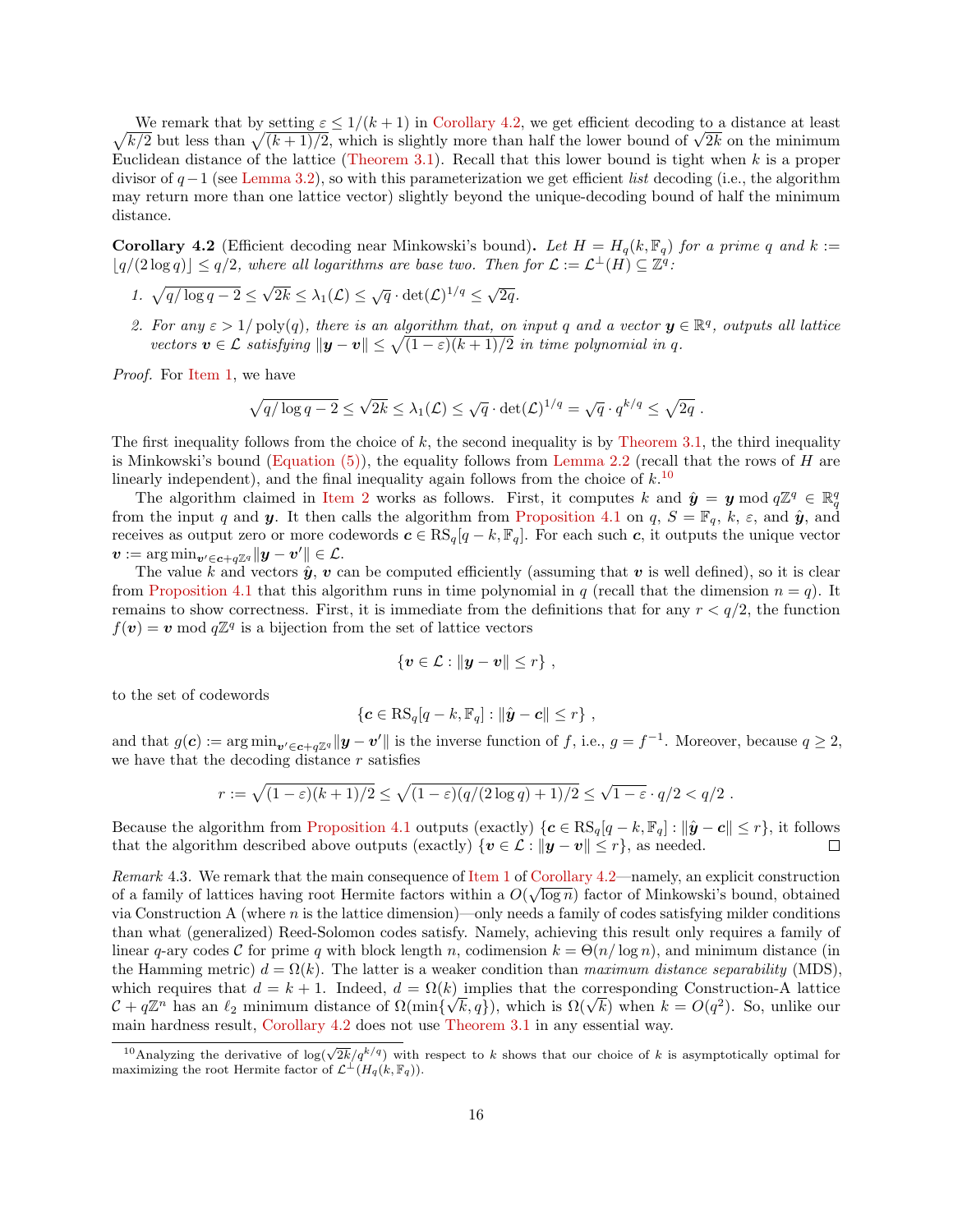<span id="page-16-4"></span>Finally, we also note that obtaining a direct analog of [Item 2](#page-15-3) of [Corollary 4.2—](#page-15-0)i.e., efficiently decoding to within an  $O(\sqrt{\log n})$  factor of Minkowski's bound on  $\mathcal{C} + q\mathbb{Z}^n$ —additionally requires an efficient algorithm for within an  $O(\sqrt{\log n})$  factor of Minkowski's bound on  $\mathcal{L} + q\mathbb{Z}^n$ —additionally requires an efficient algorithm for decoding C to an  $\ell_2$  distance of  $\Omega(\sqrt{k})$ , but that this is in turn a weaker requirement than what fulfills.

## <span id="page-16-0"></span>5 Attempted Derandomization

In this section we describe some of our unsuccessful attempts, and associated barriers, to adapt the randomized locally dense lattice construction from [Section 3](#page-10-0) into a *deterministic* one. More specifically: for some  $p \in [1,\infty)$ and  $\alpha \in (0, 1)$ , our goal is a deterministic algorithm that, given any positive integer r (in unary), outputs a  $(p, \alpha, r, R = \text{poly}(r))$ -locally dense lattice in  $\text{poly}(r)$  time. Recall from [Definition 2.6](#page-9-0) that this requires constructing an explicit rank-R lattice and "dense coset" (both integral) containing at least  $2<sup>r</sup>$  vectors that have norm at most  $\alpha$  times (a known lower bound on) the lattice's minimum distance.<sup>[11](#page-16-2)</sup>

As in [Section 3,](#page-10-0) we focus on the case where the lattice has the form  $\mathcal{L} = \mathcal{L}^{\perp}(H) \subseteq \mathbb{Z}^{S}$ , where  $H = H_q(k, S)$ for some prime q, positive integer k, and set  $S \subseteq \mathbb{F}_q$  of cardinality  $n = R = |S|$  (which all may be set by the algorithm). Recall from [Section 3.2](#page-12-1) that for appropriate parameters, there exists a dense coset  $x + \mathcal{L}$ having  $n^{\Omega(k)}$  short vectors (indeed, binary vectors of a particular Hamming weight), and that an appropriate random choice of coset has this property with good probability. To derandomize, we need to deterministically construct a dense integral coset  $x + \mathcal{L}$ , or equivalently, its syndrome  $u = Hx \in \mathbb{F}_q^k$ . This is the problem that we address in this section. We thank Swastik Kopparty [\[Kop20\]](#page-21-12) for explaining its connections to the approaches considered in [Sections 5.1](#page-16-1) and [5.2.](#page-18-0)

As a first observation, we note that *not every* syndrome (coset) is suitable, and some unsuitable ones are easy to describe. Clearly, the all-zeros syndrome  $\mathbf{0} \in \mathbb{F}_q^k$  is unsuitable, because it corresponds to (the zero coset of) the lattice  $\mathcal L$  itself, which has only one vector shorter than the minimum distance. More generally, by the triangle inequality, for any  $x \in \mathbb{Z}^S$  such that  $||x|| < (1 - \alpha)\lambda_1(\mathcal{L})$ , the lattice coset  $x + \mathcal{L}$  has at most one vector of length at most  $\alpha\lambda_1(\mathcal{L})$ , namely  $\mathcal{L}$  itself (if it is short enough). So, when  $\lambda_1(\mathcal{L}) \geq \sqrt{2k}$  (e.g., as implied by [Theorem 3.1\)](#page-11-0), if  $||x|| < (1 - \alpha)\sqrt{2k}$  then the coset  $x + \mathcal{L}$  has at most one vector of length at most  $\alpha\sqrt{2k}$ . (A similar argument holds for all other  $\ell_p$  norms.) Stated in terms of syndromes: no "too small" integer linear combination of the columns of  $H$  is a suitable syndrome, because it corresponds to shifting the lattice by "too little."

#### <span id="page-16-1"></span>5.1 Binary Coset Vectors and Reed-Solomon List Decoding Bounds

Optimistically, we might hope to show a close deterministic analog of the probabilistic result from [Lemma 3.3,](#page-12-0) namely, an efficient deterministic construction of a parity-check matrix  $H = H_q(k, S)$  and a shift  $\boldsymbol{x} \in \mathbb{Z}^S$ where the coset  $x + \mathcal{L}^{\perp}(H)$  has sufficiently many *binary* vectors of some specified Hamming weight  $h \leq$  $\alpha \cdot (2k) \leq \alpha \cdot \lambda_1^{(1)}(\mathcal{L}^{\perp}(H))$  for some positive constant  $\alpha < 1$ .

However, even with a relaxed requirement of  $h \leq 2k$ , the hoped-for deterministic analog would imply explicit Reed-Solomon list-decoding configurations that go beyond the current state of the art, due to Guruswami and Rudra [\[GR05\]](#page-20-9). While this does not rule out the desired analog entirely, it does present an apparent barrier: achieving the analog would likely require new techniques, and would lead to a significant step forward in our understanding of Reed-Solomon codes.

<span id="page-16-3"></span>**Lemma 5.1.** There is an efficient deterministic algorithm that, given a prime q, a positive integer  $k \leq q$ , a set  $S \subseteq \mathbb{F}_q$  of cardinality  $|S| \geq k$  defining  $H = H_q(k, S)$  and  $\mathcal{L} = \mathcal{L}^{\perp}(H) \subseteq \mathbb{Z}^S$ , an integer  $h \in \{k, \ldots, |S|\}$ , and any shift  $x \in \mathbb{Z}^S$  (or its syndrome  $u = Hx \in \mathbb{F}_q^k$ ), outputs a vector  $r \in \mathbb{F}_q^S$  for which there are at least  $|(x+\mathcal{L}) \cap B_{S,h}|$  codewords in the Reed-Solomon code  $\text{RS}_q[h-k+1, S]$  that each agree with r in at least h coordinates.

<span id="page-16-2"></span><sup>&</sup>lt;sup>11</sup>Recall that a locally dense lattice must also come with a suitable linear transform  $T$ . In this section we do not address the construction of such T, because deterministically constructing a lattice and dense coset is already challenging enough. We hope that such a construction and its analysis will naturally reveal a suitable choice of  $T$  as well.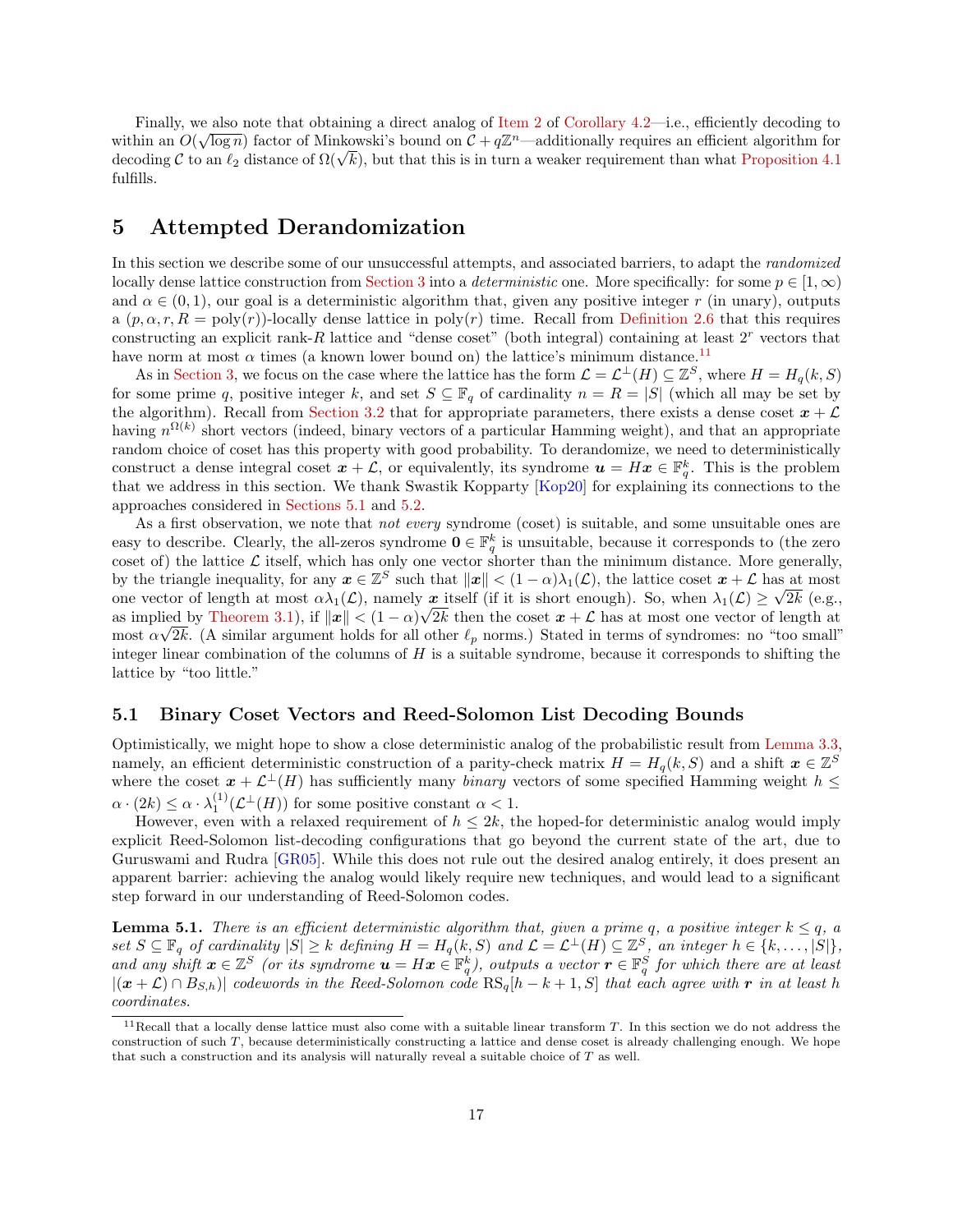<span id="page-17-1"></span>Proof. The algorithm works as follows.

1. Compute the coset's syndrome  $\mathbf{u} = H\mathbf{x} \in \mathbb{F}_q^k$ .

Note that for each  $i \in [k]$ , the syndrome's *i*th coordinate  $u_i$  is the *i*th power sum of the subset  $T \subseteq S$ indicated by any binary vector  $x_T \in (\mathbf{x} + \mathcal{L}) \cap B_{S,h}$ , i.e.,  $u_i = (H\mathbf{x}_i)^i = (H\mathbf{x}_i)^i = p_i(T) \in \mathbb{F}_q$ . In particular,  $h = |T| \equiv u_0 \pmod{q}$  for any such T. (So, if  $h \not\equiv u_0 \pmod{q}$ , no such T exists and the algorithm may output any vector.)

- <span id="page-17-0"></span>2. Use Newton's identities [\(Equation \(10\)\)](#page-8-0) to compute (from  $u$ ) the values  $s_i = e_i(T) \in \mathbb{F}_q$  for each  $i \in [k]$ , which are the first  $k \leq h = |T|$  elementary symmetric polynomials of any such T.
- 3. Finally, construct the polynomial

$$
r(x) = \sum_{i \in [k]} (-1)^i \cdot s_i \cdot x^{h-i} \in \mathbb{F}_q[x]
$$

and output the vector  $\boldsymbol{r} = (-r(s))_{s \in S} \in \mathbb{F}_q^S$  obtained by evaluating  $-r(x)$  at each element of S.

We now show that the algorithm is correct. Let  $T \subseteq S$  be the subset indicated by a binary vector  $\boldsymbol{x}_T \in (\boldsymbol{x} + \mathcal{L}) \cap B_{S,h}$ , and let  $f_T(x) = \prod_{t \in T} (x - t) \in \mathbb{F}_q[x]$  be the root polynomial of T. As argued above in [Item 2,](#page-17-0)  $s_i = e_i(T)$  for each  $i \in [k]$ , so by [Equation \(11\),](#page-9-2) we have

$$
f_T(x) = r(x) + g_T(x)
$$

for some  $g_T(x)$  where  $\deg(g_T) \leq h - k$  (or  $g_T$  is identically zero). Because  $f_T(t) = 0$  for every  $t \in T$ , we have  $g_T(t) = -r(t)$  for every  $t \in T$ , i.e., the Reed-Solomon codeword in RS[h – k + 1, S] defined by  $g_T$  agrees with r in at least  $|T| = h$  positions. Finally, the claim follows by noting that each distinct binary vector  $x_T \in (\pmb{x} + \mathcal{L}) \cap B_{S,h}$  yields a distinct subset  $T \subseteq S$ , which yields a distinct root polynomial  $f_T$  and thereby a distinct polynomial  $g_T = f_T - r$ .  $\Box$ 

For an analog of [Lemma 3.3,](#page-12-0) we want an explicit (i.e., deterministically and efficiently constructible) lattice  $\mathcal{L} = \mathcal{L}^{\perp}(H)$  and shift x such that  $|(\mathbf{x} + \mathcal{L}) \cap B_{S,h}|$  is super-polynomial (in |S|), for some Hamming weight  $h \leq 2k \leq \lambda_1^{(1)}(\mathcal{L})$ . By [Lemma 5.1,](#page-16-3) this implies an explicit received word and Reed-Solomon code of dimension  $h - k + 1$  for which super-polynomially many codewords agree with the received word in at least h coordinates. This is an agreement-to-dimension ratio of  $h/(h - k + 1) = 1 + (k - 1)/(h - k + 1) \geq 2 - O(1/k)$ . However, the state of the art for explicit Reed-Solomon list-decoding configurations [\[GR05,](#page-20-9) Corollary 2] requires a ratio of  $2 - \Omega(1)$  in order to get a super-polynomial list size.

Remark 5.2. It is not clear whether a useful converse of [Lemma 5.1](#page-16-3) holds, i.e., whether an explicit 'bad' list-decoding configuration for Reed-Solomon codes would yield a corresponding explicit locally dense lattice. This is because the difference between the received word and a nearby codeword may not correspond to (the evaluations of) the root polynomial of the positions at which they agree, but is only divisible by it.

Remark 5.3. Everything in the proof of [Lemma 5.1](#page-16-3) generalizes from binary vectors to non-negative integer vectors of  $\ell_1$  norm h and their corresponding multisets T, except for the final step: the codeword corresponding to  $g_T(x)$  is guaranteed to agree with r only at each *distinct*  $t \in T$ , and the number of these is only the Hamming weight (not the  $\ell_1$  norm h) of the integer vector. It appears that this gap can be overcome (restoring agreement  $h$ ) by instead using univariate *multiplicity codes*, which are generalizations of Reed-Solomon where the coordinates correspond to 'multiple evaluations' of a polynomial and its derivatives; see [\[Kop14\]](#page-21-16). For such codes, we do not know whether any explicit list-decoding configurations with substantially different parameters from Reed-Solomon codes are known.

By contrast, [Lemma 5.1](#page-16-3) does not seem to generalize easily to arbitrary integer vectors that may have negative entries (e.g., ternary  $\{0, \pm 1\}$ -vectors of a given Hamming weight). So, considering negative entries may provide a route to constructing locally dense lattices without having to overcome the Reed-Solomon list-decoding barriers.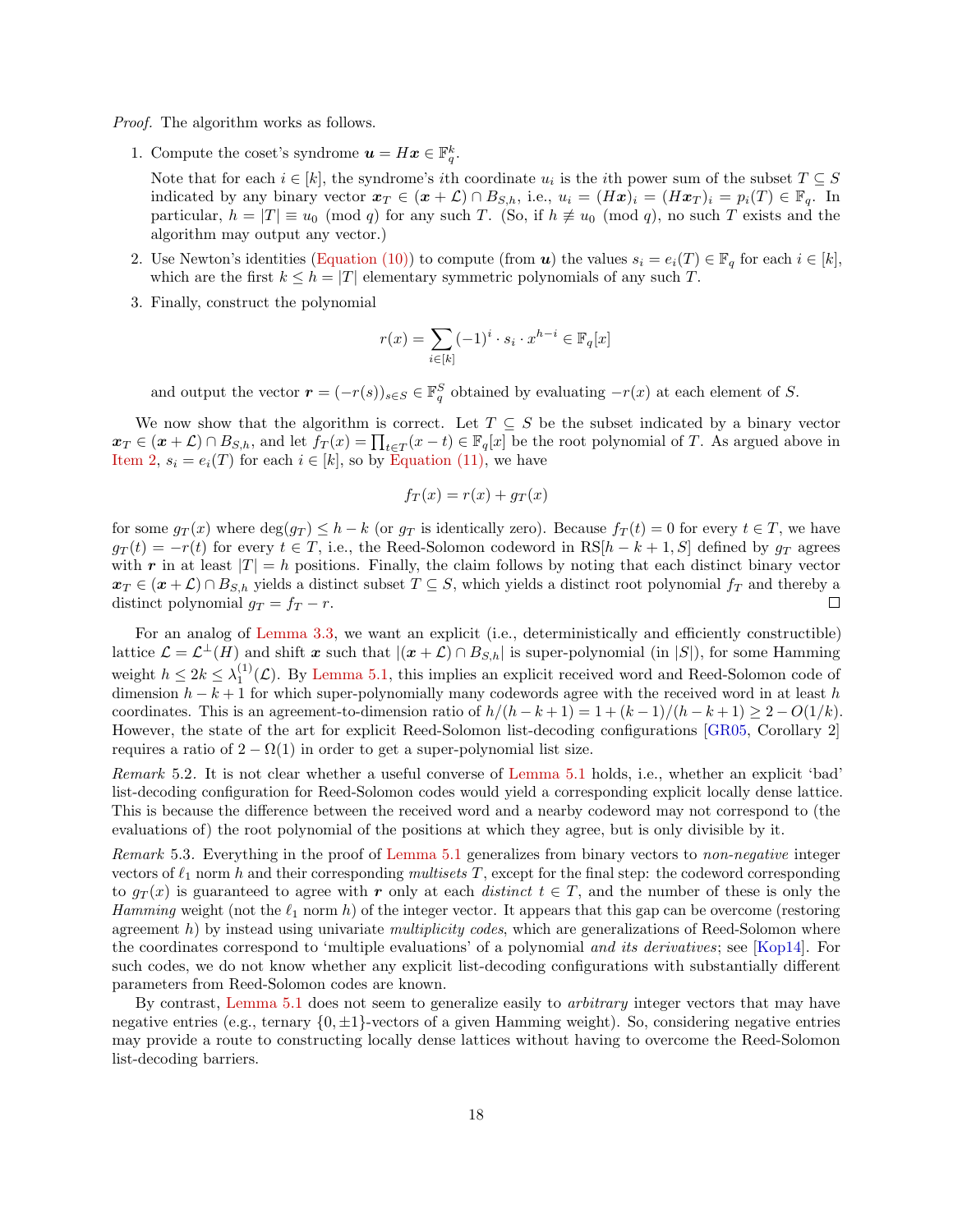#### <span id="page-18-2"></span><span id="page-18-0"></span>5.2 A Fourier-Analytic Approach

We next outline an approach for using Fourier analysis over  $\mathbb{F}_q^k$  for prime q and  $k \ll q$  to show that an explicit coset  $\mathbf{x} + \mathcal{L}^{\perp}(H)$  for  $H = H_q(k, \mathbb{F}_q)$  contains many vectors of  $\ell_1$  norm at most  $h \leq \alpha \cdot (2k) \leq \alpha \cdot \lambda_1^{(1)}(\mathcal{L}^{\perp}(H))$ for some integer h, where  $\alpha \in (0,1)$  is a constant as above.

The approach uses techniques similar to those used by Cheng and Wan [\[CW04\]](#page-20-10) and Guruswami and Rudra [\[GR05\]](#page-20-9) for constructing explicit Hamming balls containing many Reed-Solomon codewords (i.e., for constructing explicit "bad" configurations for list-decoding Reed-Solomon codes), and by Cheng and Wan [\[CW09\]](#page-20-8) for showing deterministic hardness of the minimum distance problem on codes.

Specifically, we perform a Fourier-analytic calculation similar to ones appearing in those works in an attempt to lower bound the number of short vectors  $\boldsymbol{x} \in \mathbb{F}_q^q$  satisfying  $H\boldsymbol{x} = \boldsymbol{s}$  for some syndrome  $\boldsymbol{s} \in \mathbb{F}_q^k$ (which is equivalent to lower bounding the number of short vectors in the lattice coset  $\mathcal{L}_{s}^{\perp}(H)$ ). The calculation starts by establishing a correspondence between polynomials in  $\mathbb{F}_q[x]$  of degree less than k and the Fourier coefficients of a certain indicator function  $1_W$ . It then uses a combination of the Weil bound [\(Equation \(25\)\)](#page-23-0) and the triangle inequality to upper bound the total contribution of the terms corresponding to non-constant polynomials in the Fourier expansion of the h-fold convolution  $1_{W}^{(h)}$  of  $1_{W}$ , which essentially counts the number of non-negative integer vectors of  $\ell_1$  norm h with a given syndrome (see [Equation \(26\)\)](#page-24-0).

Unfortunately, this calculation (just barely) fails to show anything useful for our purposes. The rough idea of why is as follows. The argument seeks to show that the sum of magnitudes  $(\ell_1$  norm) of all the Fourier coefficients of  $1_W^{(h)}$  corresponding to non-constant polynomials is less than the zero coefficient of  $1<sub>W</sub><sup>(****)</sup>$  (which is real-valued, positive, and corresponds to the zero polynomial). The Weil bound shows that there is a multiplicative gap of about  $\sqrt{q}$  between the value of the zero coefficient and the magnitude of any non-constant coefficient of  $1_W$ , and this gap is amplified to about  $q^{h/2}$  for the corresponding Fourier coefficients of  $1_W^{(*h)}$ . However, because there are about  $q^k$  non-constant polynomials in  $\mathbb{F}_q[x]$  of degree less than k, we need to take  $h \geq 2k$  in order for the zero coefficient of  $1_W^{(h)}$  to be large enough, which conflicts with the requirement that  $h < 2k$ .

Because the calculation is not directly useful for our purposes, and due to its similarity to those in prior work, we defer it to [Appendix B.](#page-23-1) There we also discuss some approaches for making the argument work.

#### 5.3 Point-Counting Proxies

In this section we outline a possible approach toward proving local density for a deterministic version of our construction, using "smooth" functions that serve as proxies for point-counting functions. The hope is to use these functions to prove a lower bound on the number of sufficiently short points in any coset  $x + \mathcal{L}^{\perp}(H)$ meeting some easy-to-ensure conditions. The approach is centered on analytical techniques originally due to [\[MO90,](#page-21-17) [EOR91\]](#page-20-18), which were successfully used on the integer lattice  $\mathbb{Z}^n$  for complexity-theoretic purposes in [\[AS18,](#page-20-2) [BP20\]](#page-20-14). In the present context of Reed-Solomon lattices, our attempts have been inconclusive: while we did not manage to prove what we are seeking, we also do not see any inherent barrier, and further effort may lead to a favorable outcome.

For any  $p \geq 1$ ,  $\ell_p$  norm bound  $r \geq 0$ , and lattice coset  $\boldsymbol{x} + \mathcal{L} \subset \mathbb{R}^n$ , define

$$
N_p(r; \mathbf{x} + \mathcal{L}) := |(\mathbf{x} + \mathcal{L}) \cap \mathcal{B}_p^n(r)| \tag{17}
$$

to be the number of points in  $x + \mathcal{L}$  of  $\ell_p$  norm at most r. Similarly, for any  $\tau > 0$ , define the function

$$
\Theta_p(\tau; \boldsymbol{x} + \mathcal{L}) := \sum_{\boldsymbol{v} \in \boldsymbol{x} + \mathcal{L}} \exp(-\tau \|\boldsymbol{v}\|_p^p) \ . \tag{18}
$$

In what follows, for brevity we often omit the coset  $x + \mathcal{L}$  when it is fixed and clear from context.

First, for any  $\tau > 0$  we immediately have

<span id="page-18-1"></span>
$$
N_p(r) \le \exp(\tau \cdot r^p) \cdot \Theta_p(\tau) \tag{19}
$$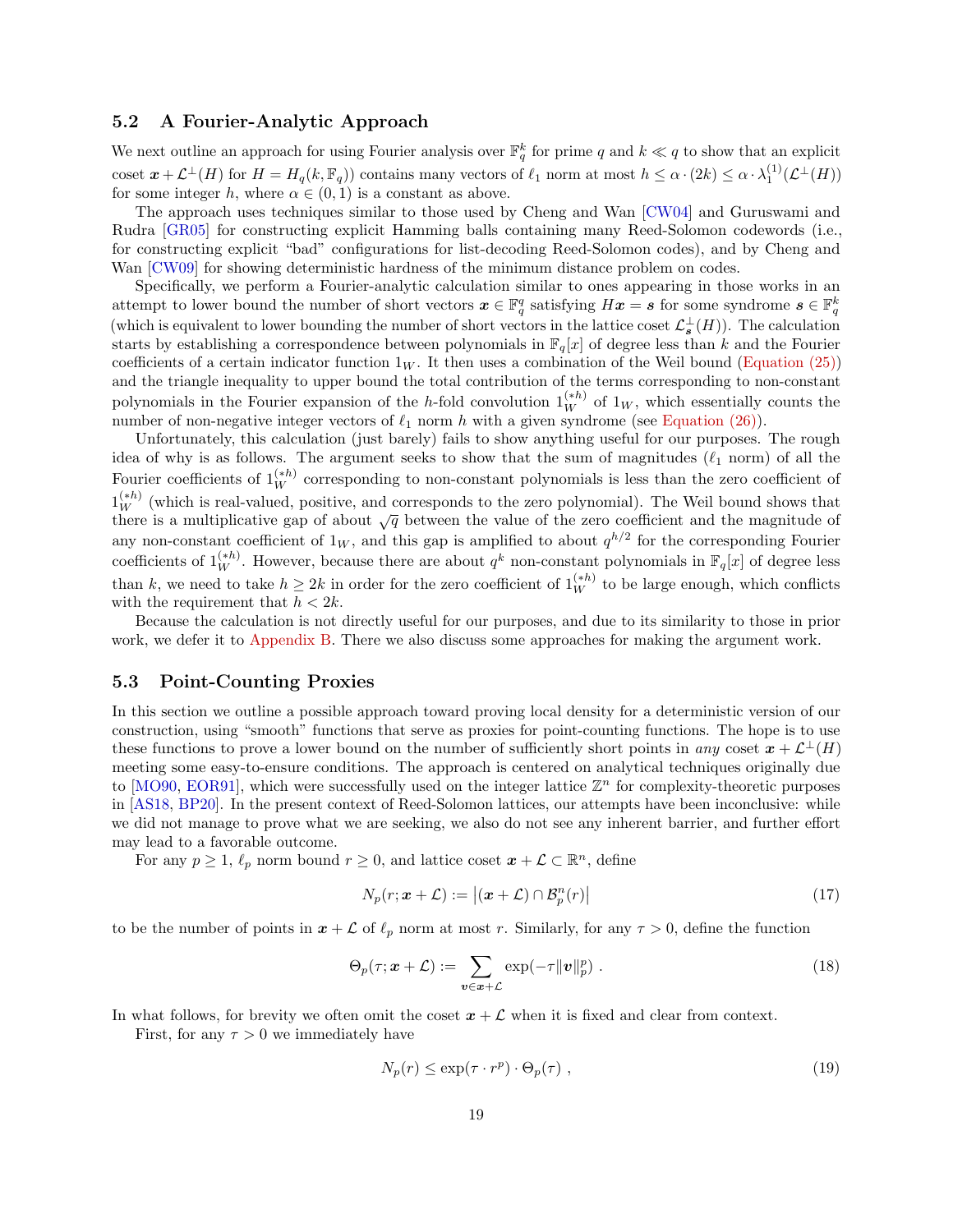<span id="page-19-2"></span>because each point counted by  $N_p(r)$  contributes at least  $\exp(-\tau \cdot r^p)$  to  $\Theta_p(\tau)$ , and all other points contribute positively. The work of [\[MO90,](#page-21-17) [EOR91\]](#page-20-18) showed that for any coset of the *integer* lattice  $\mathcal{L} = \mathbb{Z}^n$ , the upper bound from [Equation \(19\)](#page-18-1) is fairly tight (up to  $exp(O(\sqrt{n}))$  factors) for suitably chosen  $\tau$ , namely, the one for which  $\mu_p(\tau; \mathbf{x} + \mathcal{L}) = r^p$ , where

$$
\mu_p(\tau; \mathbf{x} + \mathcal{L}) := \mathop{\mathbf{E}}_{\mathbf{v} \sim D_p(\tau; \mathbf{x} + \mathcal{L})} [\|\mathbf{v}\|_p^p] \tag{20}
$$

and  $D_p(\tau)$  is the probability distribution supported on  $x+\mathcal{L}$  that assigns probability  $\exp(-\tau ||v||_p^p)/\Theta_p(\tau)$ to each v. In other words,  $\mu_p(\tau)$  is the pth moment of the  $\ell_p$  norm of a sample from  $D_p(\tau)$ , and when  $\tau$  is chosen to make this moment equal  $r^p$ , [Equation \(19\)](#page-18-1) is fairly tight for any coset of the integer lattice.

Optimistically, if we could show that [Equation \(19\)](#page-18-1) is fairly tight for suitable  $\tau$  (as a function of r) and every coset of our special lattices, then we would have

$$
N_p(r) \approx \exp(\tau \cdot r^p) \cdot \Theta_p(\tau) = \exp(\tau \cdot \alpha^p \cdot 2k) \cdot \Theta_p(\tau) ,
$$

where  $r = \alpha \cdot (2k)^{1/p} \leq \alpha \cdot \lambda_1^{(p)}(\mathcal{L}^{\perp}(H))$  for some constant  $\alpha < 1$  is our distance of interest for local density, and  $\tau$  is determined by this r. Furthermore, if we could also show that, say,  $\Theta_p(\tau) \geq \exp(-\tau k)$  for this  $\tau$ and a suitable choice of coset (e.g., by shifting the lattice by some x with  $||x||_p^p = k$ ), then for any constant  $\alpha > 1/2^{1/p}$  we could conclude that there are  $\exp(\Omega(\tau k))$  sufficiently short points in the coset. Finally, if we could show that  $\tau \geq k^{c-1}$  for some constant  $c > 0$ , this would yield a subexponential number of short coset vectors, as needed.

An approach. Toward this end, we observe that several parts of the analysis from [\[MO90,](#page-21-17) [EOR91\]](#page-20-18) immediately generalize to cosets of arbitrary lattices, not just the integer lattice  $\mathbb{Z}^n$ . In particular, for any lattice coset and any  $\tau > 0$ , by a routine calculation we have

<span id="page-19-1"></span><span id="page-19-0"></span>
$$
\frac{\partial}{\partial \tau} \ln \Theta_p(\tau) = -\mu_p(\tau) < 0 \tag{21}
$$

$$
\frac{\partial^2}{\partial \tau^2} \ln \Theta_p(\tau) = \mathop{\mathbf{E}}_{\mathbf{v} \sim D_p(\tau)} \left[ \|\mathbf{v}\|_p^{2p} \right] - \mu_p(\tau)^2 > 0 \tag{22}
$$

In words,  $\ln \Theta_p(\tau)$  is decreasing and concave up, and its second partial derivative (with respect to  $\tau$ ) is the variance of  $\|\boldsymbol{v}\|_p^p$  when  $\boldsymbol{v}$  is sampled from  $D_p(\tau)$ . Moreover, by an elegant (and non-obvious) argument, for any  $\tau, \delta > 0$  we have the lower bound

$$
N_p(\mu_p(\tau)^{1/p}) \ge \exp((\tau + \delta) \cdot \mu_p(\tau + 2\delta)) \cdot H_p(\tau, \delta) \tag{23}
$$

where

$$
H_p(\tau,\delta) := \Theta_p(\tau+\delta) - \exp(-\delta\mu_p(\tau)) \cdot \Theta_p(\tau) - \exp(\delta\mu_p(\tau+2\delta)) \cdot \Theta_p(\tau+2\delta) \ . \tag{24}
$$

Using the Taylor series for  $\ln \Theta_p(\tau)$  around  $\tau$  and [Equation \(21\),](#page-19-0) for any  $\delta > 0$  we have

$$
\ln \Theta_p(\tau) \leq \ln \Theta_p(\tau + \delta) + \delta \mu_p(\tau) - \frac{\delta^2}{2} \inf_{\tau' \in [\tau, \tau + \delta]} \frac{\partial^2}{\partial \tau^2} \ln \Theta_p(\tau') ,
$$

and similarly for  $\ln \Theta_p(\tau + 2\delta)$ . So, if we could suitably lower-bound the above infimum on the second partial derivative (which, to recall from [Equation \(22\),](#page-19-1) is positive) for appropriate  $\delta$ , by taking  $\exp(\cdot)$  of both sides and rearranging we could show that, say,  $H_p(\tau, \delta) \geq \Theta_p(\tau + \delta)/2$ . The work of [\[MO90,](#page-21-17) [EOR91\]](#page-20-18) actually does this for the integer lattice  $\mathbb{Z}^n$ , by exploiting its product structure to show that the infimum is proportional to n, but here the path forward is less clear.

If the above could be achieved, then we would get the lower bound

$$
N_p(\mu_p(\tau)^{1/p}) \ge \exp((\tau + \delta) \cdot \mu_p(\tau + 2\delta)) \cdot \Theta_p(\tau + \delta)/2 \approx \exp(\tau \cdot \mu_p(\tau)) \cdot \Theta_p(\tau)/2,
$$

showing that [Equation \(19\)](#page-18-1) is fairly tight when  $r = \mu_p(\tau)^{1/p}$ . As explained above, the final goal would then be to identify an explicit coset for which the right-hand side is at least subexponentially large in the lattice dimension, when  $\tau$  is set so that  $\mu_p(\tau) = \alpha^p \cdot (2k)$  for some constant  $\alpha < 1$ .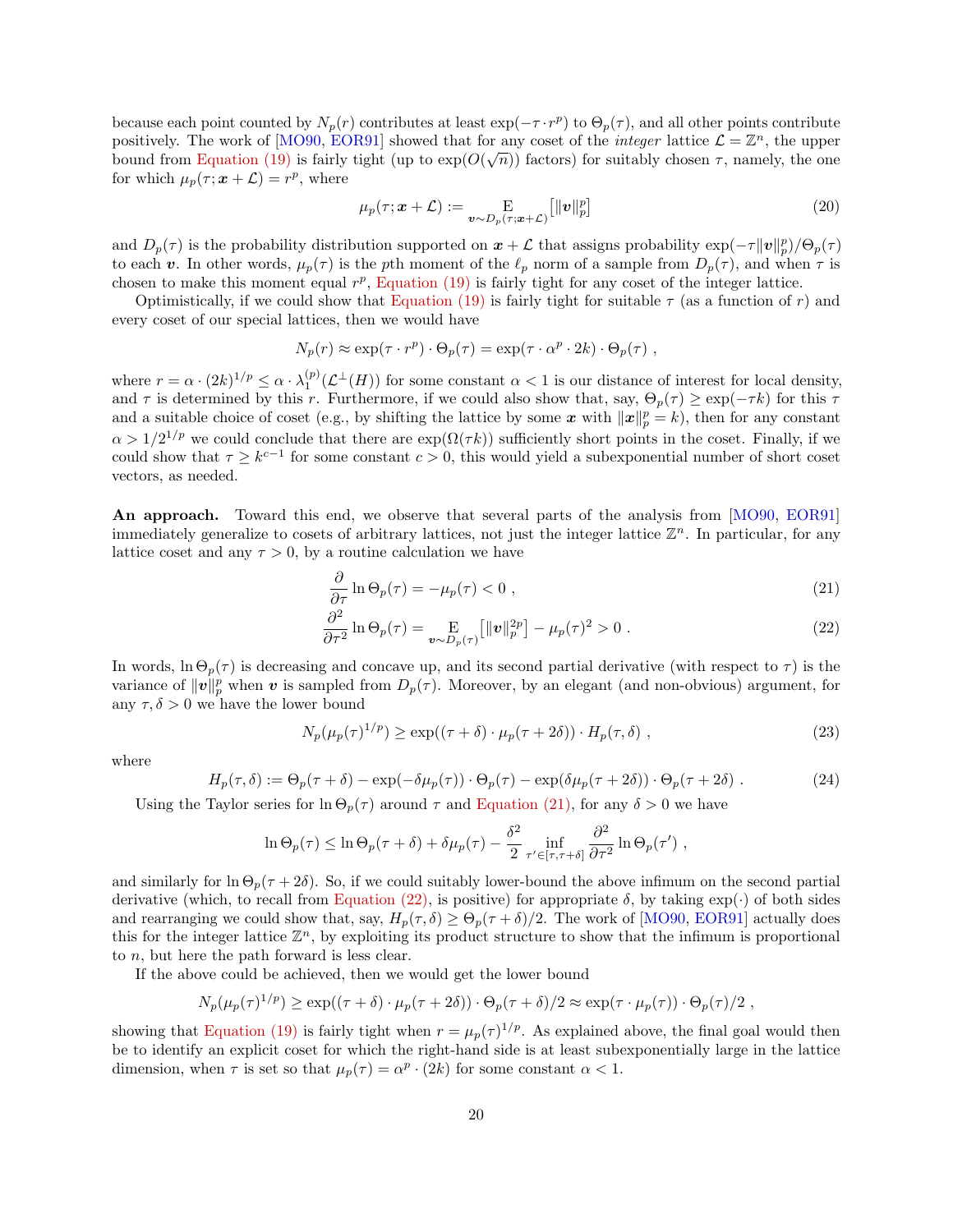## References

- <span id="page-20-17"></span>[ABSS93] S. Arora, L. Babai, J. Stern, and Z. Sweedyk. The hardness of approximate optima in lattices, codes, and systems of linear equations. J. Comput. Syst. Sci., 54(2):317–331, 1997. Preliminary version in FOCS 1993. [11](#page-10-8)
- <span id="page-20-0"></span>[Ajt98] M. Ajtai. The shortest vector problem in  $L_2$  is NP-hard for randomized reductions (extended abstract). In STOC, pages 10–19. 1998. [2,](#page-1-0) [4,](#page-3-2) [13](#page-12-4)
- <span id="page-20-16"></span>[AK11] P. Austrin and S. Khot. A simple deterministic reduction for the gap minimum distance of code problem. IEEE Trans. Inf. Theory, 2014. Preliminary verison in ICALP 2011. [6](#page-5-3)
- <span id="page-20-5"></span>[AR04] D. Aharonov and O. Regev. Lattice problems in NP cap coNP. J. ACM, 52(5):749–765, 2005. Preliminary version in FOCS 2004. [2](#page-1-0)
- <span id="page-20-2"></span>[AS18] D. Aggarwal and N. Stephens-Davidowitz. (Gap/S)ETH hardness of SVP. In STOC. 2018. [2,](#page-1-0) [4,](#page-3-2) [19](#page-18-2)
- <span id="page-20-14"></span>[BP20] H. Bennett and C. Peikert. Hardness of bounded distance decoding on lattices in  $\ell_p$  norms. In CCC. 2020. [6,](#page-5-3) [7,](#page-6-0) [19](#page-18-2)
- <span id="page-20-3"></span>[BPT22] H. Bennett, C. Peikert, and Y. Tang. Improved hardness of BDD and SVP under Gap-(S)ETH. In ITCS. 2022. [2,](#page-1-0) [4,](#page-3-2) [6](#page-5-3)
- <span id="page-20-1"></span>[CN98] J. Cai and A. Nerurkar. Approximating the SVP to within a factor  $(1 + 1/\text{dim}^{\epsilon})$  is NP-hard under randomized reductions. In CCC. 1998. [2,](#page-1-0) [4](#page-3-2)
- <span id="page-20-7"></span>[Cra] M. Craig. Automorphisms of prime cyclotomic lattices. Preprint. [3,](#page-2-3) [5,](#page-4-3) [6,](#page-5-3) [12](#page-11-4)
- <span id="page-20-6"></span>[CS99] J. Conway and N. J. A. Sloane. Sphere packings, lattices, and groups. Springer, 1999. [3,](#page-2-3) [6,](#page-5-3) [8,](#page-7-5) [12](#page-11-4)
- <span id="page-20-10"></span>[CW04] Q. Cheng and D. Wan. On the list and bounded distance decodibility of the Reed-Solomon codes (extended abstract). In FOCS. 2004. [3,](#page-2-3) [19](#page-18-2)
- <span id="page-20-8"></span>[CW09] Q. Cheng and D. Wan. A deterministic reduction for the gap minimum distance problem. IEEE Trans. Inf. Theory, 58(11):6935–6941, 2012. Preliminary version in STOC 2009. [3,](#page-2-3) [6,](#page-5-3) [19,](#page-18-2) [25](#page-24-1)
- <span id="page-20-15"></span>[DMS99] I. Dumer, D. Micciancio, and M. Sudan. Hardness of approximating the minimum distance of a linear code. IEEE Trans. Inf. Theory, 2003. Preliminary version in FOCS 1999. [6](#page-5-3)
- <span id="page-20-12"></span>[DP19] L. Ducas and C. Pierrot. Polynomial time bounded distance decoding near Minkowski's bound in discrete logarithm lattices. Des. Codes Cryptogr., 87(8):1737–1748, 2019. [4,](#page-3-2) [6](#page-5-3)
- <span id="page-20-13"></span>[DvW21] L. Ducas and W. van Woerden. On the lattice isomorphism problem, quadratic forms, remarkable lattices, and cryptography. Cryptology ePrint Archive, Report 2021/1332, 2021. [https://ia.cr/](https://ia.cr/2021/1332) [2021/1332](https://ia.cr/2021/1332). [4](#page-3-2)
- <span id="page-20-18"></span>[EOR91] N. D. Elkies, A. M. Odlyzko, and J. A. Rush. On the packing densities of superballs and other bodies. Inventiones mathematicae, 105:613–639, December 1991. [19,](#page-18-2) [20](#page-19-2)
- <span id="page-20-4"></span>[GG98] O. Goldreich and S. Goldwasser. On the limits of nonapproximability of lattice problems. J. Comput. Syst. Sci., 60(3):540–563, 2000. Preliminary version in STOC 1998. [2](#page-1-0)
- <span id="page-20-11"></span>[GP12] E. Grigorescu and C. Peikert. List-decoding Barnes-Wall lattices. Comput. Complex., 26(2):365–392, 2017. Preliminary version in CCC 2012. [4,](#page-3-2) [6](#page-5-3)
- <span id="page-20-9"></span>[GR05] V. Guruswami and A. Rudra. Limits to list decoding Reed-Solomon codes. IEEE Trans. Inf. Theory, 52(8):3642–3649, 2006. Preliminary version in STOC 2005. [3,](#page-2-3) [17,](#page-16-4) [18,](#page-17-1) [19](#page-18-2)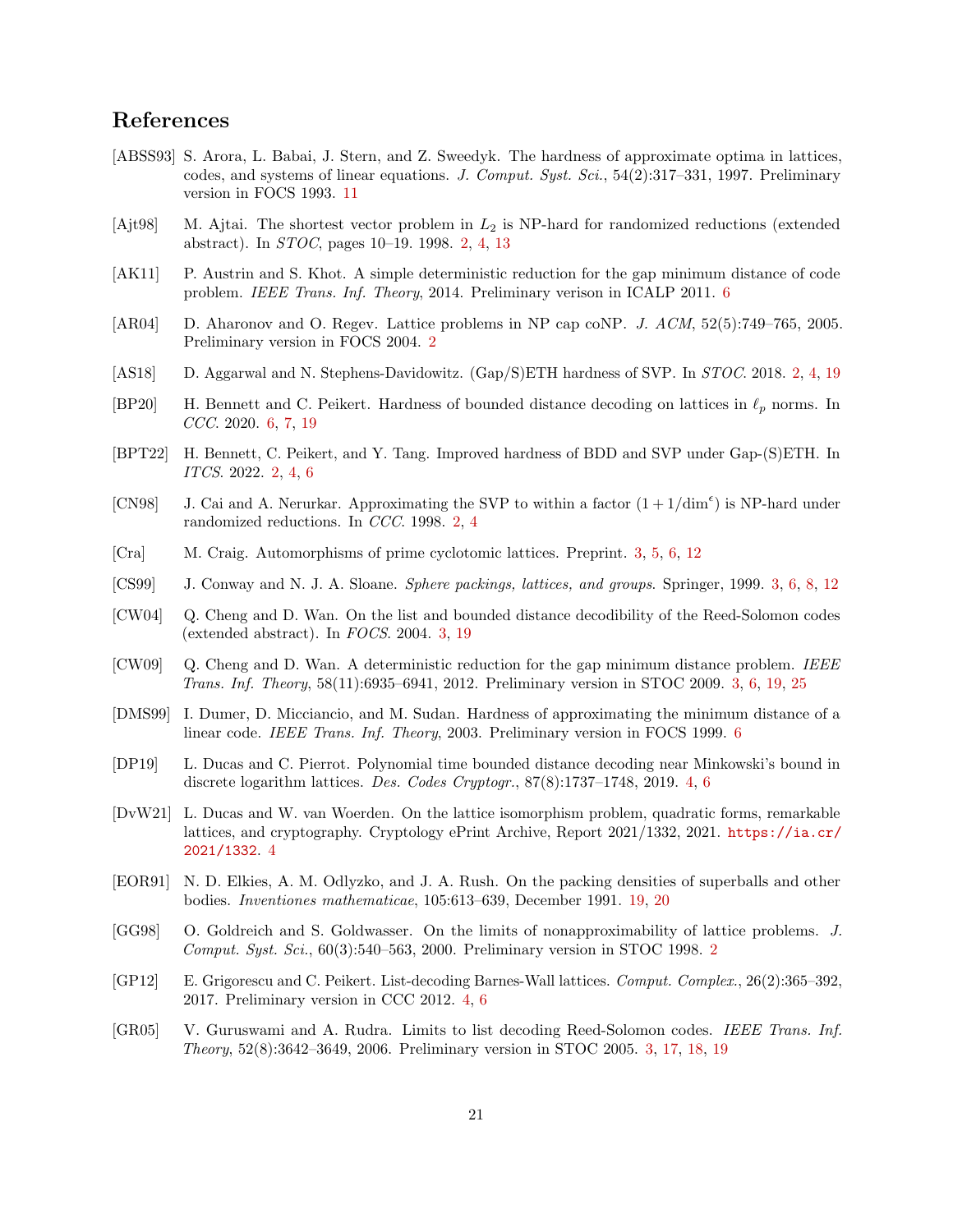- <span id="page-21-14"></span>[GS98] V. Guruswami and M. Sudan. Improved decoding of Reed-Solomon and algebraic-geometry codes. IEEE Trans. Inf. Theory, 45(6):1757–1767, 1999. Preliminary version in FOCS 1998. [15](#page-14-4)
- <span id="page-21-9"></span>[Hal] J. I. Hall. Notes on coding theory. Available at [https://users.math.msu.edu/users/halljo/](https://users.math.msu.edu/users/halljo/classes/CODENOTES/CODING-NOTES.HTML) [classes/CODENOTES/CODING-NOTES.HTML](https://users.math.msu.edu/users/halljo/classes/CODENOTES/CODING-NOTES.HTML). [5,](#page-4-3) [9](#page-8-3)
- <span id="page-21-4"></span>[HR07] I. Haviv and O. Regev. Tensor-based hardness of the shortest vector problem to within almost polynomial factors. Theory Comput., 8(1):513–531, 2012. Preliminary version in STOC 2007. [2,](#page-1-0) [3,](#page-2-3) [6,](#page-5-3) [7](#page-6-0)
- <span id="page-21-2"></span>[Kho03] S. Khot. Hardness of approximating the shortest vector problem in high  $\ell_p$  norms. J. Comput. Syst. Sci., 72(2):206–219, 2006. Preliminary version in FOCS 2003. [2,](#page-1-0) [4](#page-3-2)
- <span id="page-21-3"></span>[Kho04] S. Khot. Hardness of approximating the shortest vector problem in lattices. J. ACM, 52(5):789–808, 2005. Preliminary version in FOCS 2004. [2,](#page-1-0) [3,](#page-2-3) [4,](#page-3-2) [6,](#page-5-3) [13](#page-12-4)
- <span id="page-21-16"></span>[Kop14] S. Kopparty. Some remarks on multiplicity codes. In A. Barg, editor, Discrete Geometry and Algebraic Combinatorics, Contemporary Mathematics. American Mathematical Society, 2014. [18](#page-17-1)
- <span id="page-21-12"></span>[Kop20] S. Kopparty. Personal communication, 2020. [7,](#page-6-0) [17](#page-16-4)
- <span id="page-21-18"></span>[Kow10] E. Kowalski. Exponential sums over finite fields: elementary methods. [https://people.math.](https://people.math.ethz.ch/~kowalski/exponential-sums-elementary.pdf) [ethz.ch/~kowalski/exponential-sums-elementary.pdf](https://people.math.ethz.ch/~kowalski/exponential-sums-elementary.pdf), 2010. [24](#page-23-2)
- <span id="page-21-15"></span>[KV03] R. Koetter and A. Vardy. Algebraic soft-decision decoding of Reed-Solomon codes. IEEE Trans. Inf. Theory, 49(11):2809–2825, 2003. [15](#page-14-4)
- <span id="page-21-10"></span>[LLM06] Y. Liu, V. Lyubashevsky, and D. Micciancio. On bounded distance decoding for general lattices. In RANDOM, pages 450–461. 2006. [6](#page-5-3)
- <span id="page-21-13"></span>[Mea92] D. G. Mead. Newton's identities. The American Mathematical Monthly, 99(8):749, October 1992. [9](#page-8-3)
- <span id="page-21-1"></span>[Mic98] D. Micciancio. The shortest vector in a lattice is hard to approximate to within some constant. SIAM J. Comput., 30(6):2008–2035, 2000. Preliminary version in FOCS 1998. [2,](#page-1-0) [3,](#page-2-3) [4,](#page-3-2) [7,](#page-6-0) [10,](#page-9-6) [13](#page-12-4)
- <span id="page-21-5"></span>[Mic12] D. Micciancio. Inapproximability of the shortest vector problem: Toward a deterministic reduction. Theory Comput., 8(1):487–512, 2012. [2,](#page-1-0) [3,](#page-2-3) [4,](#page-3-2) [6,](#page-5-3) [11,](#page-10-8) [13](#page-12-4)
- <span id="page-21-11"></span>[Mic14] D. Micciancio. Locally dense codes. In CCC. 2014. [6](#page-5-3)
- <span id="page-21-8"></span>[MN08] D. Micciancio and A. Nicolosi. Efficient bounded distance decoders for Barnes-Wall lattices. In ISIT, pages 2484–2488. IEEE, 2008. [4,](#page-3-2) [6](#page-5-3)
- <span id="page-21-17"></span>[MO90] J. E. Mazo and A. M. Odlyzko. Lattice points in high-dimensional spheres. Monatshefte für Mathematik, 110(1):47–61, March 1990. [19,](#page-18-2) [20](#page-19-2)
- <span id="page-21-7"></span>[MP22] E. Mook and C. Peikert. Lattice (list) decoding near Minkowski's inequality. IEEE Trans. Inf. Theory, 68(2):863–870, 2022. [3,](#page-2-3) [4,](#page-3-2) [6,](#page-5-3) [15](#page-14-4)
- <span id="page-21-19"></span>[O'D14] R. O'Donnell. Analysis of Boolean Functions. Cambridge University Press, 2014. ISBN 978-1-10- 703832-5. [24](#page-23-2)
- <span id="page-21-6"></span>[Pei07] C. Peikert. Limits on the hardness of lattice problems in  $\ell_p$  norms. Computational Complexity, 17(2):300–351, May 2008. Preliminary version in CCC 2007. [2](#page-1-0)
- <span id="page-21-0"></span>[Pei16] C. Peikert. A decade of lattice cryptography. Found. Trends Theor. Comput. Sci., 10(4):283–424, 2016. [2](#page-1-0)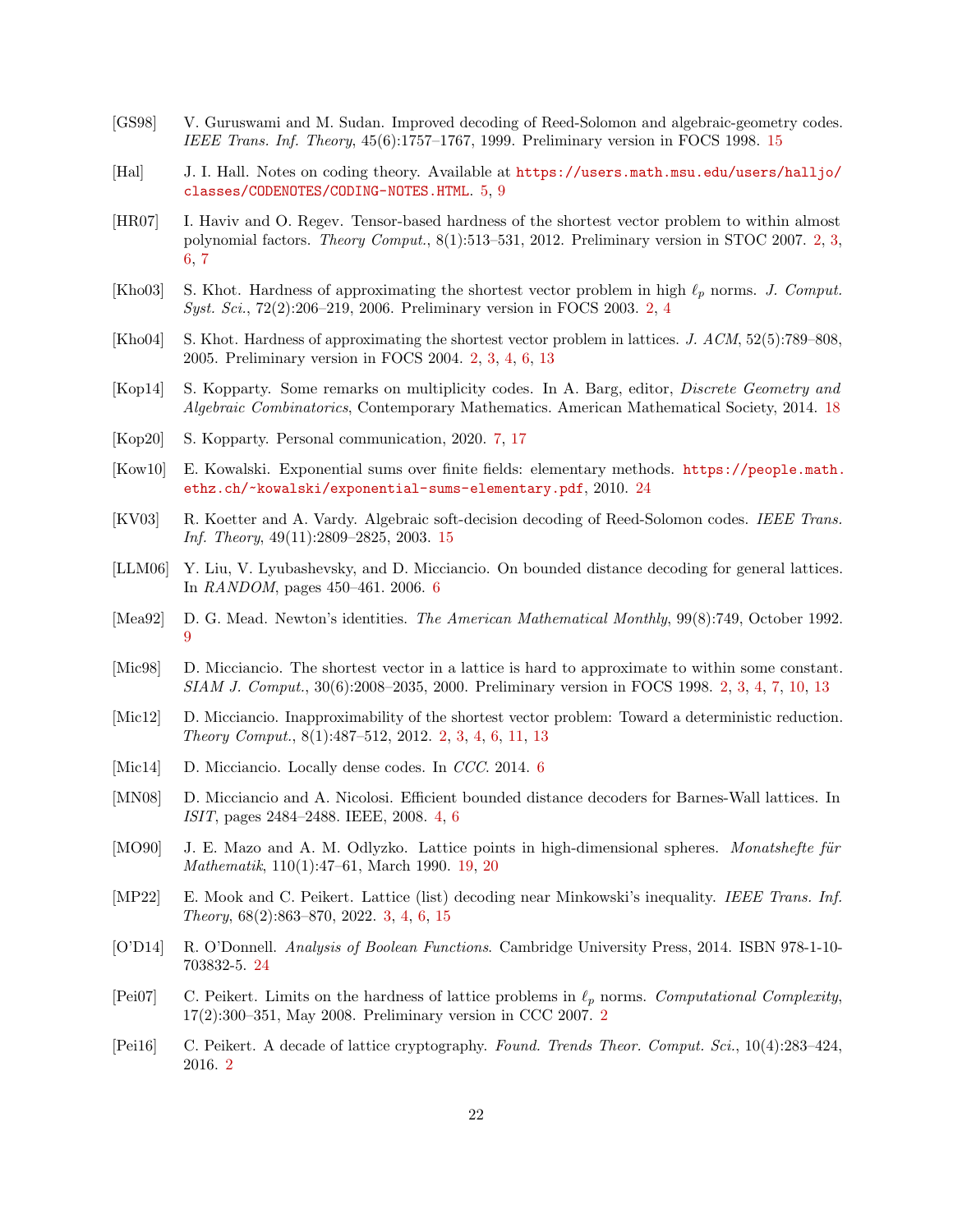- <span id="page-22-1"></span>[RR06] O. Regev and R. Rosen. Lattice problems and norm embeddings. In STOC. 2006. [7](#page-6-0)
- <span id="page-22-3"></span>[Saw14] W. Sawin. How tight is the Weil bound for this exponential sum? MathOverflow, 2014. [https:](https://mathoverflow.net/q/182599) [//mathoverflow.net/q/182599](https://mathoverflow.net/q/182599). [26](#page-25-0)
- <span id="page-22-0"></span>[vEB81] P. van Emde Boas. Another NP-complete partition problem and the complexity of computing short vectors in a lattice. Technical Report, 1981. Available at [https://staff.fnwi.uva.nl/p.](https://staff.fnwi.uva.nl/p.vanemdeboas/vectors/mi8104c.html) [vanemdeboas/vectors/mi8104c.html](https://staff.fnwi.uva.nl/p.vanemdeboas/vectors/mi8104c.html). [2](#page-1-0)

## <span id="page-22-2"></span>A Proof of [Theorem 2.10](#page-10-1)

Here we restate and prove [Theorem 2.10.](#page-10-1)

**Theorem 2.10.** Let  $p \ge 1$ , r and n be positive integers,  $\alpha > 0$  be a constant, and  $\gamma$ ,  $\gamma'$  be constants satisfying

$$
1/\alpha > \gamma' \ge 1 \ and \ \gamma \ge \gamma' \cdot \left(\frac{1}{1 - (\alpha \gamma')^p}\right)^{1/p}
$$

.

There is a deterministic polynomial-time algorithm that, given a  $\gamma$ -GapCVP'<sub>p</sub> instance  $(B, t, s)$  of rank r and a  $(p, \alpha, r, R)$ -locally dense lattice  $(A, \ell, \mathbf{x}, T)$  as input, outputs a  $\gamma'$ -GapSVP<sub>p</sub> instance  $(B', s')$  of rank  $R + 1$ which is a YES (respectively, NO) instance if  $(B, t, s)$  is a YES (resp., NO) instance.

Proof. Let  $B \in \mathbb{Z}^{d \times r}$ ,  $t \in \mathbb{Z}^d$ ,  $s > 0$  be the input instance of  $\gamma$ -GapCVP'<sub>p</sub>. Assume without loss of generality that  $t \neq 0$  (if  $t = 0$ , simply output an arbitrary YES instance of  $\gamma'$ -GapSVP<sub>p</sub>). The reduction outputs  $(B', s')$ , where

$$
B' := \begin{pmatrix} BTA & BT\mathbf{x} - \mathbf{t} \\ \beta A & \beta \mathbf{x} \end{pmatrix} \text{ with } \beta := \frac{\gamma' s}{\ell^{1/p} \cdot (1 - (\alpha \gamma')^p)^{1/p}} \neq 0 ,
$$
  

$$
s' := (s^p + \alpha^p \beta^p \ell)^{1/p} .
$$

It is clear that the reduction runs in polynomial time. To show correctness, we start by showing that the columns of  $B'$  are linearly independent, i.e., that  $B'$  is a lattice basis, and hence the lattice it generates has rank  $R+1$ . Recall that  $A \in \mathbb{Z}^{n \times R}$  (for some n) is a lattice basis, so it has linearly independent columns. Let  $u \in \mathbb{R}^{R+1} \setminus \{0\}$ . If  $(\beta A \mid \beta x) \cdot u \neq 0$  then  $B'u \neq 0$ . Otherwise,  $(A \mid x) \cdot u = 0$  and so  $u_{n+1} \neq 0$  by linear independence of A's columns. Then

$$
(BTA \mid BT\boldsymbol{x}-\boldsymbol{t})\cdot \boldsymbol{u}=BT(A \mid \boldsymbol{x})\cdot \boldsymbol{u}-u_{n+1}\cdot \boldsymbol{t}=-u_{n+1}\cdot \boldsymbol{t}\neq \boldsymbol{0},
$$

because  $t \neq 0$  by assumption. Hence  $B'u \neq 0$ , as needed.

We now show the main claim about  $(B', s')$ . First, suppose that the input  $\text{GapCVP}'_p$  instance  $(B, t, s)$  is a YES instance. Then by [Definition 2.8](#page-9-7) there exists an  $c \in \{0,1\}^r$  such that  $||Bc-t||_p \leq s$ . Moreover, by Hem 2 of [Definition 2.6,](#page-9-0) there exists  $\boldsymbol{v} = \boldsymbol{x} + A\boldsymbol{z} \in \boldsymbol{x} + \mathcal{L}(A)$  for some  $\boldsymbol{z} \in \mathbb{Z}^R$  such that  $\|\boldsymbol{v}\|_p^p \leq \alpha^p \cdot \ell$  and  $Tv = c$ . For such a z, we have  $T(x + Az) = Tv = c$  and therefore

$$
\lambda_1^{(p)}(\mathcal{L}(B'))^p \le ||B' \cdot (z, 1)||_p^p
$$
  
=  $||BTAz + BTx - t||_p^p + \beta^p ||Az + x||_p^p$   
=  $||Bc - t||_p^p + \beta^p ||Az + x||_p^p$   
 $\le s^p + \alpha^p \beta^p \ell$   
=  $(s')^p$ ,

as needed.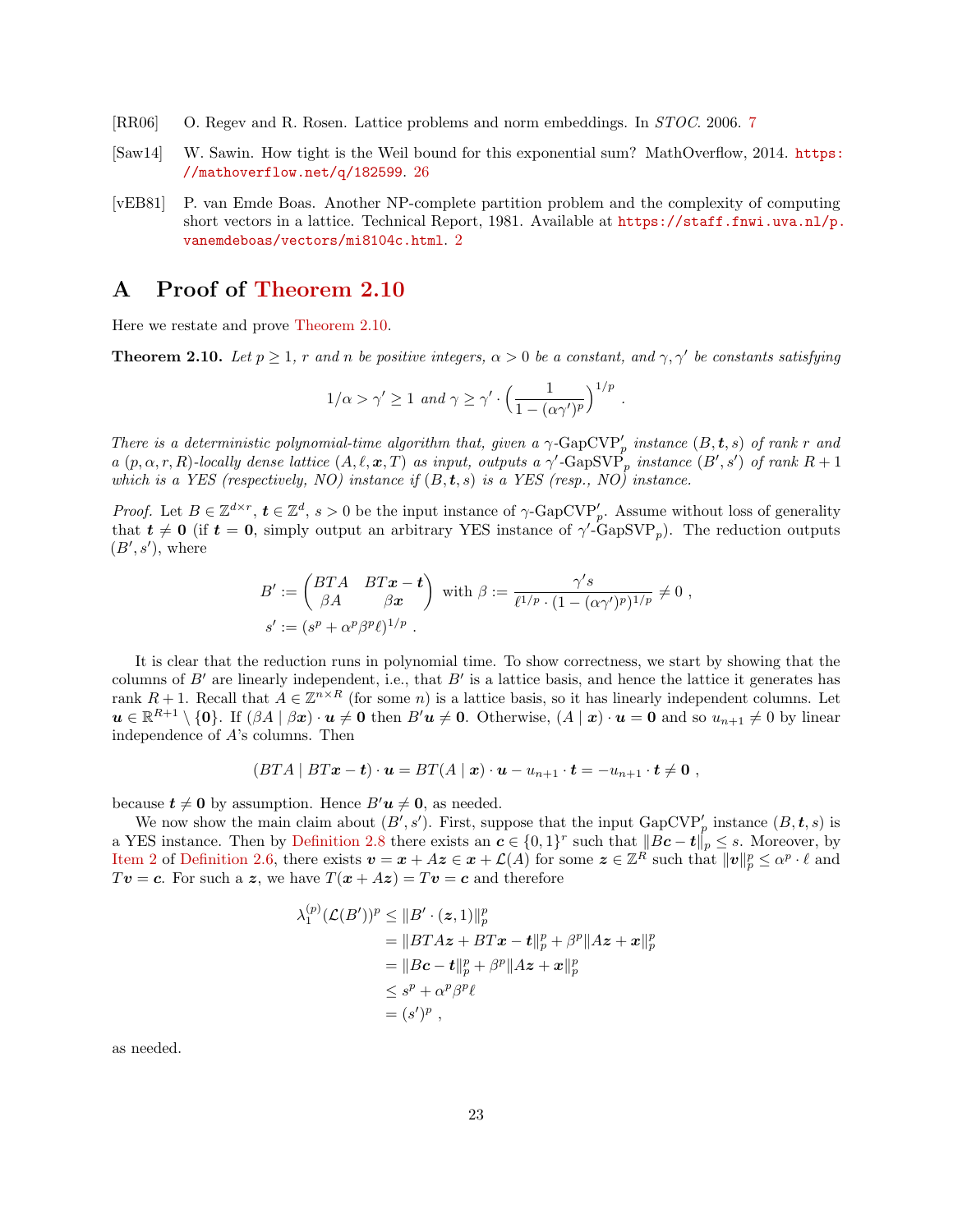<span id="page-23-2"></span>Next, suppose that the input  $\text{GapCVP}'_p$  instance is a NO instance. We will show that  $\lambda_1^{(p)}(\mathcal{L}(B')) \geq \gamma's'$ by showing that  $||B' \cdot (z, w)||_p^p > (\gamma' s')^p$  for all  $(z, w) \in \mathbb{Z}^{R+1} \setminus \{0\}$ , separately analyzing the cases  $w = 0$  and  $w \neq 0$ . When  $w = 0$ , we have that  $z \neq 0$ , and so by [Item 1](#page-9-4) of [Definition 2.6,](#page-9-0)

$$
||B' \cdot (z,w)||_p^p \geq \beta^p \cdot \lambda_1^{(p)}(\mathcal{L}(A))^p > \beta^p \cdot \ell.
$$

And, since  $\beta^p \cdot \ell \cdot (1 - (\alpha \gamma')^p) = (\gamma' s)^p$  by definition, we have (by definition of s')

$$
\beta^p \cdot \ell \ge (\gamma' s)^p + (\alpha \beta \gamma')^p \cdot \ell = (\gamma' s')^p.
$$

When  $w \neq 0$ , by the definition of  $\text{GapCVP}'_p$  NO instances, we have

$$
||B' \cdot (\boldsymbol{v}, w)||_p^p \geq \text{dist}_p(w\boldsymbol{t}, \mathcal{L}(B))^p > (\gamma s)^p.
$$

Then, by the definitions of  $\gamma$ ,  $\beta$ , and s', we have

$$
(\gamma s)^p \geq (\gamma')^p \cdot \frac{s^p}{1 - (\alpha \gamma')^p} = (\gamma')^p \cdot \left( s^p + \frac{(\alpha \gamma' s)^p}{1 - (\alpha \gamma')^p} \right) = (\gamma')^p \cdot (s^p + \alpha^p \beta^p \ell) = (\gamma' s')^p.
$$

The claim follows.

## <span id="page-23-1"></span>B A Fourier-Analytic Approach to Derandomization

In this appendix we perform and discuss the Fourier-analytic calculation described in [Section 5.2.](#page-18-0) We introduce definitions and basic facts briefly, and refer the reader to [\[Kow10\]](#page-21-18) and [\[O'D14,](#page-21-19) Chapter 8] for details. The *additive Fourier characters* of  $\mathbb{F}_q^k$  are the homomorphisms from the additive group  $\mathbb{Z}_q^k$  of  $\mathbb{F}_q^k$ to the multiplicative group of  $\mathbb{C}$ . Concretely, they are the  $q^k$  functions  $\Psi_{\boldsymbol{u}}(\boldsymbol{x}) := \omega^{\langle \boldsymbol{u}, \boldsymbol{x} \rangle}$  indexed by  $\boldsymbol{u} \in \mathbb{F}_q^k$ , where  $\omega$  is an arbitrary fixed qth primitive root of unity (e.g.,  $\omega = \exp(2\pi i/q)$ ). For a function  $f : \mathbb{F}_q^k \to \mathbb{C}$ , its **u**th Fourier coefficient  $\hat{f}(\boldsymbol{u})$  for  $\boldsymbol{u} \in \mathbb{F}_q^k$  is defined as

$$
\hat{f}(\boldsymbol{u}) := \mathop{\mathrm{E}}\limits_{\boldsymbol{b}\sim\mathbb{F}_q^k} [f(\boldsymbol{b}) \overline{\Psi_{\boldsymbol{u}}(\boldsymbol{b})}] \ ,
$$

and the Fourier expansion of  $f$  is

$$
f(\boldsymbol{x}) = \sum_{\boldsymbol{u}\in \mathbb{F}_q^k} \hat{f}(\boldsymbol{u}) \Psi_{\boldsymbol{u}}(\boldsymbol{x}) \ .
$$

Let  $W = W(k, q) := \{(1, a, a^2, \dots, a^{k-1})^T : a \in \mathbb{F}_q\} \subseteq \mathbb{F}_q^k$  denote the set of columns of the matrix  $H_q(k, \mathbb{F}_q)$ , and let  $1_W : \mathbb{F}_q^k \to \{0, 1\}$  denote the indicator function of W. The Fourier coefficients of  $1_W$  satisfy

$$
\widehat{\mathbb{1}_W}(\boldsymbol{u}) = \underset{\boldsymbol{b}\sim\mathbb{F}_q^k}{\mathrm{E}}[\mathbb{1}_W(\boldsymbol{b})\overline{\Psi_{\boldsymbol{u}}(\boldsymbol{b})}] = \frac{1}{q^k} \sum_{\boldsymbol{b}\in W} \overline{\Psi_{\boldsymbol{u}}(\boldsymbol{b})} = \frac{1}{q^k} \sum_{a\in\mathbb{F}_q} \Psi(-p_{\boldsymbol{u}}(a)) ,
$$

where  $\Psi(x) = \omega^x$  is an additive character of  $\mathbb{F}_q$  and  $p_u(x) = \sum_{i=0}^{k-1} u_i x^i \in \mathbb{F}_q[x]$  is a polynomial of degree less than  $k \leq q^{12}$  $k \leq q^{12}$  $k \leq q^{12}$  For non-constant polynomials  $p_u(x)$ , the Weil bound for additive character sums (see [\[Kow10,](#page-21-18) Theorem 3.2]) asserts that

<span id="page-23-0"></span>
$$
q^{k} \cdot |\widehat{1_{W}}(\boldsymbol{u})| = \left| \sum_{a \in \mathbb{F}_{q}} \Psi(-p_{\boldsymbol{u}}(a)) \right| \leq (k-2)\sqrt{q} . \tag{25}
$$

 $\Box$ 

<span id="page-23-3"></span><sup>&</sup>lt;sup>12</sup>Note that formally, we are indexing the Fourier coefficients by  $\mathbb{F}_q^{[k]}$ , i.e., the coordinates of  $u \in \mathbb{F}_q^{[k]}$  are indexed from zero, by the elements of  $[k] = \{0, \ldots, k-1\}.$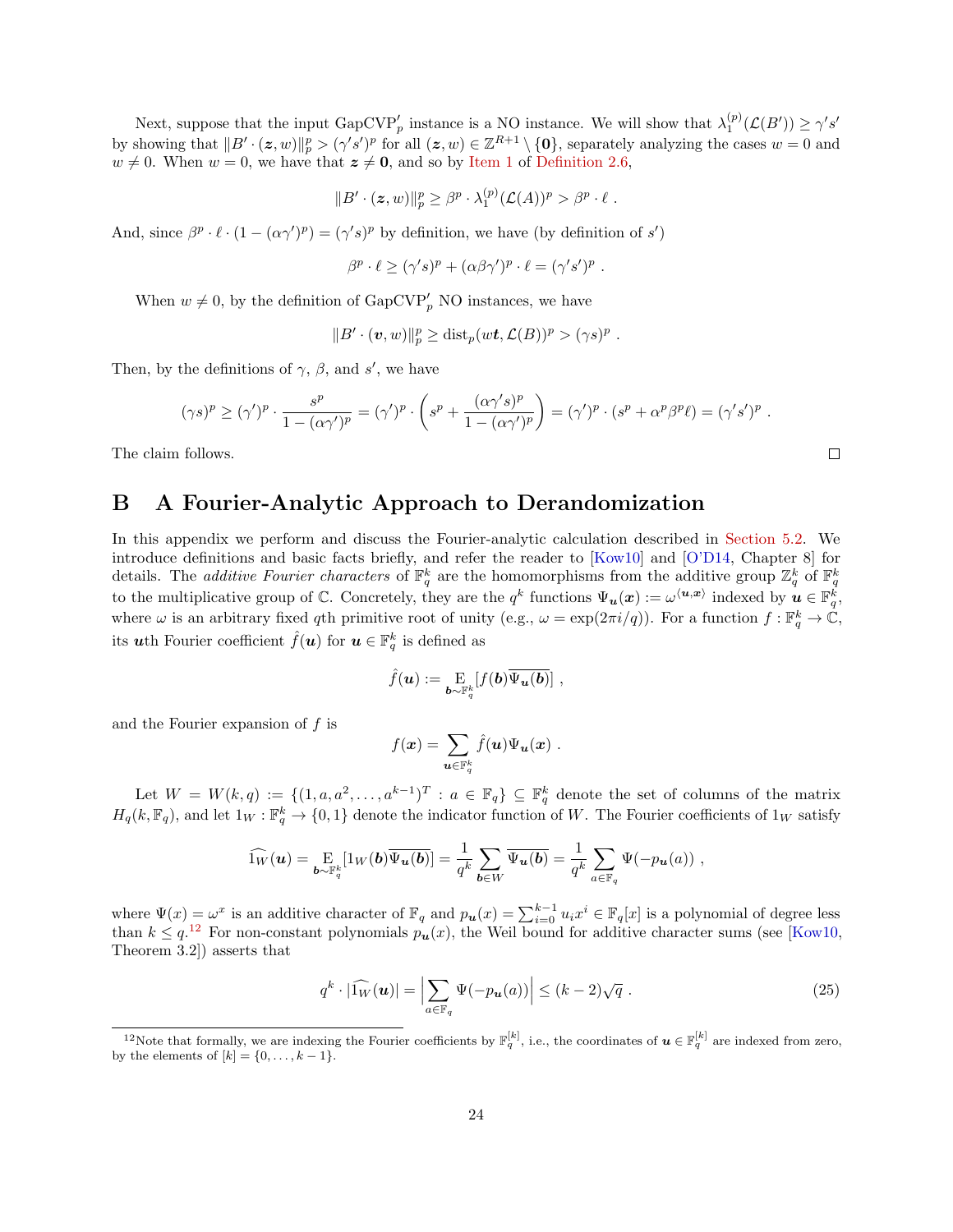<span id="page-24-1"></span>The convolution of two functions  $f, g: \mathbb{F}_q^k \to \mathbb{C}$  is the function defined as  $(f * g)(x) := \mathrm{E}_{\bm{y} \sim \mathbb{F}_q^k}[f(\bm{x} - \bm{y})g(\bm{y})].$ Importantly, Fourier coefficients are multiplicative under convolution:

$$
\widehat{(f*g)}(\boldsymbol{u}) = \hat{f}(\boldsymbol{u})\hat{g}(\boldsymbol{u})\ .
$$

Furthermore, the h-fold convolution of  $1_W(\mathbf{x})$  with itself, denoted  $1_W^{(*)}(\mathbf{x})$ , counts, up to a normalization factor of  $q^{hk}$ , the number of sequences  $(\boldsymbol{w}_1, \ldots, \boldsymbol{w}_h) \in W^h$  such that  $\sum_{i=1}^h \boldsymbol{w}_i = \boldsymbol{x}$ .<sup>[13](#page-24-2)</sup>

Let  $U_0 := \{(u_0, 0, \ldots, 0) : u_0 \in \mathbb{F}_q\}$  denote the set of coefficient vectors corresponding to constant polynomials, i.e., corresponding to polynomials  $p_u(x) = u_0$  for  $u_0 \in \mathbb{F}_q$ . Putting everything together, we get that

$$
\begin{aligned}\n\frac{1}{q^{hk}} \cdot \Big| \{ (w_1, \ldots, w_h) \in W^h : \sum_{i=1}^h w_i = x \} \Big| &= 1_W^{(sh)}(x) \\
&= \sum_{\mathbf{u} \in \mathbb{F}_q^k} \widehat{1_W^{(ih)}(\mathbf{u})} \cdot \Psi_{\mathbf{u}}(x) \\
&= \sum_{\mathbf{u} \in \mathbb{F}_q^k} (\widehat{1_W}(\mathbf{u}))^h \cdot \Psi_{\mathbf{u}}(x) \\
&= \sum_{\mathbf{u} \in U_0} (\widehat{1_W}(\mathbf{u}))^h \cdot \Psi_{\mathbf{u}}(x) + \sum_{\mathbf{u} \in \mathbb{F}_q^k \setminus U_0} (\widehat{1_W}(\mathbf{u}))^h \cdot \Psi_{\mathbf{u}}(x) \\
&= \frac{1}{q^{hk}} \sum_{u_0 \in \mathbb{F}_q} (q \cdot \Psi(-u_0))^h \cdot \Psi(u_0 x_0) + \sum_{\mathbf{u} \in \mathbb{F}_q^k \setminus U_0} (\widehat{1_W}(\mathbf{u}))^h \cdot \Psi_{\mathbf{u}}(x) \\
&= \frac{1}{q^{h(k-1)}} \sum_{u_0 \in \mathbb{F}_q} \Psi(u_0(x_0 - h)) + \sum_{\mathbf{u} \in \mathbb{F}_q^k \setminus U_0} (\widehat{1_W}(\mathbf{u}))^h \cdot \Psi_{\mathbf{u}}(x) \;.\n\end{aligned}
$$

Now let  $s \in \mathbb{F}_q^k$  be such that  $s_0 = h \mod q$ . Multiplying the above equality by  $q^{hk}$ , we have

<span id="page-24-0"></span>
$$
\left| \{ (\boldsymbol{w}_1, \dots, \boldsymbol{w}_h) \in W^h : \sum_{i=1}^h \boldsymbol{w}_i = \boldsymbol{s} \} \right| = q^{h+1} + q^{hk} \sum_{\boldsymbol{u} \in \mathbb{F}_q^k \backslash U_0} (\widehat{1_W}(\boldsymbol{u}))^h \cdot \Psi_{\boldsymbol{u}}(\boldsymbol{s})
$$
\n
$$
\geq q^{h+1} - q^{hk} \sum_{\boldsymbol{u} \in \mathbb{F}_q^k \backslash U_0} \left| (\widehat{1_W}(\boldsymbol{u}))^h \cdot \Psi_{\boldsymbol{u}}(\boldsymbol{s}) \right|
$$
\n
$$
\geq q^{h+1} - q^k \cdot ((k-2)\sqrt{q})^h , \tag{26}
$$

where the equality uses the fact that  $s_0 = h \mod q$ , the first inequality uses the triangle inequality, and the second inequality uses the Weil bound [\(Equation \(25\)\)](#page-23-0). Taking  $k = q^{\varepsilon'}$  for some constant  $\varepsilon' > 0$ , the last bound is roughly  $q^h - q^k \cdot q^{(1/2+\varepsilon')h} = q^h - q^{k+(1/2+\varepsilon')h}$ , which we want to be subexponentially large in q.

However, in order to even make the above quantity positive, we must take  $h > k/(1/2 - \varepsilon') = (2 + \varepsilon)k$  for some constant  $\varepsilon > 0$ , whereas our application needs  $h < 2k$  (since we know only that  $\lambda_1^{(1)}(\mathcal{L}^{\perp}(H)) \geq 2k$ ). Indeed, this same condition shows up in related work: our requirement that  $h > (2 + \varepsilon)k$  is essentially the same as the requirement that " $g \ge (2 + \varepsilon)(h + 1)$ " in the premise of [\[CW09,](#page-20-8) Theorem 2.1], even though the setting there is slightly different. In particular, in each case the "2" in the  $2 + \varepsilon$  factor comes from (the inverse of) the exponent in the Weil bound's  $q^{1/2}$  factor.

<span id="page-24-2"></span> $\sum_{}^{}% \left( \sum_{}^{}% \left( \sum_{}^{}% \left( \sum_{}^{}% \left( \sum_{}^{}% \left( \sum_{}^{}% \left( \sum_{}^{}% \left( \sum_{}^{}% \left( \sum_{}^{}% \left( \sum_{}^{}% \right) \right) \right) \right) \right) \right) \right) \right)$ <sup>13</sup> Technically, we care about the number of multisets (rather than sequences) of vectors  $V \subseteq W$ ,  $|V| = h$  such that  $w \in V$  w = x. Indeed, there is a bijection between such multisets and their indicator vectors  $y' \in (\mathbb{Z}^{\geq 0})^q$ , which are such that  $||\mathbf{y}||_1 = h$  and  $H\mathbf{y}' = \mathbf{x}$ . However, the number of such multisets is at most an h! factor less than the number of such sequences, and this factor seems inconsequential for our purposes; see [Equation \(26\)](#page-24-0) and the subsequent discussion.